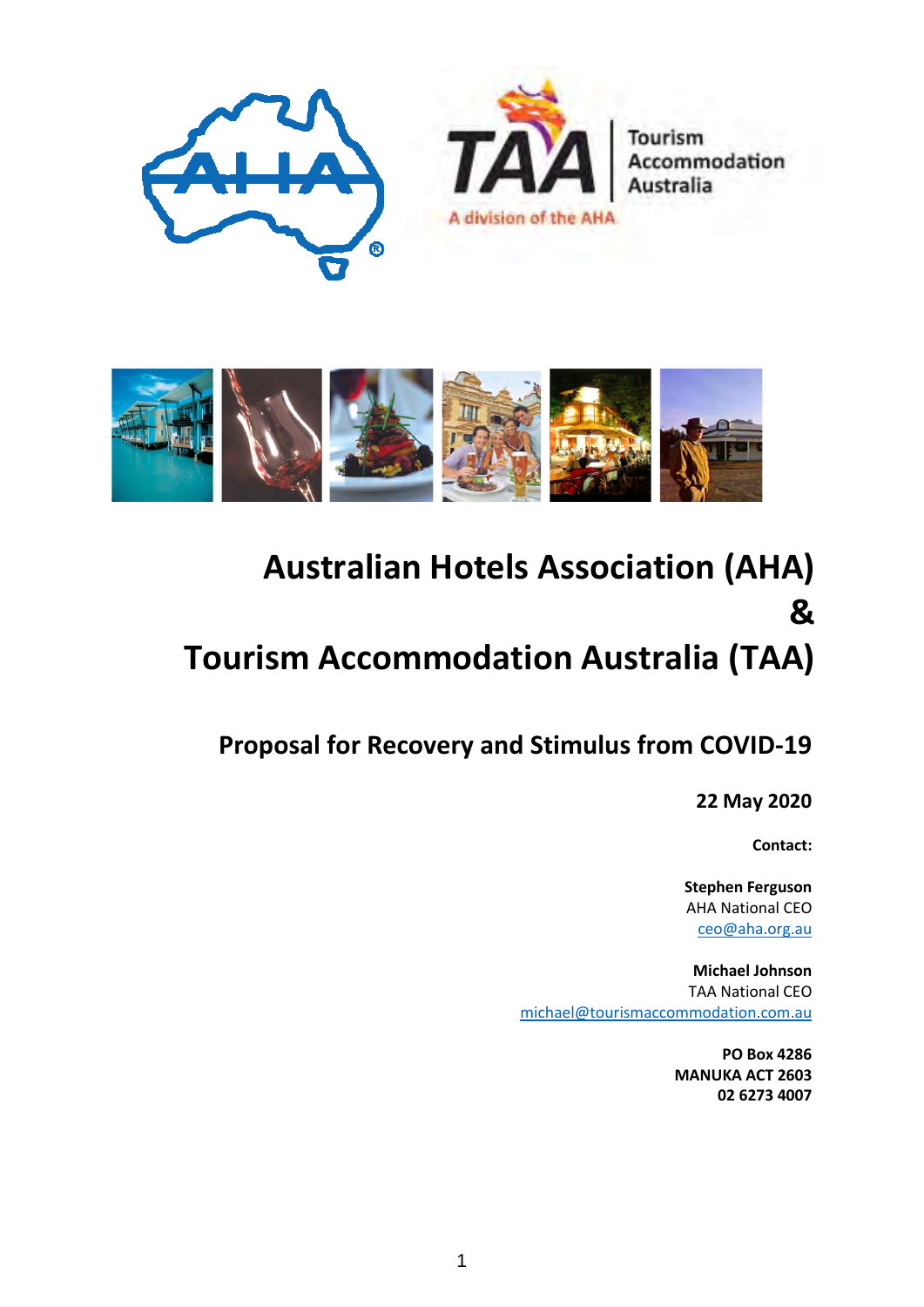## Contents

| 1              |      |                                                                                                  |  |
|----------------|------|--------------------------------------------------------------------------------------------------|--|
| $\mathcal{L}$  |      |                                                                                                  |  |
|                | 2.1  |                                                                                                  |  |
|                | 2.2  |                                                                                                  |  |
|                | 2.3  |                                                                                                  |  |
|                | 2.4  |                                                                                                  |  |
| 3              |      |                                                                                                  |  |
|                | 3.1  |                                                                                                  |  |
|                | 3.2  |                                                                                                  |  |
|                | 3.3  |                                                                                                  |  |
| $\overline{4}$ |      |                                                                                                  |  |
|                | 4.1  |                                                                                                  |  |
|                | 4.2  |                                                                                                  |  |
| 5              |      |                                                                                                  |  |
|                | 5.1  |                                                                                                  |  |
|                | 5.2  |                                                                                                  |  |
|                | 5.3  |                                                                                                  |  |
| 6              |      |                                                                                                  |  |
|                | 6.1  |                                                                                                  |  |
|                | 6.2  |                                                                                                  |  |
|                | 6.3  |                                                                                                  |  |
|                | 6.4  |                                                                                                  |  |
|                | 6.5  |                                                                                                  |  |
| $\overline{7}$ |      |                                                                                                  |  |
|                | 7.1  |                                                                                                  |  |
|                | 7.2  |                                                                                                  |  |
|                | 7.3  |                                                                                                  |  |
|                | 7.4  |                                                                                                  |  |
|                | 7.5  |                                                                                                  |  |
|                | 7.6  |                                                                                                  |  |
| 8              |      |                                                                                                  |  |
|                | 8.1  |                                                                                                  |  |
|                | 8.2  |                                                                                                  |  |
| 9              |      |                                                                                                  |  |
|                | 9.1  | 71 <sup>st</sup> consecutive excise increase and 4 <sup>th</sup> highest excise in the world  16 |  |
|                | 9.2  |                                                                                                  |  |
| 10             |      |                                                                                                  |  |
|                | 10.1 |                                                                                                  |  |
|                | 10.2 |                                                                                                  |  |
|                | 10.3 |                                                                                                  |  |
|                | 10.4 | Transparency of assumptions and evidence base relied on by Health Officers  17                   |  |
|                | 10.5 |                                                                                                  |  |
|                | 10.6 |                                                                                                  |  |
|                |      |                                                                                                  |  |
|                | 11.1 |                                                                                                  |  |
|                |      |                                                                                                  |  |
|                | 12.1 |                                                                                                  |  |
|                | 12.2 |                                                                                                  |  |
|                | 12.3 | ABS statistics re hospitality and tourism employment by federal electorate                       |  |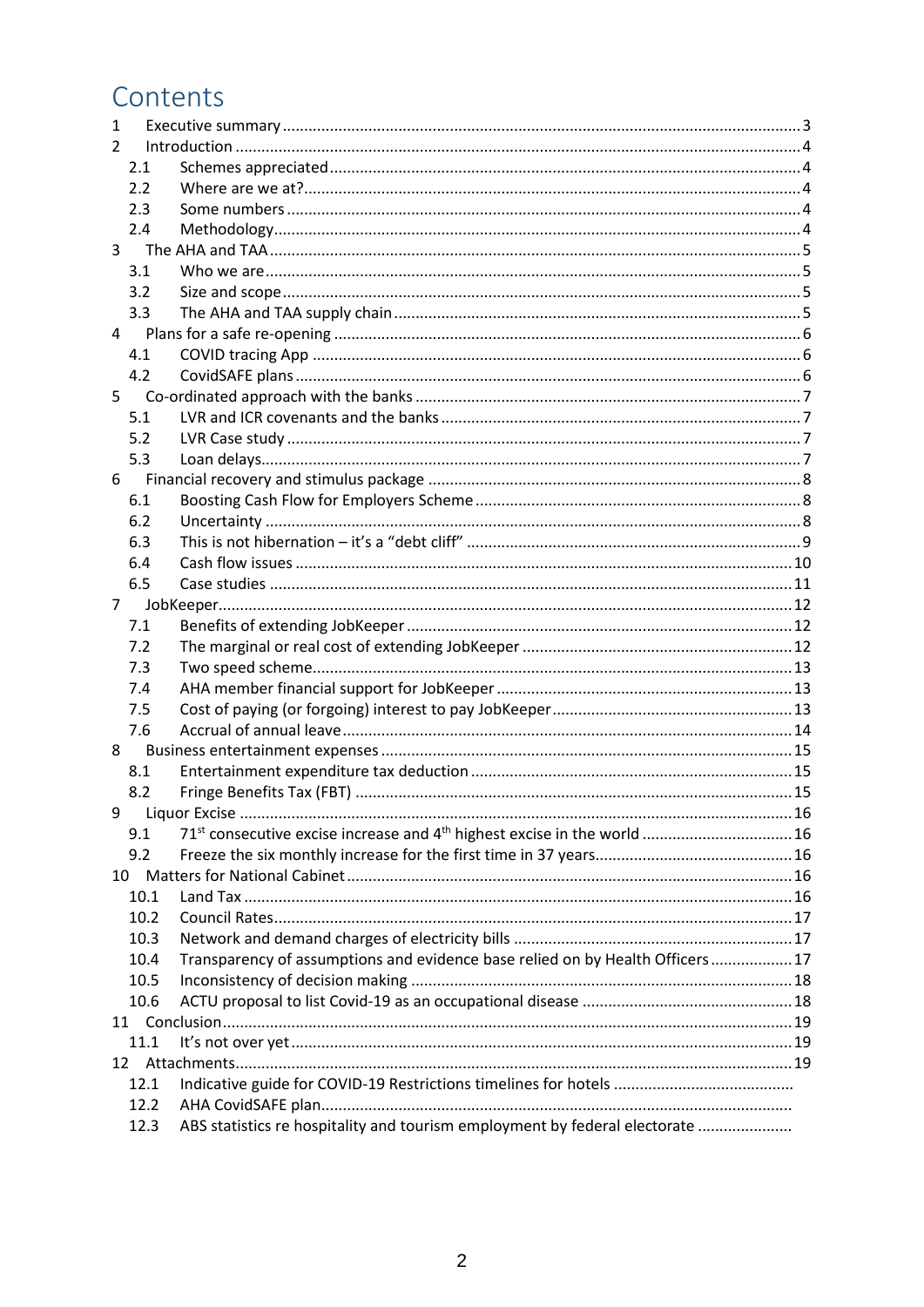## <span id="page-2-0"></span>**1 EXECUTIVE SUMMARY**

The AHA and TAA represent more than 5,000 businesses that employ more than 250,000 people. On 23 March 2020, Australia's pubs, and accommodation hotels were amongst the first to act when the COVID-19 crisis hit, effectively shutting down to help save lives. Unfortunately, the "bridge to recovery" for hotels and their staff will be slower and take longer than many other sectors. A range of proposals are summarised below, aimed to stimulate the hotel sector and assist in its recovery.

Propose a co-ordinated regulatory approach between government, the banks and business to protect against adverse and unnecessary lending practices, forced sales or evictions from otherwise viable businesses.

Hotels are concerned at the underlying problems of their premises falling below Loan to Value Ratios (LVR) and Interest Coverage Rate (ICR) Covenants. We acknowledge the willingness of the Australian Bankers Association to work with the AHA on these matters already, but request government input moving forward.

Propose a three month extension for hotels of the Boosting Cash Flow for Employers scheme in Q2 of FY21.

The Cash Boost scheme was available to all businesses with aggregated turnover under \$50 million, whether they were affected by the COVID-19 crisis or not. The impact so far on the hotel sector has been far greater than on many other areas. Hotels were "first in and last out" and still face continued hotel patron capacity restrictions, likely downturn in consumer discretionary spend, deferrals of lease and interest payments and significant re-opening costs.

Propose that JobKeeper be extended for all hotel businesses until at least 31 December.

Extending JobKeeper for the more harshly affected sectors such as hotels has the following benefits:

- Low marginal or real cost (\$208 per fortnight per employee)
- Maintaining the employer and employee relationship
- Ensuring better mental health outcomes by keeping people out of Centrelink queues
- Avoiding increased variable costs of Centrelink in handling additional load
- Providing financial relief to businesses with ongoing needs as a result of forced shut down

Propose that business taxpayers be allowed to claim a tax deduction and GST inputs together with the suspension of fringe benefits tax (FBT) on entertainment expenses for all businesses and employees for three years.

Suspending FBT would benefit businesses and employees, e.g. tradies, builders, hairdressers. For example, it would allow an employer to shout a good staff member a steak or a weekend away. This is about creating jobs in the hospitality and accommodation sector, and stopping yet more businesses going to the wall.

Propose that so as to ease the cost of living financial pressures on consumers, the twice yearly CPI excise increase on beer and bottled spirits be frozen for at least three years.

Every February and August, Australian consumers are hit with a CPI tax increase on the price of a beer or spirit. Liquor excise has been going up every six months for the last 35 years – in fact, February 2020 marked the  $71<sup>st</sup>$  consecutive increase. By way of example we note 42% of the retail price on a carton of beer is tax, and 57% of the retail price on a bottle of whisky or gin is tax.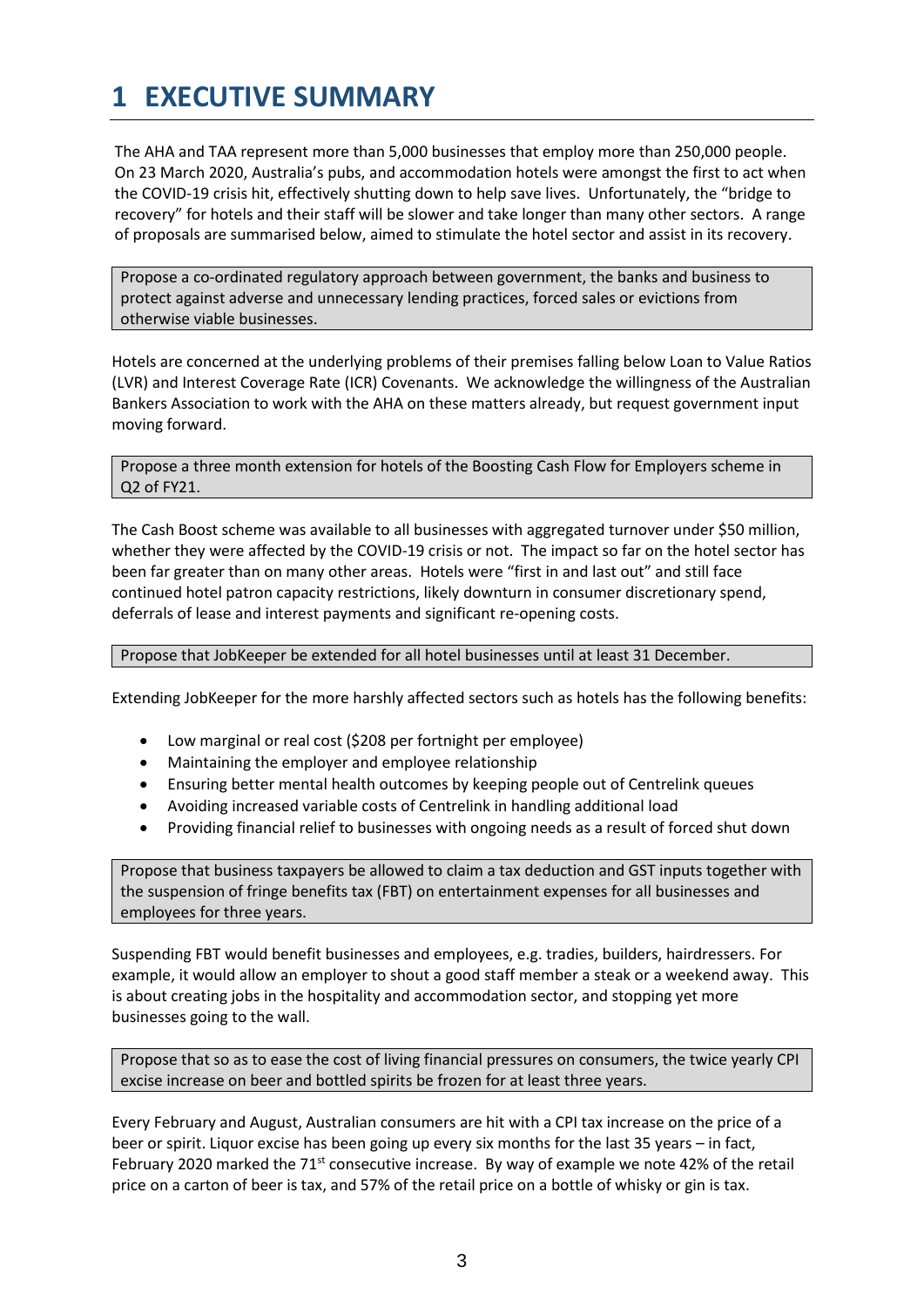## <span id="page-3-0"></span>**2 INTRODUCTION**

This submission sets out some options for consideration in stimulating the hotel sector to assist in its recovery. The AHA and TAA propose these initiatives in good faith. We understand the modelling is simple, but believe our logic is sound. We appreciate each of these issues will have to be worked through by Treasury and the ATO. We look forward to engaging with the Government on the initiatives above as a means of aiding the recovery and stimulus of Australia's hotel industry.

#### <span id="page-3-1"></span>**2.1 Schemes appreciated**

The AHA and TAA wish to thank the Federal Government for the numerous schemes put in place to protect Australian jobs and businesses during this crisis; JobKeeper, Cash Boost, SME Guarantee Scheme, RBA \$90 billion fund etc. These schemes have gone a long way to helping employers, employees and the broader community navigate through this crisis. We applaud the early and speedy initiative of the Federal Government, working with the Opposition, states and territories.

#### <span id="page-3-2"></span>**2.2 Where are we at?**

The situation is dire. Some anecdotal observations are set out below:

- In the accommodation sector, there are no events, conferences or international visitors to underpin room bookings. Accommodation hotels are relying on domestic visitors, but are concerned that now business has found new ways of operating, overnight business travel will decline. There is nationally a forecast decline to only 30%-40% occupancy by year end.
- The Northern Territory (NT) opened hotels for dining with a two hour time limit last Friday, 15 May. The Friday trade was full, but Saturday and Sunday were down by about 75% on last year. Due to border closures, there are no domestic or international tourists, in this peak "dry" time of the year. Many venues advise they will stay closed during the week and only open on weekends.
- In Queensland on 16 May, restrictions were eased to allow ten people to dine in a hotel, only 25 of the 325 hotels in South East Queensland opened. Border closures remain a significant impediment especially in the accommodation sector.
- The inconsistent treatment of hotels compared to other sectors such as cafés, restaurants, shopping centres and airlines is illogical and no scientific evidence based has been tabled to prove why hotels should be treated differently.

#### <span id="page-3-3"></span>**2.3 Some numbers**

| Est. amount of JobKeeper being funded by AHA Members                        | \$2,925,000,000 |
|-----------------------------------------------------------------------------|-----------------|
| Est. amount of interest paid or foregone by AHA members to fund JobKeeper   | \$6,750,000     |
| Est. "Debt cliff" sunk costs per month during shut down for a "typical" pub | \$35,150        |
| Est. Debt of annual leave obligations by AHA members whilst shut down       | \$41,225,000    |
| Est. lost sales revenue from opened beer kegs due to compulsory shutdown    | \$66,000,000    |

#### <span id="page-3-4"></span>**2.4 Methodology**

Australian hotels vary in size from a one person-operated bush pub in the Simpson Desert, to a fivestar accommodation hotel in a major CBD providing 300 jobs. So as to simplify discussion, modelling of scenarios has been based on relatively typical hotels. Obviously, the inputs and scale will change dependent on individual circumstances and changing restriction levels. The AHA and TAA are satisfied the issues it raises are real, but understand different numerical inputs, points of the recovery trajectory, trading restrictions, or other assumptions may result in different conclusions.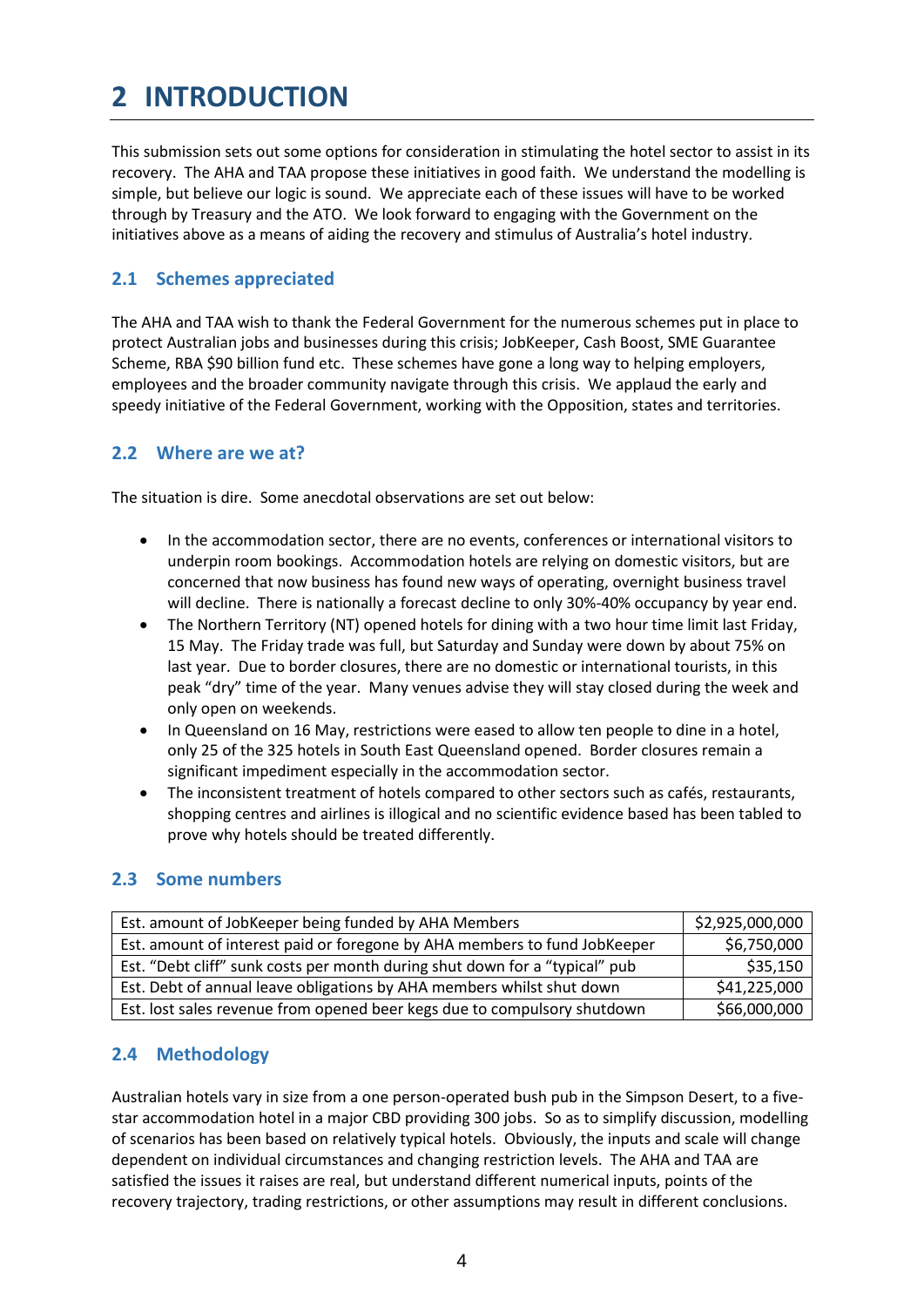## <span id="page-4-0"></span>**3 THE AHA AND TAA**

Hoteliers were proud to put the health of staff, patrons and the community first and accept being shut down to help save lives. However, this closure has caused significant financial distress to the industry – with the vast majority of staff stood town. In many areas, a slow recovery is expected.

#### <span id="page-4-1"></span>**3.1 Who we are**

The Australian Hotels Association (AHA) is an association of employers registered under the Fair Work (Registered Organisations) Act. The AHA is the peak body for the pub, bar, tavern and accommodation hotel and resorts sector. Tourism Accommodation Australia (TAA) is a division of the AHA and is the peak body representing the interests of the accommodation hotel industry.

AHA and TAA members are serviced by branches in each state and territory. The AHA and TAA play a key role in areas such as workplace relations, tourism, hospitality, health, and safety. Australian hotels provide safe, regulated and responsible places where people can meet, socialise, eat, drink, play and sleep. Hotels are the hearts of their communities - Australia can't afford for its hotel sector to be left behind.

#### <span id="page-4-2"></span>**3.2 Size and scope**

The size and scope of the AHA and TAA includes:

- 5,000 businesses ranging from country pubs to five-star accommodation hotels and resorts
- 250,000 direct jobs
- 138,000 hotel accommodation rooms
- \$12 billion in economic benefit
- 65% of pubs are family-owned
- 50,000 community groups
- 4.1 million meals served per week
- 6,330 live entertainment performances(either music, DJ performances or comedy)
- 5,700 apprenticeships

#### <span id="page-4-3"></span>**3.3 The AHA and TAA supply chain**

Pubs and accommodation hotels support a massive supply chain:

- A key sector in the one million jobs underpinning the broader hospitality and tourism supply chain (see **attached** ABS figures re hospitality and tourism jobs per electorate)
- Brewers, distillers, and food services such as butchers, bakers, fruiterers, small goods, coffee
- The live music and recorded music industries
- Trades people and skilled services such as plumbers, refrigeration mechanics, electricians, carpenters, builders, architects, engineers
- Community support, e.g. schools, sporting teams, cultural events, charities
- Technology companies, logistics providers
- Electricity, water and utility companies
- Services such as accounting, legal and business advice
- A major funding source for sport, e.g. NRL, AFL and horse racing
- Furniture, manchester, whitegoods and kitchen suppliers
- Contribute to GST, company tax, income tax, payroll tax, land tax, council rates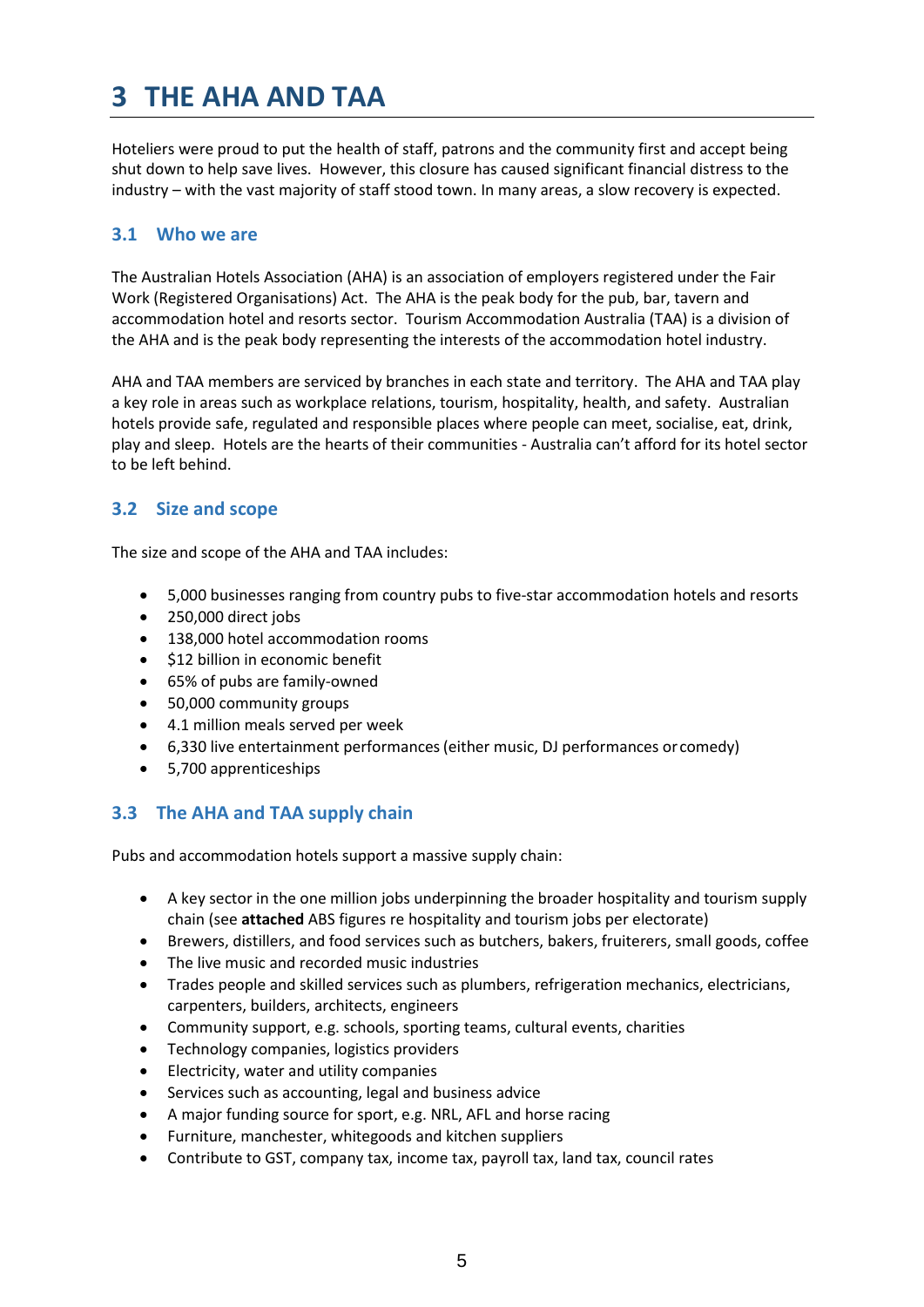## <span id="page-5-0"></span>**4 PLANS FOR A SAFE RE-OPENING**

### <span id="page-5-1"></span>**4.1 COVID tracing App**

The AHA and TAA and their corporate partners have under taken meaningful actions to encourage take up of the COVID tracing app, e.g.

- AHA and TAA media interviews, member and staff advice
- Tabcorp running promotions on Sky Racing
- Coca Cola Amatil running promotions with their clients
- Lion Beer Australia promoting the app via their iconic beer brands
- Carlton and United Breweries promoting the app via their corporate brands
- Foxtel promoting the app on footy shows, etc
- OneMusic promoting the app via musicians and popular culture

For example, Tabcorp has been encouraging its customers to download the CovidSAFE App via prominent banner advertising in its TAB App. They have signage ready for display in hotels once venues re-open. Tabcorp has also supported crucial government messaging via their television and radio platforms (i.e. SKY Racing and SKY Sports Radio) with more than \$500,000 worth of free advertising.

### <span id="page-5-2"></span>**4.2 CovidSAFE plans**

The AHA and TAA have prepared their members to open the doors again in the safest possible manner and have developed a CovidSAFE plan to ensure the health and safety of staff, patrons and the community which:

- reinforces and implements achievable public safety measures to reduce the risk of a COVID-19 outbreak in a hospitality setting, and
- will be adopted by each of our member venues, and
- includes mandatory training for all staff.

Importantly, the plan (**attached**) is based on the recommendations of Safe Work Australia. It has also been reviewed by the Australian College for Infection Prevention and Control and all its recommendations have been adopted.

The approximate timeline of COVID-19 restrictions for hotels as per the Commonwealth, states and territories is **attached**.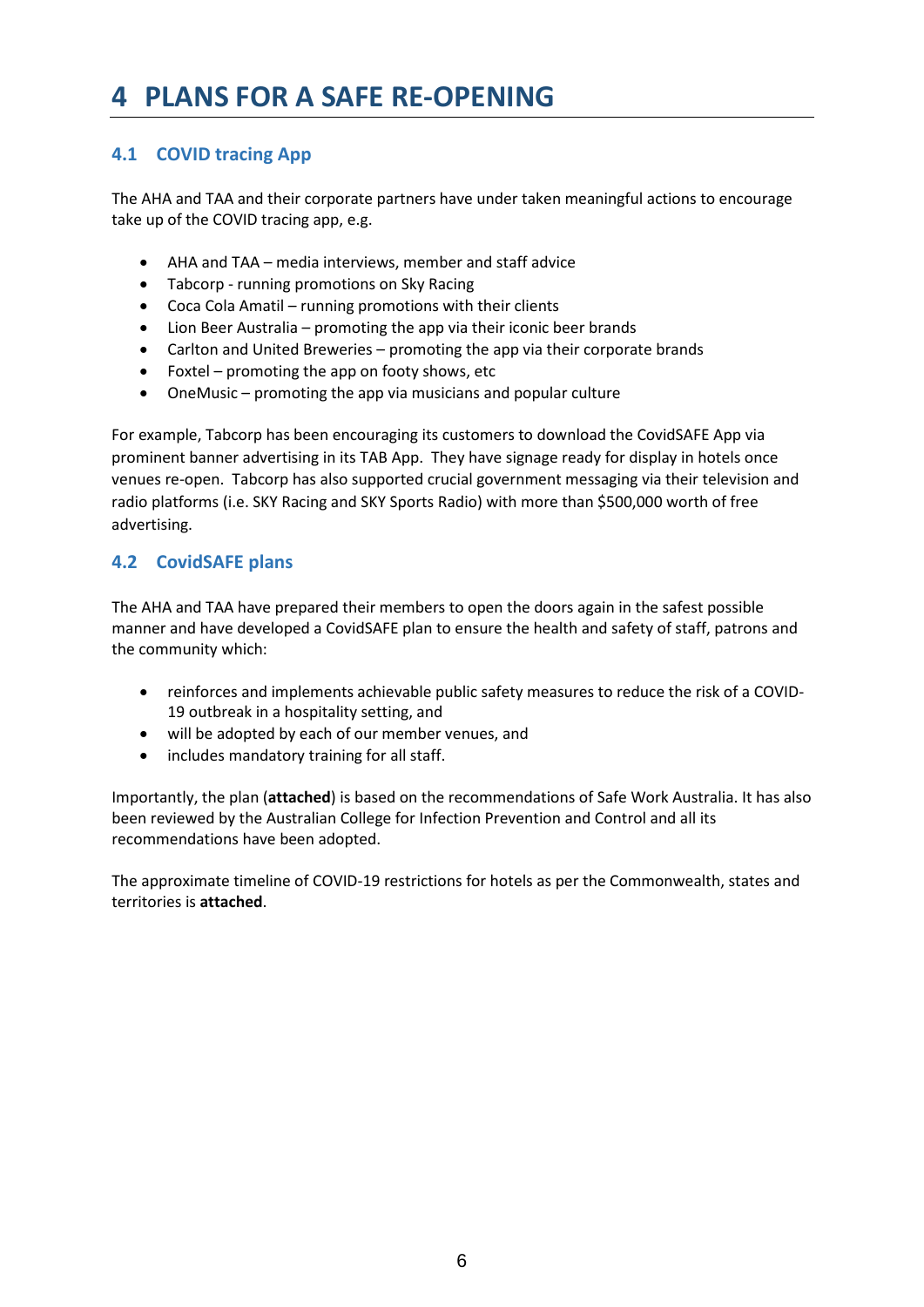## <span id="page-6-0"></span>**5 CO-ORDINATED APPROACH WITH THE BANKS**

**AHA and TAA propose a co-ordinated regulatory approach between government, the banks and business to protect against adverse and unnecessary lending practices, forced sales or evictions from otherwise viable businesses.**

The AHA acknowledges the willingness of the Australian Bankers Association, in particular Anna Bligh, to discuss any matters with the AHA and TAA. With the assistance of the National Cabinet, short term measures are in place, but it is the longer term behaviour of the banks that is a concern. Above anything else, it is the behaviour of the banks that will determine how businesses emerge from this crisis.

#### <span id="page-6-1"></span>**5.1 LVR and ICR covenants and the banks**

The operation of a hotel takes place under many forms, e.g. freehold ownership – often with a mortgage, leasehold – tenant/landlord arrangement with rent being paid.

The AHA and TAA request assistance with the banks to protect against forced sales or evictions from otherwise viable businesses. Despite access of eligible businesses to the "SME Commercial Leasing Principles" below, hotels are concerned by the underlying problems of their premises falling below Loan to Value Ratios (LVR) and Interest Coverage Rate (ICR) Covenants.

There is a concern banks may use this closure period as part of a "12 month sample of business activity and performance" to create, or enforce, certain unreasonable obligations against the business, based on a sample of what is not a true reflection of the trading patterns and underlying value of the business.

#### <span id="page-6-2"></span>**5.2 LVR Case study**

The table below is of a "typical pub" comparing normal trading conditions to reduced trading at 75% and 50%. We have annualised the figures to come to an operational profit figure.

- Under normal trading conditions the hotel would have a profit of \$526K. Based on a capitalisation rate of 12%, the hotel would be worth \$4.39M and a loan of 55% of the value being \$2.41M, so it ticks all the boxes with the bank.
- Under a 50% operational capacity the business result drops to a loss of \$267K, with a bank loan of \$2.41M, and may trigger breach of covenants, etc. Sustained losses could decimate hotels and in some circumstances a hotel could have no value.

|                          | <b>Fully Operational</b> |      | 75% Operational 50% Operational |   |                          |
|--------------------------|--------------------------|------|---------------------------------|---|--------------------------|
| <b>Annualised Profit</b> | 526.777                  | - \$ | $129.627 -$                     |   | 267.523                  |
| <b>Hotel Valuation</b>   | 4.389.808                | 8.   | 1.080.225                       | 8 | $\overline{\phantom{0}}$ |
| Loan Value               |                          |      |                                 |   | 2.414.395                |
| Loan to Value Ratio %    | <b>55%</b>               |      | 224%                            |   | $0\%$                    |

#### <span id="page-6-3"></span>**5.3 Loan delays**

A number of our members are still frustrated by banks treating applications for the 50% government guaranteed cash flow loan as a traditional loan application and requiring applicants to "jump through hoops". For example some urgent loan applications were made in late March and have not been processed. We request banks be asked again to streamline their processes in this regard.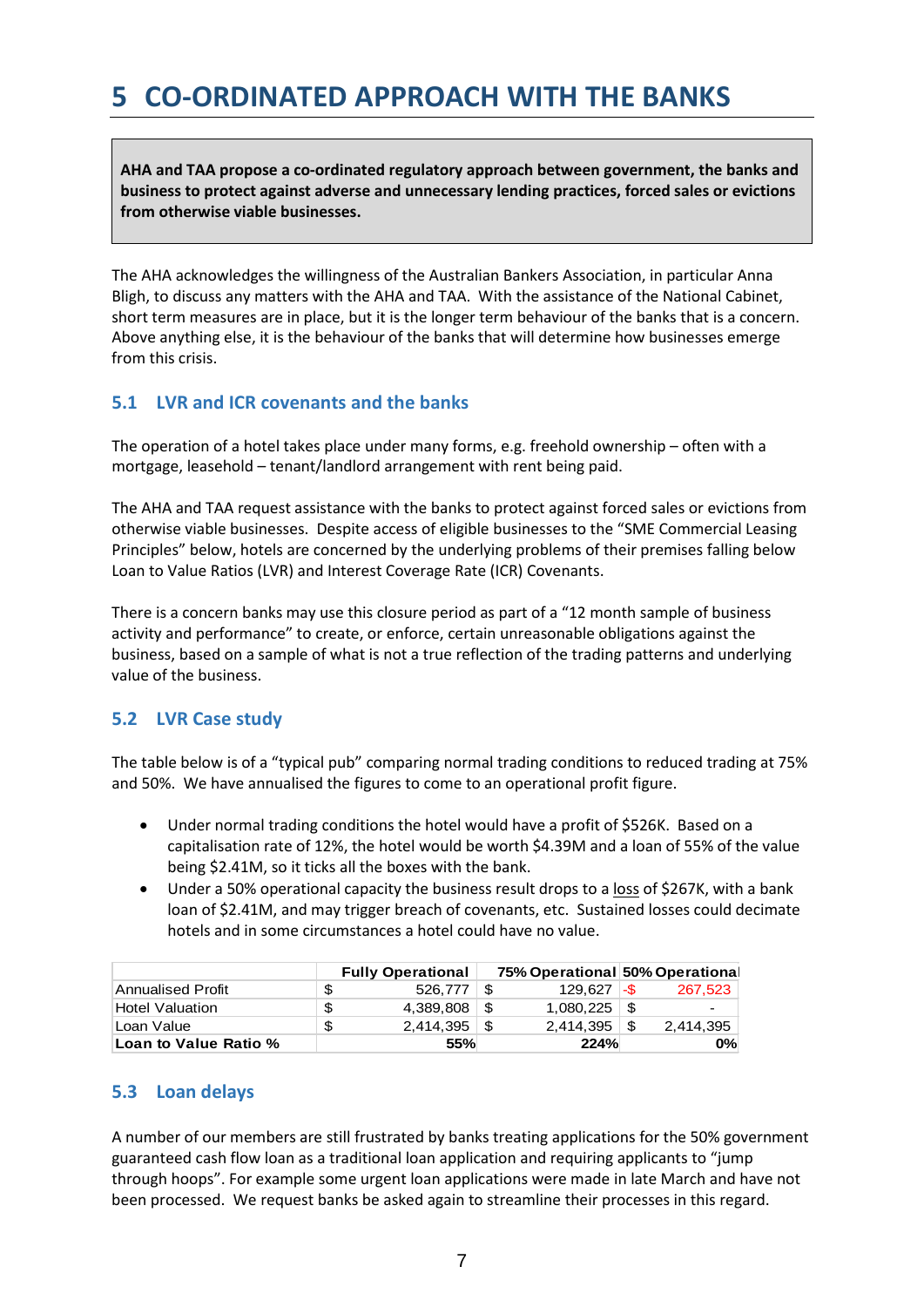## <span id="page-7-0"></span>**6 FINANCIAL RECOVERY AND STIMULUS PACKAGE**

**AHA and TAA propose hotels be given a three month extension of the Boosting Cash Flow for Employers scheme in Q2 of FY21.**

The AHA and TAA acknowledge there has been a major impact to government budgets, and we appreciate the assistance – but equally there has been major impact on the budgets of many small, medium and large businesses, particularly those forced to shut down, such as hotels. Even whilst shut down, the costs and debts for hotels continue to accumulate daily.

The financial pain is far from over and more support is likely to be required. Our members are also struggling with uncertainty as to when and how they can commence trading and the "debt cliff".

#### <span id="page-7-1"></span>**6.1 Boosting Cash Flow for Employers Scheme**

The Government established the "Boosting Cash Flow for Employers Scheme" to support businesses to manage cash flow challenges, help businesses retain their employees, and boost business confidence. The key provision is that they are a small-to-medium businesses with aggregated annual turnover under \$50 million.

This means the scheme is available to all businesses whether they were massively impacted (e.g. hotels), somewhat impacted or not impacted at all. In essence, the scheme provides two cash boosts of \$50,000 each – the first in Q4 of FY20, and the second in Q1 of FY21. The impact so far on the hotel sector has been far greater than most other sectors. Hotels were "first in and will be last out" with the National Cabinet and state imposed shut-downs. The road back out for hotels is expected to be far greater than for many other sectors. This includes:

- the likelihood of continued hotel patron capacity restrictions
- likely downturn in consumer discretionary spend
- less availability of JobKeeper as a wage subsidy
- significant re-opening costs
- continuing domestic and international border closures

Therefore, the AHA and TAA request consideration be given to a three month extension of the Cash Flow Boost scheme for hotels in Q2 of FY21.

#### <span id="page-7-2"></span>**6.2 Uncertainty**

Hoteliers desperately need certainty. There is great uncertainty as to when they can commence trading again and under what conditions. This uncertainty principally relates to the timing and duration of capacity restrictions. The various state and territory roadmaps provide differing degrees of uncertainty as to when hoteliers and their staff can expect to return to work. Under the Commonwealth roadmap pubs are only to be "considered" in step three - and then with severely limited capacity.

Many hoteliers have mortgaged their home to buy their business. They are walking towards a debt cliff with their home on the line. They are accruing average minimum costs of \$35,150 per month, e.g. rent/interest, insurance, electricity network charges, land tax, council rates etc. After four months that will be potentially \$140,000. Then they re-open with a range of restricted capacity and social distancing rules, causing decreased revenue, for who knows how long.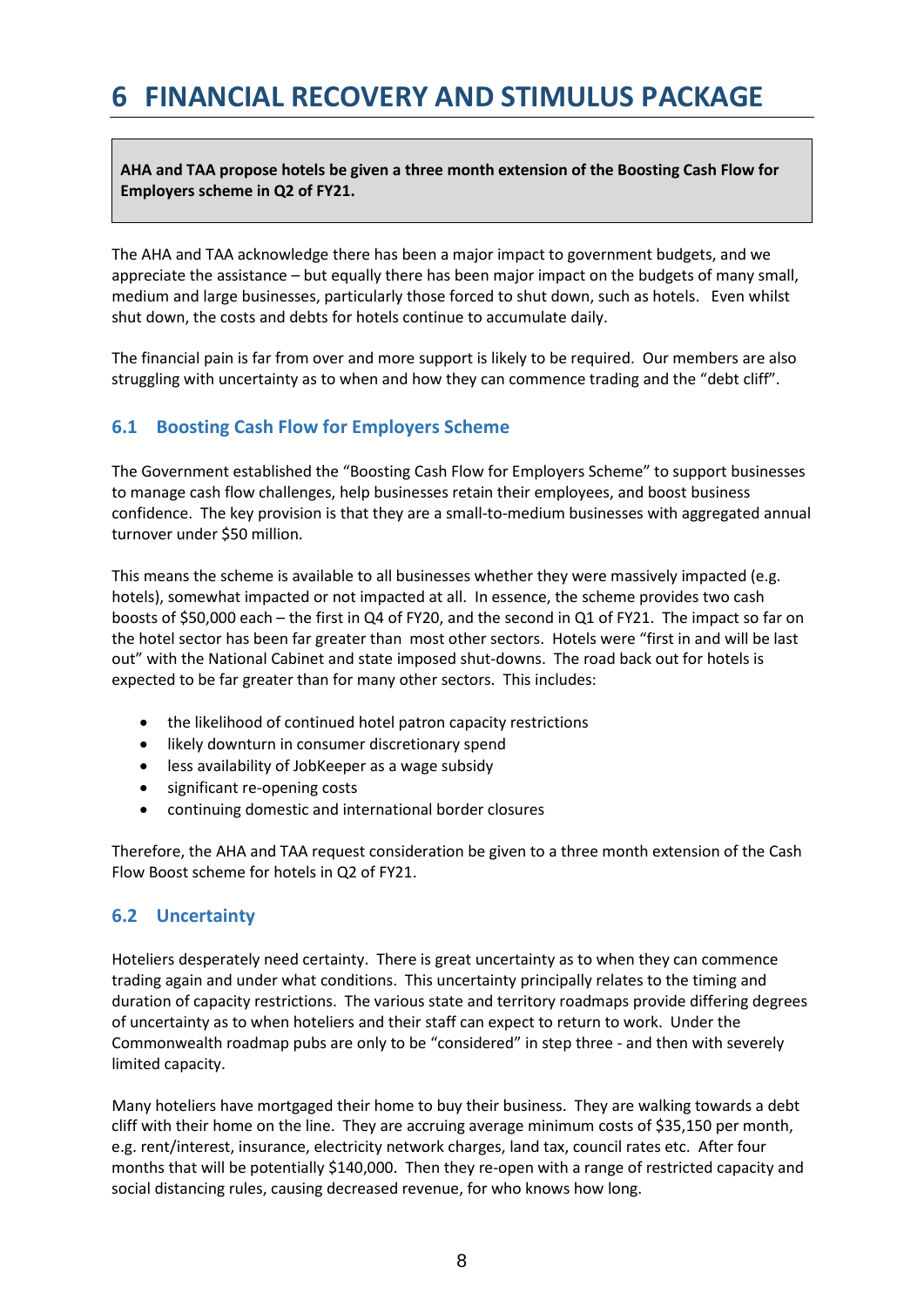#### <span id="page-8-0"></span>**6.3 This is not hibernation – it's a "debt cliff"**

Overwhelmingly, the vast majority of hotels are shut down and have zero revenue; perhaps an owner might be on JobKeeper running the JobKeeper payroll. Some hotels are providing take-away meals, but this is primarily to keep kitchen staff engaged and they are fortunate if they break even. Sunk costs continue to accumulate each month the venue stays shut down. Many operators are facing uncertainty and the prospect of a "debt cliff".

This "debt cliff" is obviously required to be repaid. Loans and losses won't disappear once the doors re-open. The longer the closure or capacity limits remain in place, the more the "debt cliff" escalates. There is a real fear as to how long the banks will hold out before calling in loans, forcing sales and evictions.

#### **The "debt cliff" for a typical hotel**

Hoteliers are starting to ask; "How long can we hang in for?" Some won't make it through. This "debt cliff" varies in size and for a typical pub is accruing at an estimated average rate of \$35,150 per month per business.

| <b>Item</b>                                     | Sunk costs per month whilst shut down | "Debt cliff" after 6 months |
|-------------------------------------------------|---------------------------------------|-----------------------------|
| Insurance                                       | \$7,000                               | \$42,000                    |
| Acountancy/Legal                                | \$1,500                               | \$9,000                     |
| <b>Bank Charges</b>                             | \$250                                 | \$1,500                     |
| Phone and Internet                              | \$1,000                               | \$6,000                     |
| Motor Vehicle Repayments                        | \$1,000                               | \$6,000                     |
| <b>Electricity Network Charges</b>              | \$3,000                               | \$18,000                    |
| <b>Council Rates</b>                            | \$2,500                               | \$15,000                    |
| Land Tax                                        | \$2,400                               | \$14,400                    |
| <b>Building Security</b>                        | \$1,000                               | \$6,000                     |
| Interest on borrowings for JobKeeper/sunk costs | \$500                                 | \$3,000                     |
| Rent/Interest on hotel borrowings               | \$10,000                              | \$60,000                    |
| Repairs and Maintenance                         | \$1,000                               | \$6,000                     |
| <b>Management Expenses</b>                      | \$2,000                               | \$12,000                    |
| Hire of Equipment                               | \$1,000                               | \$6,000                     |
| Sundry                                          | \$1,000                               | \$6,000                     |
| Total                                           | \$35,150                              | \$210,900                   |

Further to the above, even though the majority of businesses are shut down, some members are also incurring continuing wage costs and superannuation which are not fully subsidised by the JobKeeper scheme. Needless to say, the sunk costs for accommodation hotels or large scale entertainment facilities will far exceed the sunk costs for a typical pub above.

#### **Additional fixed costs when re-opening**

As mentioned briefly above, as well as the sunk costs, once re-opened another range of relatively fixed costs will accumulate. These fixed costs are unrelated to patronage or sales and include:

| Item (per month)               | <b>Additional Fixed Costs when re-open</b> |
|--------------------------------|--------------------------------------------|
| Electricity usage              | \$2,500                                    |
| Gas usage                      | \$1,250                                    |
| <b>Workers Compensation</b>    | \$1,000                                    |
| Sports broadcast fees          | \$3,750                                    |
| Music Licencing & subscription | \$1,000                                    |
| Advertising & Promotions       | \$2,000                                    |
| Cleaning                       | \$3,500                                    |
| Total per month                | \$15,000                                   |

The variable costs include the cost of goods (food and beverage), casual labour and payroll tax. Variable costs are easier to control as they are based on patronage and sales. But overwhelmingly, the sunk or fixed costs are the key factor.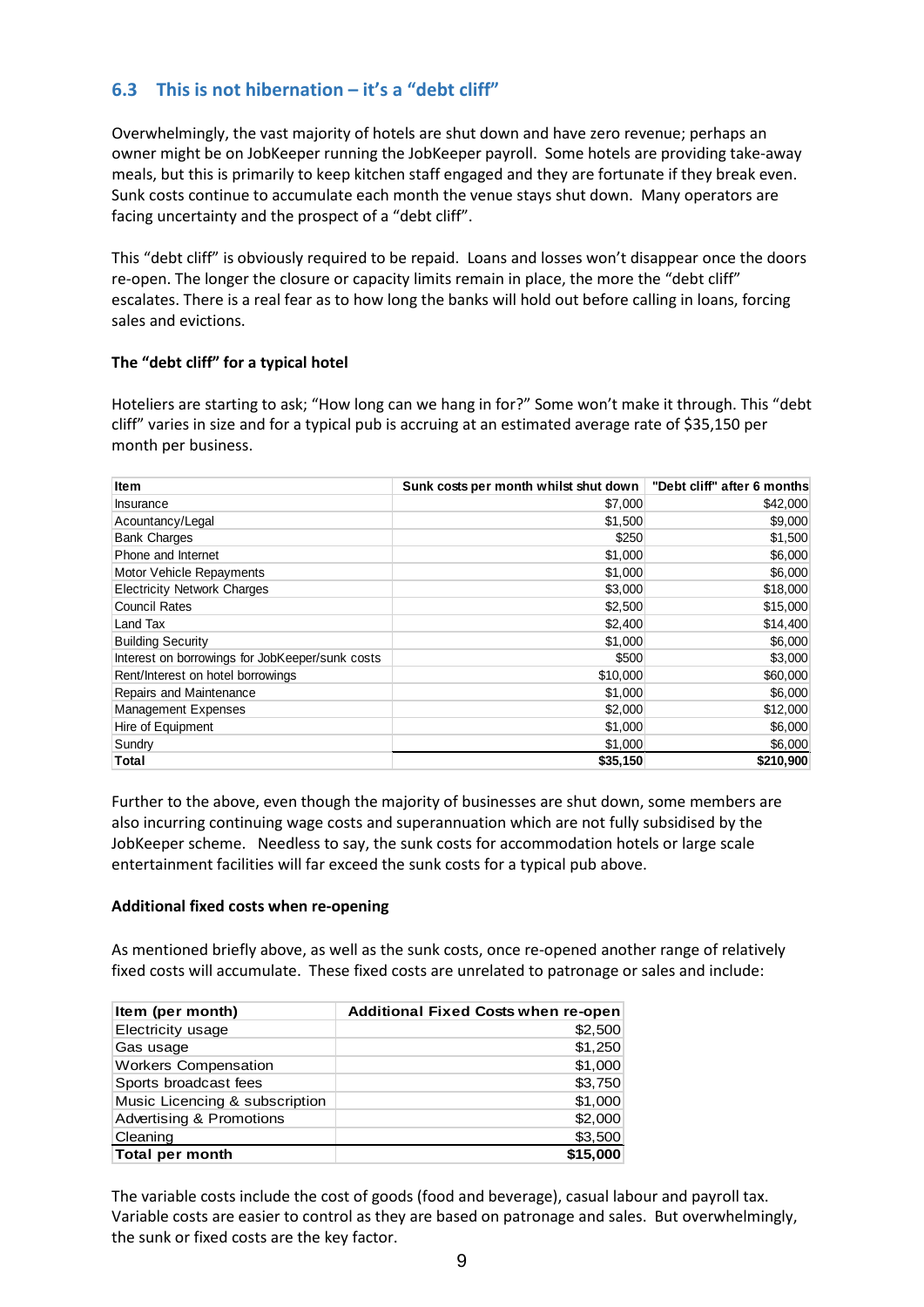#### <span id="page-9-0"></span>**6.4 Cash flow issues**

#### **JobKeeper**

Whilst a hotel is shut down, there is a massive cash flow issue relating to JobKeeper as reimbursement of the scheme does not occur until two to six weeks of wages have been paid. For a business with 30 staff on JobKeeper, that requires borrowings (or cash if they have it) of \$90,000 per month before reimbursement in the next month (N.B. August has three pay runs so requires \$135,000).

| JobKeeper payment per fortnight per employee                   | \$1,500  |
|----------------------------------------------------------------|----------|
| Number of staff on JobKeeper                                   | \$30     |
| Amount of JobKeeper per 1 <sup>st</sup> fortnight in the month | \$45,000 |
| Amount of JobKeeper per 2 <sup>nd</sup> fortnight in the month | \$45,000 |
| Total JobKeeper paid per month                                 | \$90,000 |

#### **Cash**

On re-opening, venues will also need to have cash or liquidity ranging from \$50,000 to \$250,000. That cash has now been spent on the costs associated with being shut down. This cash will have to be found – meaning more borrowings for many.

Where members have not had the opportunity of trading in any capacity (i.e. no takeaway food or bottleshop sales during the closure) a re-stocking of supplies will be required as a significant component of stock on hand at the time of closure has been returned to suppliers or gone out of date. The cost of re-stocking could incur a further cost ranging to from \$50,000 to \$150,000. We estimate that most venues could require in total \$300,000 to \$500,000, just to open their doors.

#### **Deferment not waiver**

AHA and TAA members have been very fortunate that the vast majority of their corporate partners and suppliers have shown great understanding and empathy with the position hotels are in. This includes, brewers, distillers, broadcasters, entertainment, and music businesses. All of them have waived fees in their entirety while the venues are forced to shut down.

The AHA and TAA thank those governments, councils banks and landlords that have waived charges, instead of just deferring them. Unfortunately, this is not the case with all charges in this these trying times for business. Whilst deferrals are better than nothing, these deferred costs ultimately have to be paid at some later date.

The resulting reduced cash flow will in most cases not be sufficient to meet the above range of costs, expenses and deferred expenditure. There has been plenty of talk about "we are all in this together", but it seems that some organisations are only "somewhat all in this together."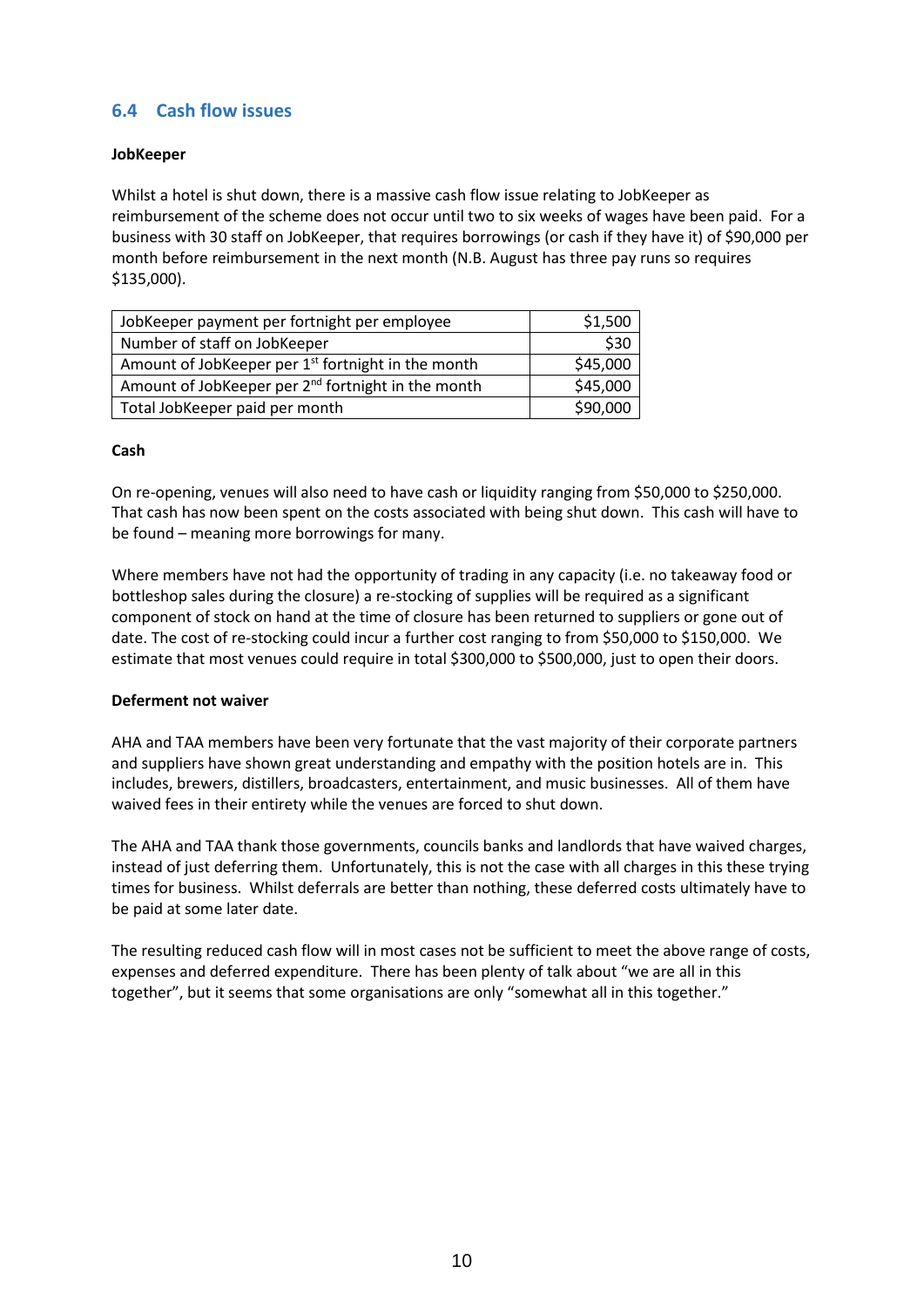#### <span id="page-10-0"></span>**6.5 Case studies**

#### **Typical suburban or country pub with a 4 month shutdown - then 4 months at 50% capacity**

| <b>Month</b>                       | April                    | May                      | June                     | July                                            | Aug            | Sep                                    | Oct        | Nov            | <b>Total</b>                     |
|------------------------------------|--------------------------|--------------------------|--------------------------|-------------------------------------------------|----------------|----------------------------------------|------------|----------------|----------------------------------|
| Operational %                      | 0%                       | 0%                       | 0%                       | 0%                                              | 50%            | 50%                                    | 50%        | 50%            |                                  |
|                                    |                          |                          |                          |                                                 |                |                                        |            |                |                                  |
| Trading revenue                    | ٠                        |                          |                          | ÷.                                              | \$97,500       | \$97,500                               | \$97,500   | \$97,500       | \$390,000                        |
| Jobkeeper Supplement               | ٠                        | \$45,000                 | \$45,000                 | \$45,000                                        | \$67,500       | \$45,000                               | \$45,000   |                | \$292,500                        |
|                                    |                          |                          |                          |                                                 |                |                                        |            |                |                                  |
| Less: purchases                    | $\overline{\phantom{a}}$ | ۰.                       | $\overline{\phantom{a}}$ | $\overline{\phantom{a}}$                        | (\$25,892)     | (\$25,892)                             | (\$25,892) |                | $(S25,892)$ (\$103,567)          |
| <b>Gross Profit</b>                | \$0                      | \$45,000                 | \$45,000                 |                                                 |                | \$45,000 \$139,108 \$116,608 \$116,608 |            | \$71,608       | \$578,933                        |
| Less: Expenses                     |                          |                          |                          |                                                 |                |                                        |            |                |                                  |
| <b>Sunk Costs</b>                  | \$35,150                 | \$35,150                 | \$35,150                 | \$35,150                                        | \$35,150       | \$35,150                               | \$35,150   | \$35,150       | \$281,200                        |
| <b>Fixed/Variable Costs</b>        |                          |                          |                          |                                                 |                |                                        |            |                |                                  |
| Electricity                        | $\blacksquare$           | $\overline{\phantom{0}}$ | $\blacksquare$           | $\overline{\phantom{a}}$                        | \$2,500        | \$2,500                                | \$2,500    | \$2,500        | \$10,000                         |
| Gas                                | ÷,                       |                          | ÷,                       | $\blacksquare$                                  | \$1,250        | \$1,250                                | \$1,250    | \$1,250        | \$5,000                          |
| <b>Workers Comp</b>                | ٠                        | ٠                        | $\overline{\phantom{a}}$ | $\overline{\phantom{a}}$                        | \$1,000        | \$1,000                                | \$1,000    | \$1,000        | \$4,000                          |
| Sports Broadcast                   | $\overline{\phantom{a}}$ | $\overline{\phantom{0}}$ | $\overline{\phantom{a}}$ | $\overline{\phantom{a}}$                        | \$3,000        | \$3,000                                | \$3,000    | \$3,000        | \$12,000                         |
| Licencing                          | -                        | $\overline{\phantom{0}}$ | $\overline{\phantom{a}}$ | $\overline{\phantom{a}}$                        | \$500          | \$500                                  | \$500      | \$500          | \$2,000                          |
| Advert & Promo                     | ÷.                       |                          |                          | $\overline{\phantom{0}}$                        | \$2,000        | \$2,000                                | \$2,000    | \$2,000        | \$8,000                          |
| Cleaning                           |                          |                          |                          | $\overline{\phantom{0}}$                        | \$3,500        | \$3,500                                | \$3,500    | \$3,500        | \$14,000                         |
| Gaming Tax                         | ٠                        |                          | ÷,                       | $\overline{\phantom{a}}$                        | \$5,417        | \$5,417                                | \$5,417    | \$5,417        | \$21,667                         |
| Superannuation                     |                          |                          |                          |                                                 | \$4,302        | \$4,302                                | \$4,302    | \$4,302        | \$17,208                         |
| Wages                              | \$45,000                 | \$45,000                 | \$45,000                 | \$45,000                                        | \$45,283       | \$45,283                               | \$45,283   | \$45,283       | \$361,133                        |
| <b>Total Expenses</b>              | \$80,150                 | \$80,150                 | \$80,150                 | \$80,150                                        | \$103,902      | \$103,902                              | \$103,902  | \$103,902      | \$736,208                        |
| <b>Profit per Month</b>            |                          |                          |                          | $($80,150)$ $($35,150)$ $($35,150)$ $($35,150)$ | \$35,206       | \$12,706                               |            |                | \$12,706 (\$32,294) (\$157,274)  |
| Cash Flow Boost 2                  | $\blacksquare$           | ٠                        | $\blacksquare$           | \$12,500                                        | \$12,500       | \$12,500                               | \$12,500   | $\blacksquare$ | \$50,000                         |
| <b>GST Payable</b>                 | $\blacksquare$           | ٠                        | ۰                        | $\blacksquare$                                  | $\blacksquare$ | $\blacksquare$                         | ٠          | (\$7,872)      | (\$7,872)                        |
| <b>Loan - Principal Repayments</b> | (\$6,000)                | (\$6,000)                | (\$6,000)                | (\$6,000)                                       | (\$6,000)      | (\$6,000)                              | (\$6,000)  | (\$6,000)      | (\$48,000)                       |
| <b>Net Cashflow</b>                |                          |                          |                          | $(S86, 150)$ (\$41,150) (\$41,150) (\$28,650)   | \$41,706       | \$19,206                               |            |                | $$19,206$ (\$46,165) (\$163,146) |

#### **Typical 600 room accommodation hotel with a 4 month shutdown - then 4 months varied capacity**

| Month                            | April         | May             | June                                  | July         | Aug                   | Sep           | Oct         | Nov                                             | <b>Total</b>                                                           |
|----------------------------------|---------------|-----------------|---------------------------------------|--------------|-----------------------|---------------|-------------|-------------------------------------------------|------------------------------------------------------------------------|
| Occupancy %                      | 0%            | 0%              | 0%                                    | 0%           | 21%                   | 28%           | 30%         | 37%                                             |                                                                        |
| Accommodation                    |               |                 |                                       |              |                       |               |             | \$1,163,400 \$1,551,200 \$1,661,335 \$2,047,584 | \$6,423,519                                                            |
| Restaurant & Bar                 |               |                 |                                       |              | \$195,454             | \$260,605     | \$279,108   | \$343,999                                       | \$1,079,167                                                            |
| Events/Functions                 |               |                 |                                       |              | \$83,334              | \$111,111     | \$119,000   | \$146,667                                       | \$460,112                                                              |
| Other                            |               |                 |                                       |              | \$16,250              | \$21,667      | \$23,205    | \$28,600                                        | \$89,722                                                               |
| Jobkeeper Supplement             |               | \$0 \$1,800,000 | \$900,000                             |              | \$900,000 \$1,350,000 | \$900,000     |             |                                                 | \$5,850,000                                                            |
| <b>Gross Revenue</b>             |               | \$0 \$1,800,000 | \$900,000                             |              |                       |               |             |                                                 | \$900,000 \$2,808,438 \$2,844,583 \$2,082,649 \$2,566,850 \$13,902,520 |
| <b>Less Expenses</b>             |               |                 |                                       |              |                       |               |             |                                                 |                                                                        |
| <b>Rooms Cost</b>                |               |                 |                                       |              | \$372,288             | \$496,384     | \$531,627   | \$655,227                                       | \$2,055,526                                                            |
| <b>F&amp;B Costs</b>             |               |                 |                                       |              | \$87,954              | \$117,272     | \$125,599   | \$154,800                                       | \$485,625                                                              |
| <b>Fixed/Variable Costs</b>      |               |                 |                                       |              |                       |               |             |                                                 |                                                                        |
| Electricity                      | 0             | 0               | 0                                     | 0            | \$45,802              | \$45,802      | \$45,802    | \$45,802                                        | \$183,208                                                              |
| Gas                              | 0             | $\mathbf 0$     | 0                                     | $\mathbf{0}$ | \$22,000              | \$22,000      | \$22,000    | \$22,000                                        | \$88,000                                                               |
| <b>Workers Comp</b>              | 0             | $\mathbf 0$     | 0                                     | 0            | \$3,817               | \$3,817       | \$3,817     | \$3,817                                         | \$15,268                                                               |
| <b>Fox Sports</b>                | 0             | $\mathbf 0$     | 0                                     | $\mathbf{0}$ | \$16,200              | \$16,200      | \$16,200    | \$16,200                                        | \$64,800                                                               |
| Licencing                        | 0             | 0               | 0                                     | 0            | \$1,500               | \$1,500       | \$1,500     | \$1,500                                         | \$6,000                                                                |
| Advert & Promo                   | 0             | $\mathbf 0$     | 0                                     | 0            | \$112,675             | \$117,675     | \$122,675   | \$152,675                                       | \$505,700                                                              |
| Cleaning                         | 0             | $\mathbf 0$     | 0                                     | 0            | \$48,000              | \$48,000      | \$48,000    | \$48,000                                        | \$192,000                                                              |
| Maintenance                      | 0             | $\mathbf 0$     | 0                                     | 0            | \$72,922              | \$87,506      | \$93,719    | \$102,674                                       | \$356,821                                                              |
| Superannuation                   | O             | $\Omega$        | 0                                     | $\Omega$     | \$69,276              | \$92,368      | \$98,926    | \$121,925                                       | \$382,495                                                              |
| Wages                            | \$900,000     | \$900,000       | \$900,000                             | \$900,000    | \$729,219             |               |             | \$972,292 \$1,041,324 \$1,283,425               | \$7,626,260                                                            |
| <b>Total Expenses</b>            | \$900,000     | \$900,000       | \$900,000                             |              |                       |               |             |                                                 | \$900,000 \$1,581,653 \$2,020,816 \$2,151,189 \$2,608,045 \$11,961,703 |
| Profit/(Loss) per month          | $-$ \$900,000 | \$900,000       | \$0                                   |              | \$0 \$1,226,785       | \$823,767     | $-568,541$  | $-541,195$                                      | \$1,940,817                                                            |
|                                  |               |                 |                                       |              |                       |               |             |                                                 |                                                                        |
| Loan Repayment to Bank           | $-5721,875$   |                 | $-$ \$721,875 - \$721,875 - \$721,875 |              | -\$721,875            | $-$ \$721,875 | $-5721,875$ |                                                 | $-5721,875$ $-55,775,000$                                              |
| <b>Net Cash (Outflow) Inflow</b> | $-$1,621,875$ |                 | $$178,125$ -\$721,875 -\$721,875      |              | \$504,910             |               |             |                                                 | $\left 5101,892\right $ -\$790,416 -\$763,070 -\$3,834,183             |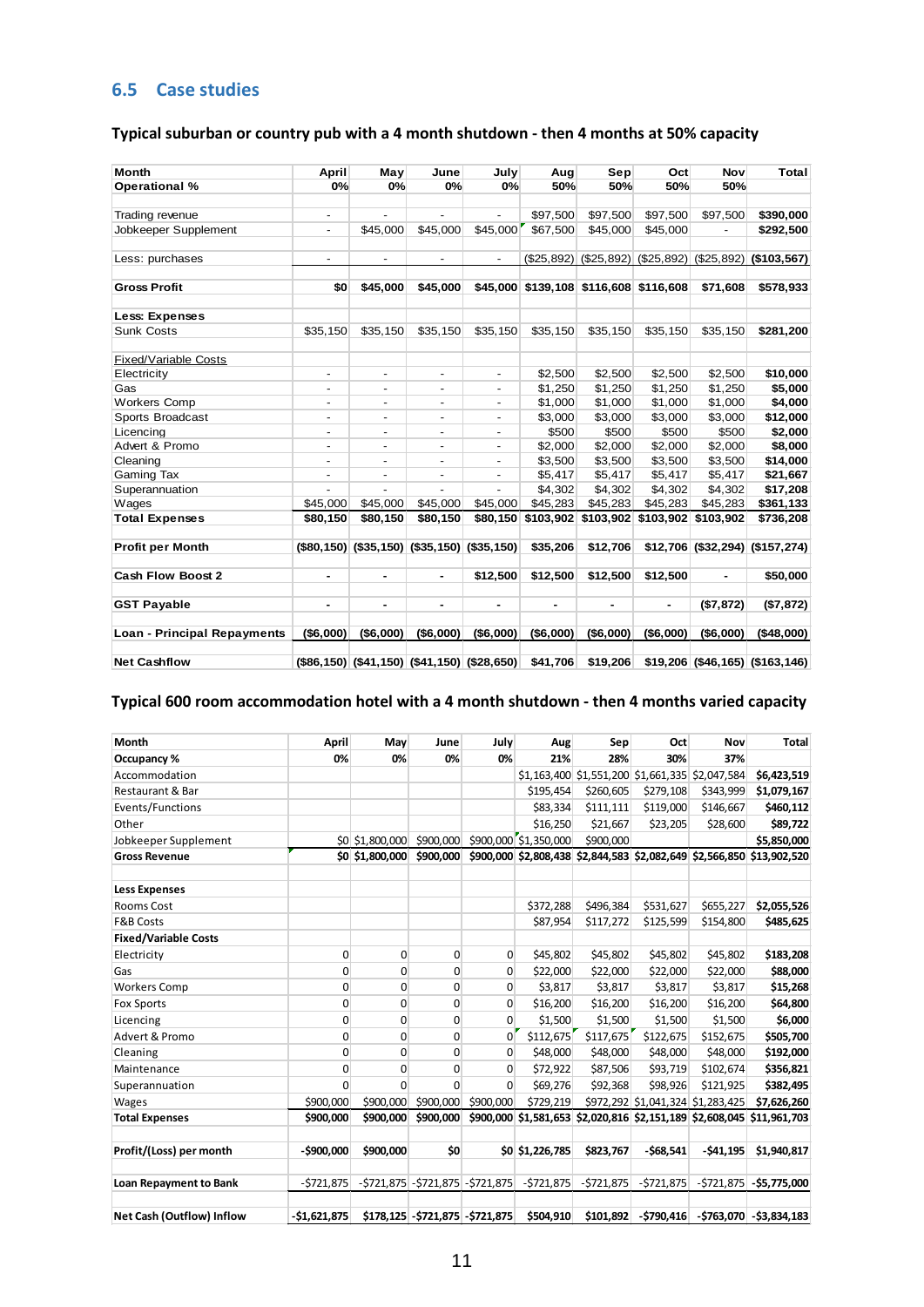## <span id="page-11-0"></span>**7 JOBKEEPER**

**AHA and TAA propose that JobKeeper be extended for all hotel businesses until at least 31 December.**

The Government introduced JobKeeper as a "wage subsidy scheme to support employees and businesses". The measure was expected to cost \$130 billion across 2019-20 and 2020-21.

However, only 4.7 million of the estimated 6.0 million employees have taken up the scheme, meaning the JobKeeper program will have a surplus of about \$30 billion.

#### <span id="page-11-1"></span>**7.1 Benefits of extending JobKeeper**

Extending JobKeeper for the more harshly affected sectors such as hotels has the following benefits:

- Relatively low marginal or real cost (\$208 per person per fortnight)
- Maintaining the employer and employee relationship
- Ensuring better mental health outcomes by keeping people out of Centrelink queues
- Avoiding increased variable costs of Centrelink in handling additional load
- Providing financial relief to businesses with ongoing needs as a result of forced shut down

#### <span id="page-11-2"></span>**7.2 The marginal or real cost of extending JobKeeper**

There is discussion within government as to whether JobKeeper should be extended, or even cut short. In making such determinations, it is important to examine the real financial cost of keeping people in JobKeeper versus sending them to JobSeeker.

That is not to mention the mental and dignity welfare problems of forcing people to Centrelink, or the variable cost to government, or in fact the capacity of Centrelink to handle the additional load.

It is unlikely hotel businesses will be back to their usual trade by the end of September, thus placing immense pressure on hotels to retain staff. A three month extension of JobKeeper would assist retaining as many jobs as possible.

If JobKeeper is not extended, many workers will be diverted from JobKeeper to JobSeeker as it will be impossible for employers to afford to retain them. The real cost of extending JobKeeper is set out below.

|                   | <b>JobKeeper</b> | <b>JobSeeker</b> | <b>Marginal or real cost</b> |
|-------------------|------------------|------------------|------------------------------|
| Gross payment     | \$1.500          | \$1,100          | \$400                        |
| Income Tax        | \$192            | -                |                              |
| <b>Net Amount</b> | \$1,308          | \$1,100          | \$208                        |

So, the real cost for a person being able to keep their job in JobKeeper, versus losing their job and being forced to Centrelink and JobSeeker, is \$208 per fortnight.

If the Government grants a three month extension of JobKeeper till December, that equates to an additional cost to government of \$1,456 per person (7 pay periods x \$208).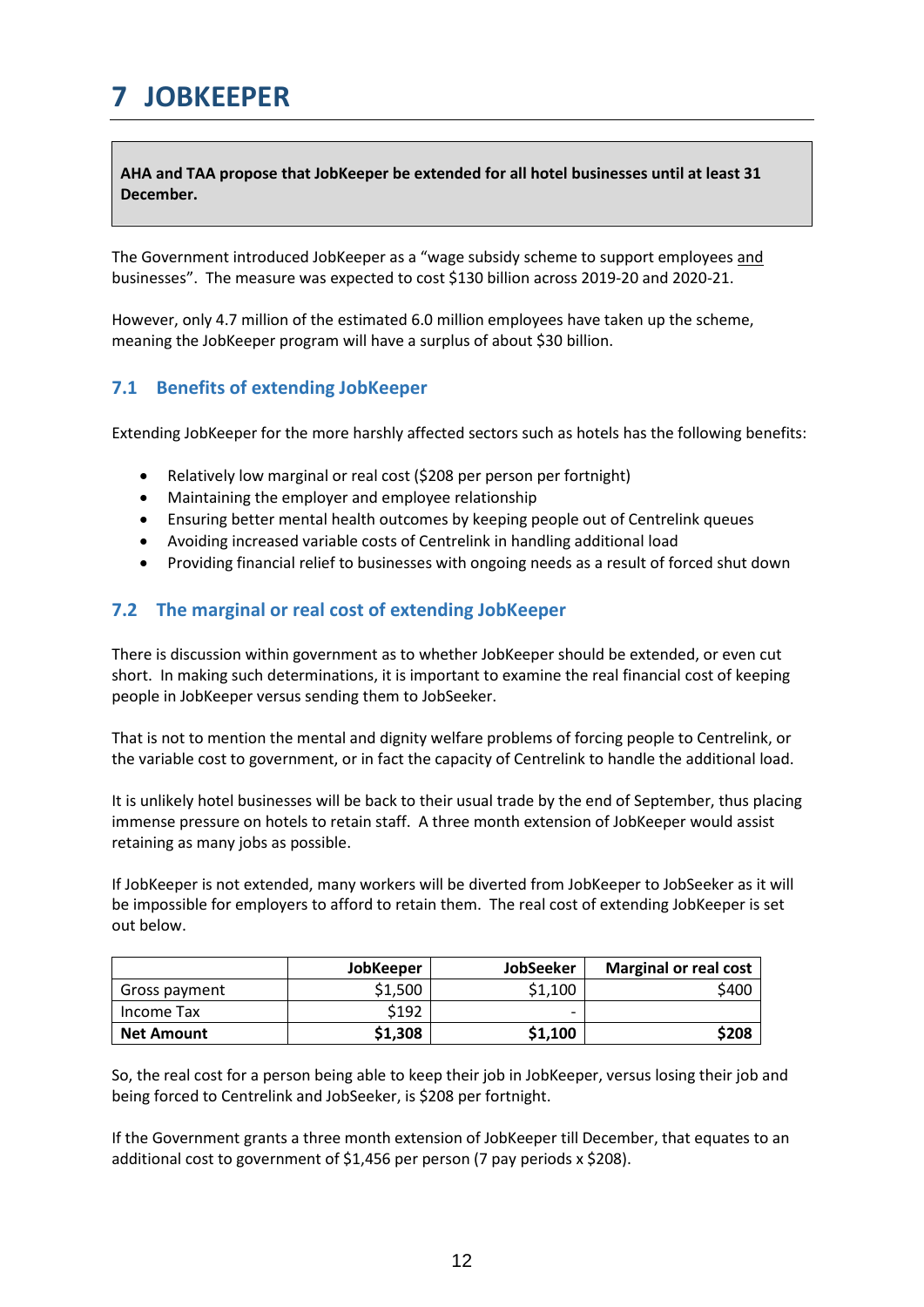#### <span id="page-12-0"></span>**7.3 Two speed scheme**

JobKeeper is a "two speed" scheme with two types of employer participating:

- A. A business open and trading that has the direct financial benefit of the wage subsidy, or
- B. A business shut down (e.g. a hotel) that has been operating with no wage subsidy benefit, i.e. a "virtual Centrelink".

Most AHA and TAA members are in the second category "B". Hotels are either fully shut down or trading at a severely limited capacity, they are acting as a "virtual Centrelink" on behalf of the Government. They do not receive any substantial benefit from the scheme in comparison to sectors where trading restrictions are less onerous.

| Period 30 Mar - 27 Sep                                | Business A (e.g. wholesaler) Business B (e.g. hotel) |                    |
|-------------------------------------------------------|------------------------------------------------------|--------------------|
| Trading period                                        | 6 Months (Apr-Sep)                                   | 2 months (Aug-Sep) |
| Fall in turnover during whole period*                 | 30%                                                  | 67%                |
| Number of employees                                   | 30                                                   | 30                 |
| Total JobKeeper payments paid to employees            | 585,000                                              | 585,000            |
| Total JobKeeper payments retained as wage subsidy     | 585,000                                              | 195,000            |
| % of JobKeeper retained as a wage subsidy             | 100%                                                 | 33%                |
| % of JobKeeper paid as "virtual Centrelink"           | 0%                                                   | 67%                |
| *Business B shut down 4 months, then 2 months trading |                                                      |                    |

In the example above:

- "Business A" retained 100% of JobKeeper as a wage subsidy to support its business, yet
- "Business B" retained only 33% of JobKeeper to support its business, paying out the other 77% as "virtual Centrelink".

#### <span id="page-12-1"></span>**7.4 AHA member financial support for JobKeeper**

The AHA and TAA estimate their members will have paid out \$2.9 billion in JobKeeper payments in the JobKeeper period of 30 March to 27 September.

| Est. 60% of AHA Member employees engaged in JobKeeper | 150,000       |
|-------------------------------------------------------|---------------|
| Amount of JobKeeper payment per fortnight             | 1.500         |
| Number of JobKeeper payment fortnights                | 13            |
| Est. Total JobKeeper payments by AHA members          | 2,925,000,000 |

#### <span id="page-12-2"></span>**7.5 Cost of paying (or forgoing) interest to pay JobKeeper**

The rules of JobKeeper provide the JobKeeper payment is paid to employers in arrears, in the month after the payment was made. The Government intended this as an integrity measure to ensure the JobKeeper payment is passed onto employees. Due to the reimbursement of JobKeeper being monthly in arrears, businesses either have to:

- borrow from a bank or lender (and pay interest on the borrowings)
- use their own cash (and forgo interest earned)

For example, a hotel with 30 employees has had to pay \$45,000 per fortnight in JobKeeper, a total of \$90,000 for the month. The business then has to wait for reimbursement sometime in the next month, to repay their borrowings or replenish their cash, then do it all over again.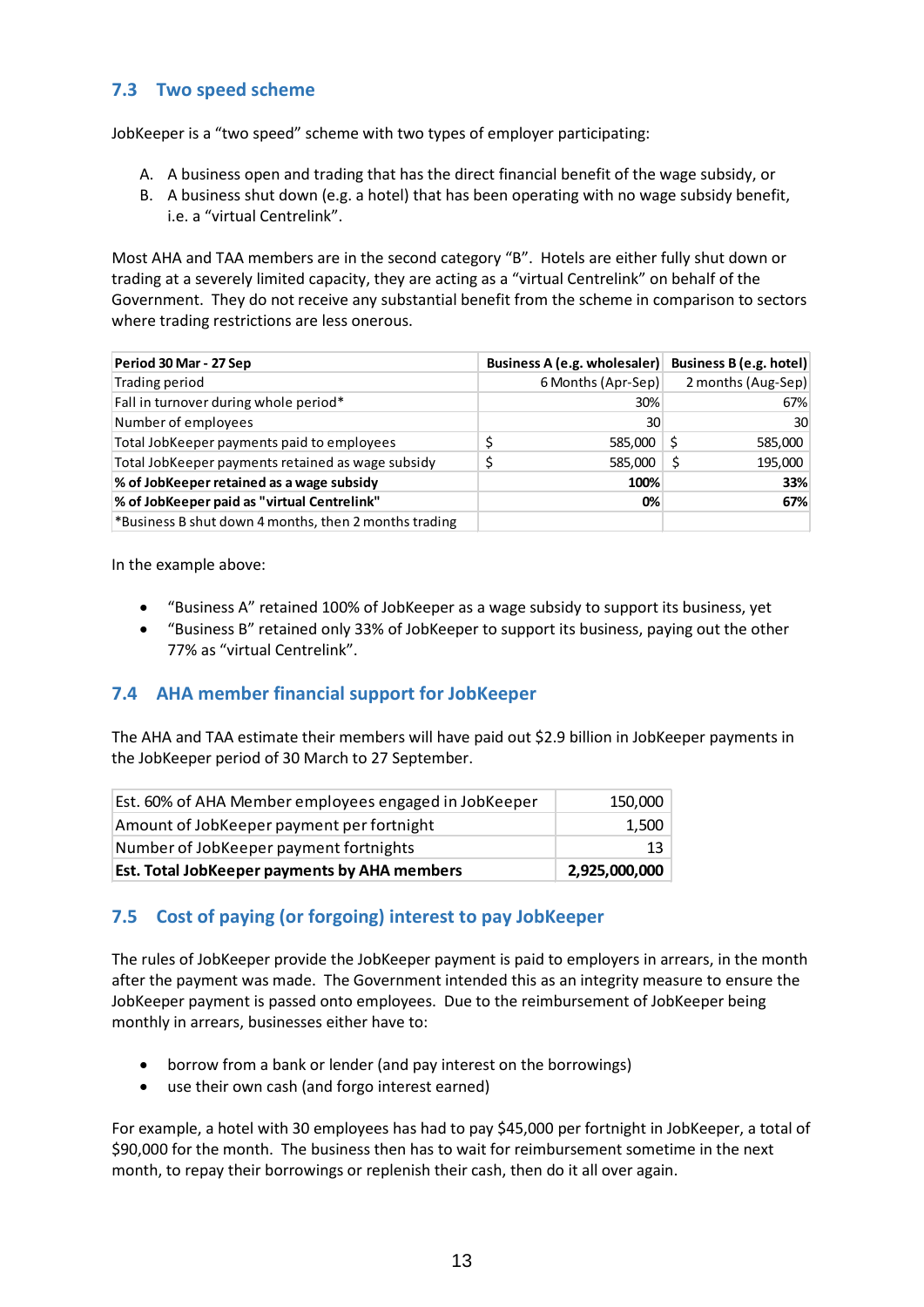Hotels have had to either forgo interest on their own cash or pay bank interest if they borrowed (most borrowed as not many had \$90,000 in liquid assets). The cost of interest paid or interest foregone to service JobKeeper by AHA members is estimated at \$6,750,000.

| <b>Item</b>                                                          |    | Amount      |
|----------------------------------------------------------------------|----|-------------|
| Estimated total AHA Member employees                                 |    | 250,000     |
| Estimated take up rate                                               |    | 60%         |
| Estimated total take up of JobKeeper by AHA employees                |    | 150,000     |
| JobKeeper payment per fortnight                                      | \$ | 1,500       |
| Number of payruns per month                                          |    |             |
| JobKeeper payments per fortnight by AHA members                      | \$ | 450,000,000 |
| Annual interest rate                                                 |    | 3.0%        |
| Interest paid per month                                              |    | 1,125,000   |
| Interest paid/foregone by AHA members for 6 months to fund JobKeeper | Ś  | 6,750,000   |

#### <span id="page-13-0"></span>**7.6 Accrual of annual leave**

The accrual of annual leave entitlements is a further example of this crisis not being "hibernation". An ongoing sunk cost during the shutdown for those employers passing on JobKeeper as a virtual Centrelink and not retaining JobKeeper as a wage subsidy. For a hotel which has been shut down for four months with no work performed, that employer will accrue a liability for annual leave per staff member of 6.66 days, whilst no work has been done.

When back in business, and after adding in a leave loading of 17.5% and Superannuation Guarantee Levy (SGL) of 9.5%, this is a total obligation of \$1,649 per employee stood down. This obligation will be all incurred whilst no work was done and zero revenue was earned by the business to provide for the obligation.

The scale of this issue is set out below. The AHA estimates a total AHA and TAA member accrual of annual leave liability during four months of no work done is \$41,225,000 as set out below.

| Annual leave obligation for employer including Leave Loading (17.5%) & SGL (9.5%)       | 1,649        |
|-----------------------------------------------------------------------------------------|--------------|
| Est. number of FTE AHA member employees accruing annual leave whilst not working with a |              |
| leave balance below ten days and thus not obligated to take leave if requested          | 25.000       |
| Est. Total Annual Leave obligation for all AHA members engaged in JobKeeper             | \$41,225,000 |

For those businesses which have been able to "keep their doors open" and use JobKeeper as a wage subsidy not to stand down staff, they are in a far better position to meet their annual leave obligations than other hotels.

The AHA and TAA recognise recent amendments to the Fair Work Act allow an employer to request an employee to take annual leave. However the rules regarding an employee's right to maintain a residual balance of ten days leave, makes it difficult to use JobKeeper as a means of offsetting the accrued liability.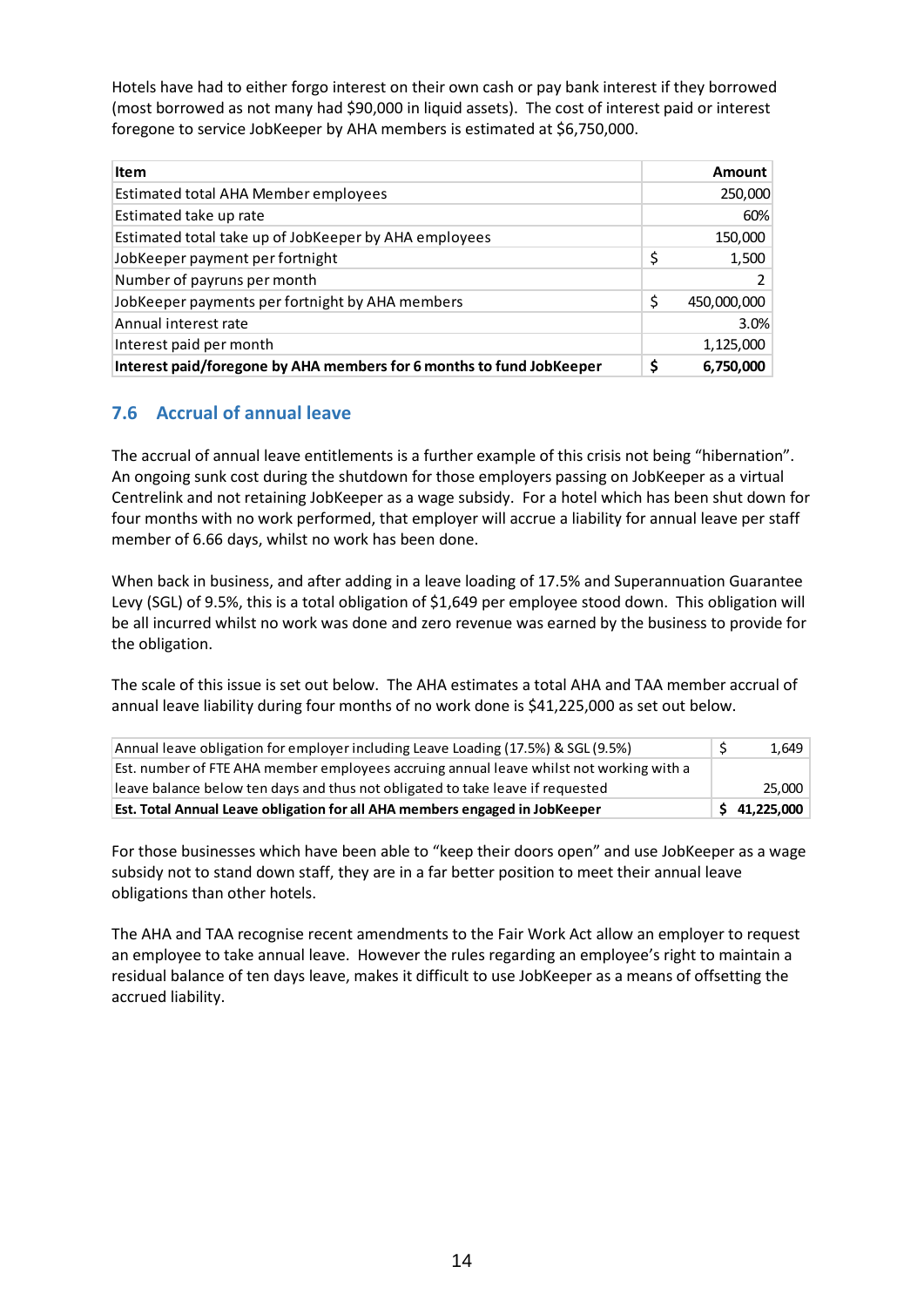## <span id="page-14-0"></span>**8 BUSINESS ENTERTAINMENT EXPENSES**

With businesses experiencing substantial downturn in sales, venues closing, unemployment modelled above six percent for years to come and consumers' ability and/or willingness to spend curtailed, everything possible must be done to enable recovery through consumer activity. If this proposal is accepted it would:

- Stimulate the hospitality, accommodation and tourism sector and assist in its recovery
- Protect existing jobs and create new jobs
- Increase profits and taxable incomes thereby increasing tax revenue

We accept these proposals could potentially be subject to misuse by taxpayers and we fully support any anti-avoidance measures to protect the integrity of any amendment.

#### <span id="page-14-1"></span>**8.1 Entertainment expenditure tax deduction**

**The AHA and TAA request business taxpayers be allowed to claim a tax deduction and GST inputs on meal and beverage entertainment for three years.**

The AHA and TAA propose the Federal Government consider for a period of three years that all entertainment expenses be permitted as an allowable deduction to taxpayers who carry on business, together with allowing a credit for the related GST and not requiring any FBT for the business owner or their employees.

#### <span id="page-14-2"></span>**8.2 Fringe Benefits Tax (FBT)**

**The AHA and TAA request the suspension of fringe benefits tax (FBT) on meal and beverage entertainment and accommodation expenses for three years.**

The AHA and TAA propose the Fringe Benefits Tax (FBT) on entertainment expenses (e.g. meal, beverages, accommodation) for all businesses and employees be suspended for the next three years. This initiative would benefit businesses and employees, e.g. tradies, builders, hairdressers. For example, it would allow an employer to shout a good staff member a meal or a weekend away. This is about jobs and stopping more businesses going to the wall.

This initiative will encourage businesses to reward their staff in the hospitality, accommodation and tourism sector, which needs it most. At the same time they would be supporting the retention of over 1,000,000 local jobs. This would be a win for employers and employees - at relatively little cost to the Government.

Arguments against the removal of FBT, have often been based on the "equity principle". Unfortunately, the equity principle of FBT has been circumvented largely by those who it was intended to capture. Many large scale firms provide in house benefits that would otherwise attract FBT, e.g. childcare, gymnasiums, and board room lunches. This circumvention gives those firms with the scale to avoid FBT an unfair advantage over smaller to medium enterprises. This proposal would put small to medium businesses on the same FBT footing that these larger businesses have successfully enjoyed.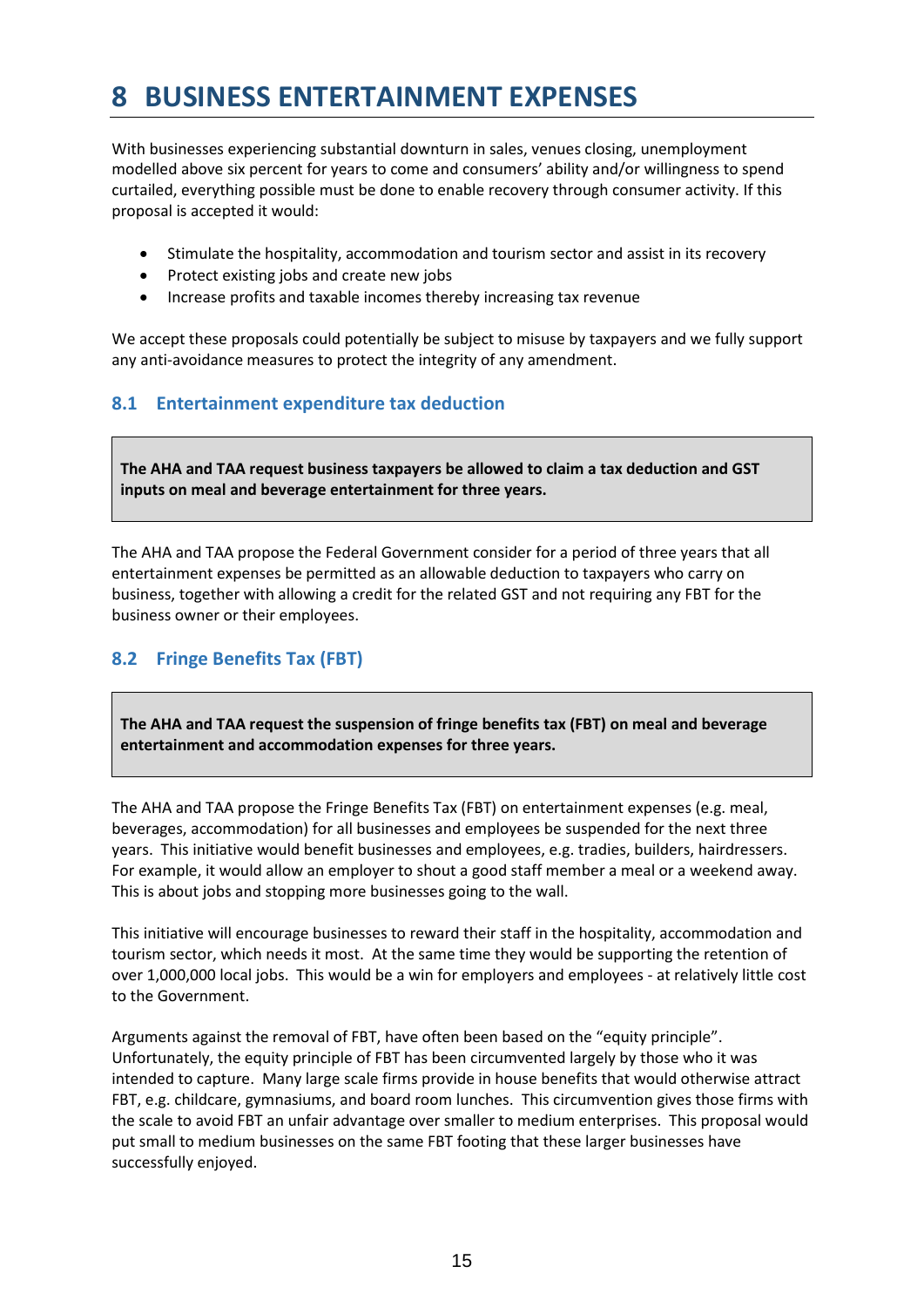## <span id="page-15-0"></span>**9 LIQUOR EXCISE**

**So as to ease the cost of living financial pressures on consumers, AHA and TAA propose the twice yearly CPI excise increase on beer and bottled spirits be frozen for at least three years.**

#### <span id="page-15-1"></span>**9.1 71st consecutive excise increase and 4th highest excise in the world**

Excise is a hidden tax. Most Australians would not know that:

- Every February and August, consumers are imposed with a CPI tax increase on the price of a beer or spirit, and
- Liquor excise has been going up every six months for the last 35 years in fact, February 2020 marked the 71<sup>st</sup> consecutive increase, and
- Australians are now paying the fourth highest liquor taxes in the world.

Most Australians would also not know that:

- 42% of the retail price on a carton of beer is tax
- 57% of the retail price on a bottle of whisky or gin is tax

#### <span id="page-15-2"></span>**9.2 Freeze the six monthly increase for the first time in 37 years**

Freezing the six monthly increase could be given immediate effect by way of the *Excise Tariff Proposal* process. This proposal is consistent with the Government's fiscal stimulus aims to reboot economic recovery in Australia and ease cost of living pressures. Consumers would benefit by not paying more tax. The freeze would also provide support to local craft brewers and distillers, many of whom are providing jobs in regional and remote locations. At a time when consumers are returning to pubs, clubs, restaurants and cafes, they should not face new hidden tax increases.

### <span id="page-15-3"></span>**10 MATTERS FOR NATIONAL CABINET**

It is understood the issues below may be outside the control of the Commonwealth, but they are raised as matters that might be addressed within the National Cabinet so a uniform and beneficial treatment might be achieved. The AHA and TAA believe as hotels were forced to shut down for reasons not of their doing and outside their control, that the charging of commercial fees, rates and taxes is inequitable in the circumstances.

#### <span id="page-15-4"></span>**10.1 Land Tax**

**For those states and territories which have not already done so, that the National Cabinet endorse a 25% reduction of land tax for all hotel freehold properties in FY20.** 

Land tax is charged by the states and charged on the value of the freehold land owned. The revenue raised is used to provide services and infrastructure. Land tax is assessed annually on the taxable value of the freehold land. It is more than arguable the value of freehold land decreased for the period of shutdown and also that services were not utilised.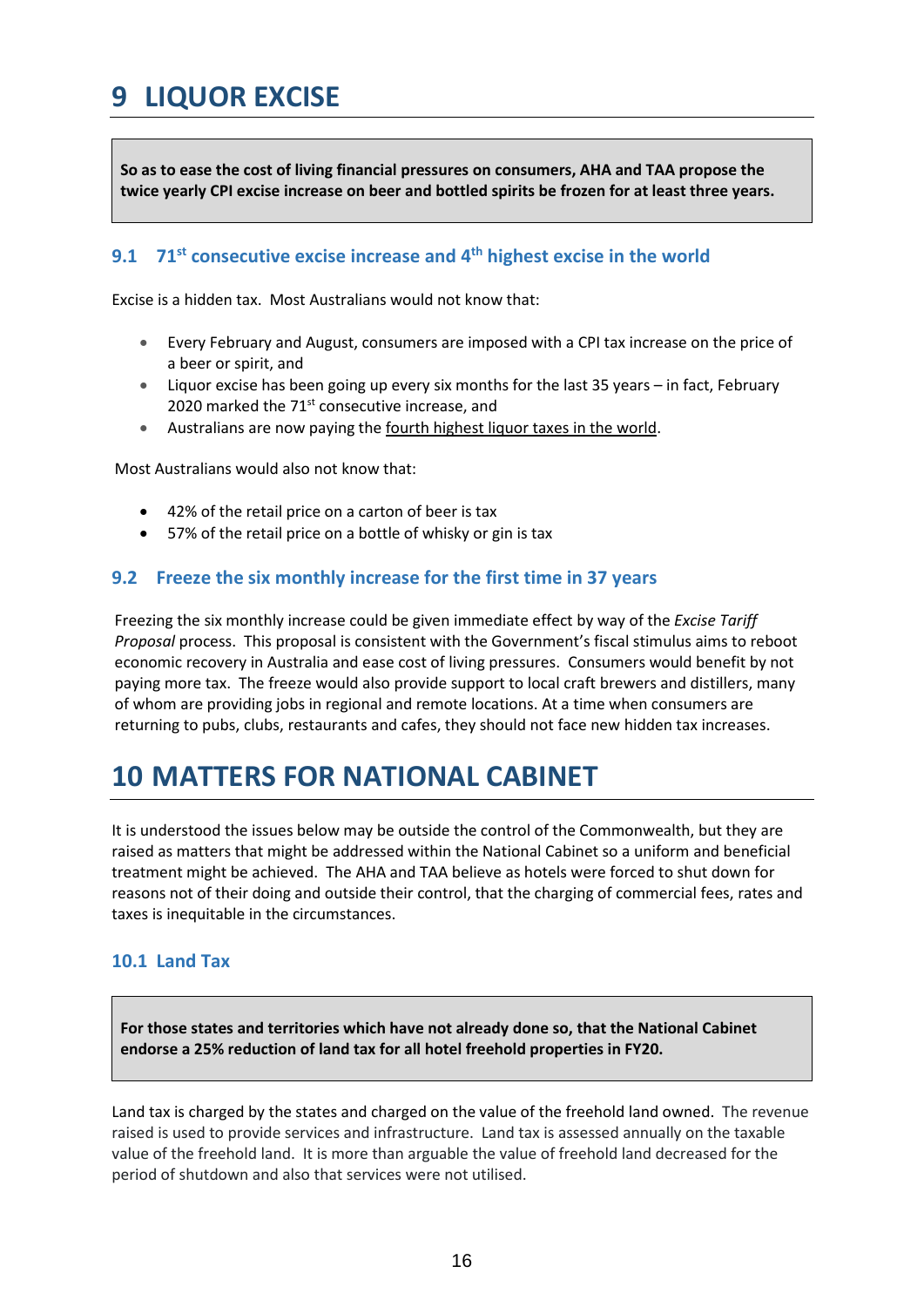<span id="page-16-0"></span>**For those councils which have not already done so, the National Cabinet endorse a 25% reduction of council fees for FY20.**

Councils collect rates to provide services and infrastructure. The AHA and TAA seek relief on the basis that in the period that hotels have been forced to shut down, they have significantly reduced the volume of council services they use.

#### <span id="page-16-1"></span>**10.3 Network and demand charges of electricity bills**

**Where energy companies have not already done so, "electricity infrastructure charges" be waived for the period April to June 2020.**

Approximately 50% of hotels' electricity costs relate to "infrastructure" or "network" charges, i.e. "the poles and wires". Whilst some energy companies have offered relief during the COVID shut down period, other energy companies have not. The AHA and TAA seek relief on the basis that they have "switched off" nearly all electricity and have far less capacity to pay than other businesses that remained trading.

#### <span id="page-16-2"></span>**10.4 Transparency of assumptions and evidence base relied on by Health Officers**

**The AHA and TAA strongly request the National Cabinet to endorse that the assumptions and evidence base relied upon the Commonwealth, State and Territory Chief Medical Officers be made public in so far as it relates to the infringement of civil liberties such as restriction of freedoms, continued lockdowns in Covid free areas, public movement restrictions, business restrictions, social distancing, border closures, etc.**

The greater the infringement or taking away of the publics and business rights to go about their usual affairs, and the longer it goes on, the greater the obligation of governments to provide transparency as to the evidence base on which those decisions are being made.

The AHA and TAA agree emphatically that health and safety of all Australians is the paramount consideration for government in this crisis. But at the same time, appropriate balance must be given to daily life and the recovery of the economy.

Some health officers and governments are refusing to release the evidence base on which they are making their decisions. This is made more ridiculous given that different jurisdictions are reaching different conclusions on relatively similar parameters. Clear cases of inconsistency are not being explained. In many instances the public is denied the right to test their assumptions and conclusions. The livelihoods, homes, jobs and mental health of literally millions of Australians depend on these decisions – but they can't see the evidence why.

It is unsatisfactory that some elected officials have abrogated their responsibility to make balanced decisions and instead simply say "I will act on the advice of my Chief Medical Officer" without clear and transparent evidence as to the reasons why. As well as health decisions, all governments should be explaining the daily economic costs of continuing restrictions.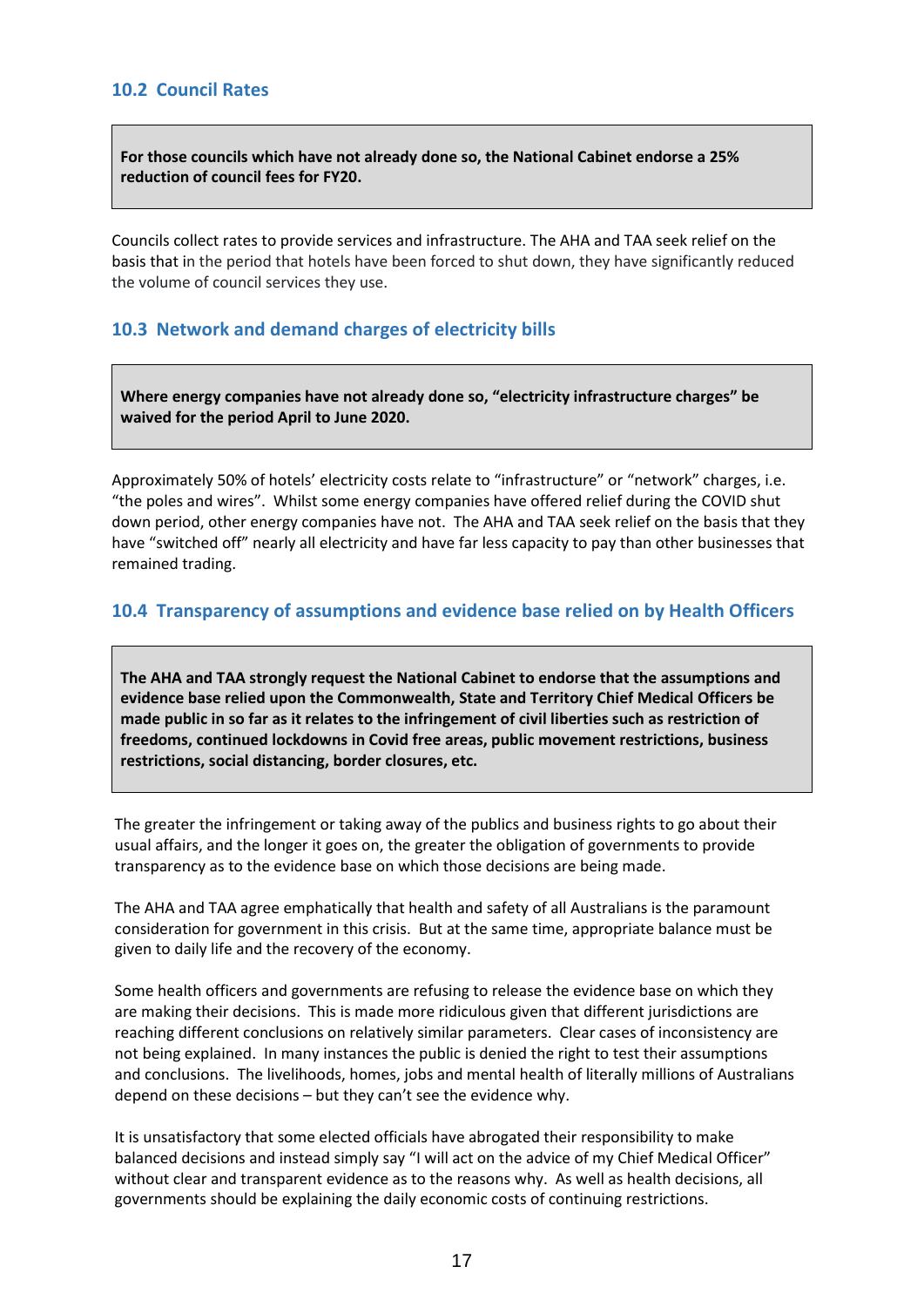#### <span id="page-17-0"></span>**10.5 Inconsistency of decision making**

**The AHA and TAA would appreciate clear scientific evidence based answers from the National Medical Expert Panel (comprising the Chief Medical Officers) using the following examples as to why hotels cannot operate under the Safe Work Australia social distancing rules, when other venues can, (e.g. shopping centres) or in fact are operating under less (e.g. airlines).** 

The AHA is immensely concerned at the inconsistent treatment of hotels under the national framework for a CovidSAFE Australia (as compared to e.g. cafes, restaurants, airlines and shopping centres). As we head into Step 2 of the national framework, the AHA would appreciate clear scientific evidence based answers using the following examples as to why hotels cannot operate under the Safe Work Australia rules, when other venues can, or in fact are operating under less. In "Step 2 of the Three Step Framework for a Covid Free Australia":

- 1. Why can a hotel with six separated dining areas (including outdoor areas) only seat up to 20 persons in the whole premises - while six cafes and restaurants side by side in the same street can seat up to 20 persons each?
- 2. Why can an airline fly 128 passengers in 45cm wide seats sitting next to each other and only 78cm from the person in front and behind - yet an accommodation hotel restaurant abiding by Safe Work Australia social distancing has its capacity limited to 20 persons?
- 3. Why can a large shopping centre in a Covid affected area operate with no capacity limit yet a hotel outdoor dining space in a Covid free area is limited to only 20 persons?

The AHA has two simple requests:

- That AHA members be able to operate under the framework of its AHA CovidSAFE plan (as based on the Safe Work Australia recommendations), and
- In the event the request above is not approved, that the Chief Medical Officers provide scientific evidence based answers as to why hotels are treated inconsistently?

#### <span id="page-17-1"></span>**10.6 ACTU proposal to list Covid-19 as an occupational disease**

**The AHA and TAA are concerned that COVID-19 consideration is being given to have Covid-19 listed as an 'occupational disease' and will be presumed to be contracted in the course of employment, unless the contrary is established.**

The AHA and TAA understand that the Australian Council of Trade Union is seeking to have COVID-19 listed as an occupational disease. COVID-19 is a pandemic. The nature of a pandemic is that it is not endemic to workplaces, to specific occupations or industries. It is everywhere, equally affecting all facets of our lives.

The effect of listing COVID-19 as an occupational disease would, for the purposes of workers compensation insurance, reverse the onus of proof such that an employee would be presumed to have contracted COVID-19 at the workplace unless the employer could prove otherwise. All governments should refuse to shift blame to employers by accepting this reversal of the onus of proof.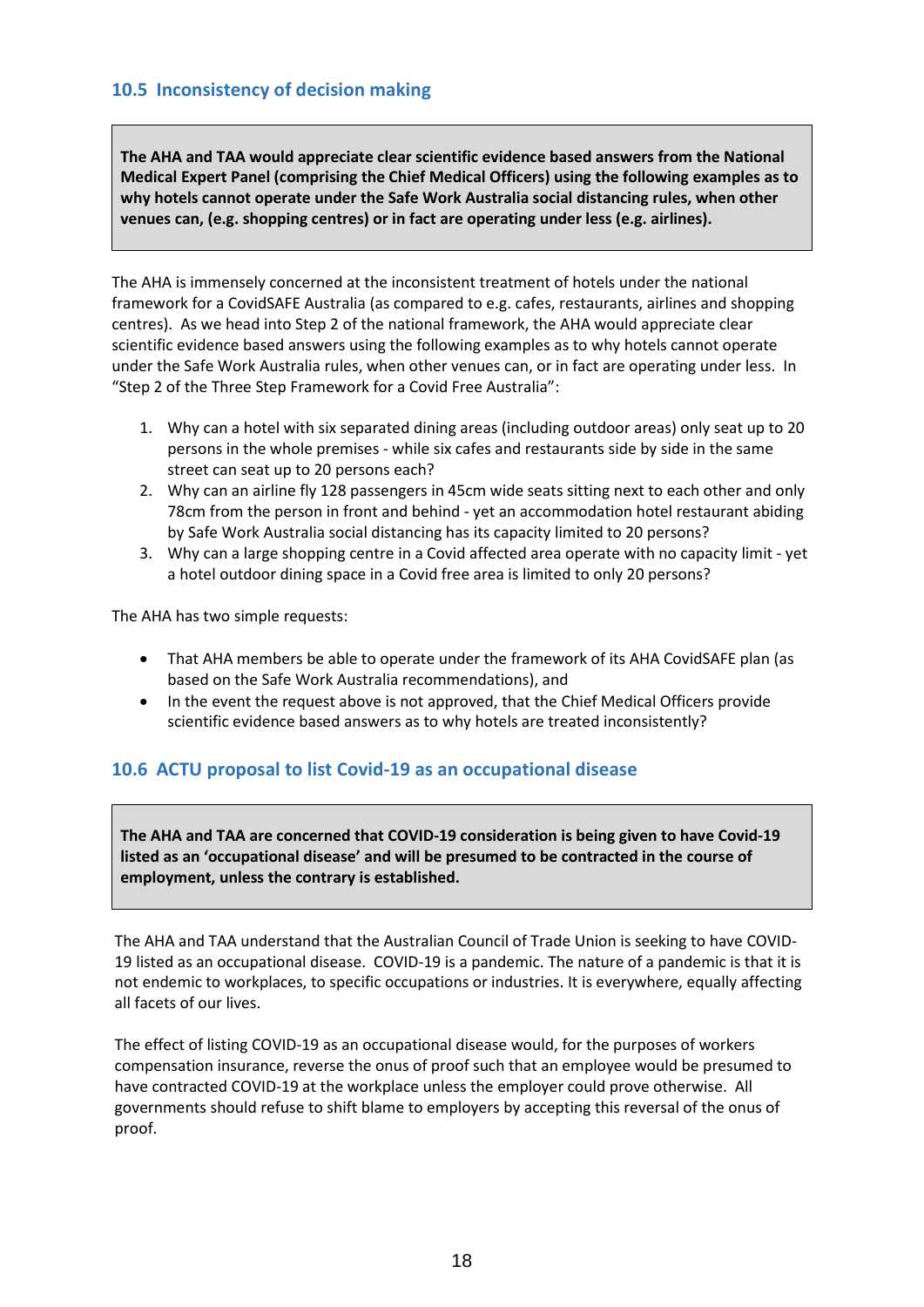## <span id="page-18-0"></span>**11CONCLUSION**

#### <span id="page-18-1"></span>**11.1 It's not over yet**

AHA and TAA members employ people in nearly every community across Australia, providing 250,000 direct jobs, with currently about 240,000 stood down. AHA and TAA members generate at least \$12 billion in economic benefit each year. Since March, this has been reduced to close to zero. AHA and TAA members were first into and will be last out of this crisis, which has a long economic tail.

This submission proposes stimulus and recovery measures that are reasonable under these unique and challenging circumstances. The AHA and TAA look forward to engaging in further consultation.

## <span id="page-18-2"></span>**12ATTACHMENTS**

- <span id="page-18-3"></span>12.1 Indicative guide for COVID-19 Restrictions timelines for hotels
- <span id="page-18-4"></span>12.2 AHA CovidSAFE plan
- <span id="page-18-5"></span>12.3 ABS statistics re hospitality and tourism employment by federal electorate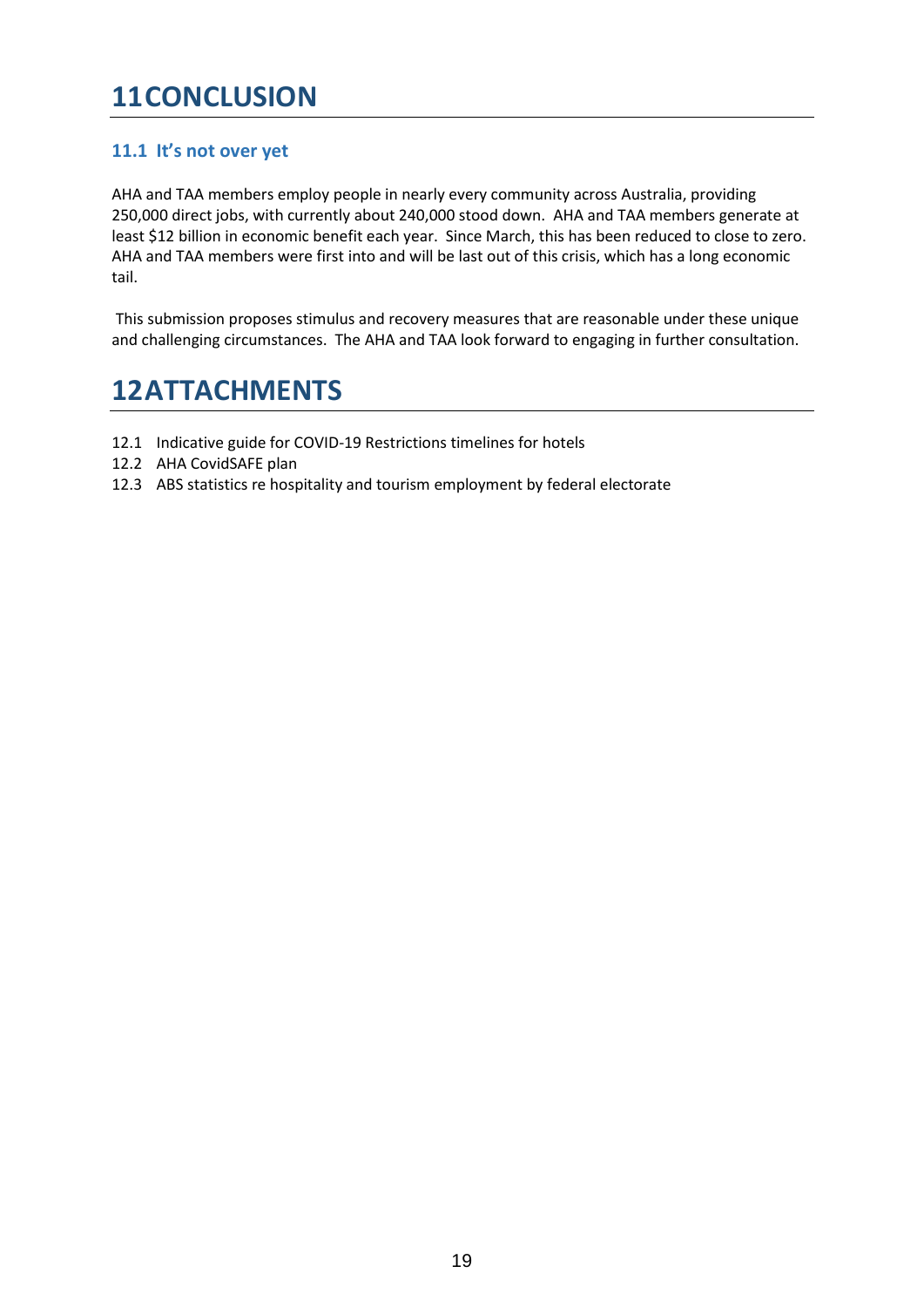All establishments allowed to open with up to 100 people

Record contact details

Allow interstate travel

Refer to state and territory governments for biosecurity conditions



|                                                                                                                                                                                                                                                                        |                                                                                                                                                                                                                                              |                                                                                                                                                                                                      |                                                                                                                                                                                                   |                                                                                                                                                                                                                                                                                                                                                         | STEP 2: Building on slightly larger gatherings and more businesses reopening. Higher risk activities may have tighter restrictions                                                                                                                                                                                             |                                                                                                                                     |                                                                                                                                                                                                                                              |
|------------------------------------------------------------------------------------------------------------------------------------------------------------------------------------------------------------------------------------------------------------------------|----------------------------------------------------------------------------------------------------------------------------------------------------------------------------------------------------------------------------------------------|------------------------------------------------------------------------------------------------------------------------------------------------------------------------------------------------------|---------------------------------------------------------------------------------------------------------------------------------------------------------------------------------------------------|---------------------------------------------------------------------------------------------------------------------------------------------------------------------------------------------------------------------------------------------------------------------------------------------------------------------------------------------------------|--------------------------------------------------------------------------------------------------------------------------------------------------------------------------------------------------------------------------------------------------------------------------------------------------------------------------------|-------------------------------------------------------------------------------------------------------------------------------------|----------------------------------------------------------------------------------------------------------------------------------------------------------------------------------------------------------------------------------------------|
| Non-work gatherings<br>of up to 20<br>States and territories<br>may allow larger<br>numbers in some<br>circumstances<br>Work from home if it<br>works for you and your<br>employer<br>Workplaces develop a<br>COVIDSafe plan<br>Avoid public transport<br>in peak hour | Child care centres.<br>primary and<br>secondary schools<br>open as per state and<br>territory plans<br>Universities/technical<br>colleges to increase<br>face-to-face where<br>possible and prioritise<br>hands-on, skills based<br>learning | Retail stores open<br>Retail stores and<br>shopping centre<br>managers must<br>develop COVIDSafe<br>plans<br>Auctions/open homes<br>can have gatherings<br>of up to 20, recording<br>contact details | Cafes and restaurants<br>can seat up to<br>20 patrons at one<br>time<br>Need to maintain an<br>average density of<br>$4m2$ per person<br>Food courts are to<br>remain closed to<br>seated patrons | Indoor movie theatres.<br>concert venues.<br>stadiums, galleries,<br>museums, zoos may<br>have up to 20 patrons<br>To remain closed: pubs,<br>registered and licensed<br>clubs. RSL clubs.<br>casinos, nightclubs,<br>strip clubs and brothels<br><b>Exception: Restaurants</b><br>or cafes in these<br>venues may seat up to<br>20 patrons at one time | Up to 20 people allowed<br>to participate in outdoor<br>sports consistent with<br>the AIS Framework for<br>Rebooting Sport<br>Up to 20 people allowed<br>to participate in all<br>indoor sports, including<br>gyms<br>Need to maintain an<br>average density of<br>$\sqrt{4m^2}$ per person<br>Pools open with<br>restrictions | Caravan parks and<br>camping grounds fully<br>open<br>All accommodation<br>areas open and allow<br>gatherings of up to<br>20 people | Weddings may have<br>up to 20 guests in<br>addition to the couple<br>and the celebrant<br>Funerals may have up<br>to 50 mourners<br>Religious gatherings<br>may have up to<br>20 attendees<br>Every gathering must<br>record contact details |

|                                                                                                                                                                                                                                                                  | ALL STEPS ARE SUBJECT TO EXPERT HEALTH ADVICE • States and territories can implement changes based on their COVID-19 conditions                                                                                                              |                                                                                                                                                                                                      |                                                                                                                                                                                   |                                                                                                                                                                                                                                                                                                                           |                                                                                                                                                                                                                                                                                                |                                                                                                                                                                                                  |                                                                                                                                                                                                                                                                            |                                                                                                                                                                           |                                                                                                                               |
|------------------------------------------------------------------------------------------------------------------------------------------------------------------------------------------------------------------------------------------------------------------|----------------------------------------------------------------------------------------------------------------------------------------------------------------------------------------------------------------------------------------------|------------------------------------------------------------------------------------------------------------------------------------------------------------------------------------------------------|-----------------------------------------------------------------------------------------------------------------------------------------------------------------------------------|---------------------------------------------------------------------------------------------------------------------------------------------------------------------------------------------------------------------------------------------------------------------------------------------------------------------------|------------------------------------------------------------------------------------------------------------------------------------------------------------------------------------------------------------------------------------------------------------------------------------------------|--------------------------------------------------------------------------------------------------------------------------------------------------------------------------------------------------|----------------------------------------------------------------------------------------------------------------------------------------------------------------------------------------------------------------------------------------------------------------------------|---------------------------------------------------------------------------------------------------------------------------------------------------------------------------|-------------------------------------------------------------------------------------------------------------------------------|
| <b>GATHERINGS &amp;</b><br><b>WORK</b>                                                                                                                                                                                                                           | <b>EDUCATION &amp;</b><br><b>CHILDCARE</b>                                                                                                                                                                                                   | <b>RETAIL &amp; SALES</b>                                                                                                                                                                            | <b>CAFES &amp;</b><br><b>RESTAURANTS</b>                                                                                                                                          | <b>ENTERTAINMENT</b><br><b>&amp; AMUSEMENT</b><br><b>VENUES</b>                                                                                                                                                                                                                                                           | <b>SPORT &amp;</b><br><b>RECREATION</b>                                                                                                                                                                                                                                                        | <b>ACCOMMODATION</b>                                                                                                                                                                             | <b>WEDDINGS,</b><br><b>FUNERALS &amp;</b><br><b>RELIGIOUS</b><br><b>SERVICES</b>                                                                                                                                                                                           | <b>HAIR &amp; BEAUTY</b><br><b>SERVICES</b>                                                                                                                               | <b>DOMESTIC</b><br><b>TRAVEL</b>                                                                                              |
|                                                                                                                                                                                                                                                                  |                                                                                                                                                                                                                                              |                                                                                                                                                                                                      |                                                                                                                                                                                   | STEP 1: The important first small steps - connect with friends and family - allowing groups of people to be together in homes and in the community. Businesses reopen, and more people return to work                                                                                                                     |                                                                                                                                                                                                                                                                                                |                                                                                                                                                                                                  |                                                                                                                                                                                                                                                                            |                                                                                                                                                                           |                                                                                                                               |
| Non-work gatherings<br>of up to 10<br>$\bigcap$ Up to 5 visitors at<br>home in addition to<br>normal residents<br>Work from home if it<br>works for you and your<br>employer<br>Workplaces develop a<br>COVIDSafe plan<br>Avoid public transport<br>in peak hour | Child care centres.<br>primary and<br>secondary schools<br>open as per state and<br>territory plans<br>Universities/technical<br>colleges to increase<br>face-to-face where<br>possible and prioritise<br>hands-on, skills based<br>learning | Retail stores open<br>Retail stores and<br>shopping centre<br>managers must<br>develop COVIDSafe<br>plans<br>Auctions/open homes<br>can have gatherings<br>of up to 10, recording<br>contact details | May open and seat<br>up to 10 patrons at<br>one time<br>Need to maintain an<br>average density of<br>$4m2$ per person<br>Food courts are to<br>remain closed to<br>seated patrons | To remain closed:<br>Indoor movie theatres.<br>concert venues,<br>stadiums, galleries,<br>museums, zoos,<br>pubs, registered<br>and licensed clubs.<br>nightclubs, gaming<br>venues, strip clubs and<br>brothels<br><b>Exception: Restaurants</b><br>or cafes in these<br>venues may seat up to<br>10 patrons at one time | No indoor physical<br>activity including gyms<br>Community centres,<br>outdoor gyms,<br>playgrounds and skate<br>parks allow up to 10<br>people<br>Outdoor sport<br>(up to 10 people)<br>consistent with the<br>AIS Framework for<br><b>Rebooting Sport</b><br>Pools open with<br>restrictions | Continue current<br>arrangements for<br>caravan parks and<br>camping grounds<br>(closed to tourists<br>in some states and<br>territories)<br>Hostels and hotels<br>are open for<br>accommodation | Weddings may have<br>up to 10 guests in<br>addition to the couple<br>and the celebrant<br>Funerals may have<br>up to 20 mourners<br>indoors and<br>30 outdoors<br>Religious gatherings<br>may have up to<br>10 attendees<br>Every gathering must<br>record contact details | Hairdressers and<br>barber shops open<br>and record contact<br>details<br>Beauty therapy and<br>massage therapy<br>venues, saunas and<br>tattoo parlours<br>remain closed | Allow local a<br>regional trav<br>recreation<br>Refer to state<br>territory gov<br>for border re<br>and biosecu<br>conditions |

| $\mathsf{M}$       |                                                                                                                                                                                                |                                                                                                                                                                                                                                                                                                                                   |                                                                                                                                                                                                          |                                                                                                                                     | STEP 3: A commitment to reopening of business and the community with minimal restrictions, but underpinned by COVIDSafe ways of living                                                                                                                                                      |                                                                                                                                                                                                                                                                |                                                                                |                                                                                           |
|--------------------|------------------------------------------------------------------------------------------------------------------------------------------------------------------------------------------------|-----------------------------------------------------------------------------------------------------------------------------------------------------------------------------------------------------------------------------------------------------------------------------------------------------------------------------------|----------------------------------------------------------------------------------------------------------------------------------------------------------------------------------------------------------|-------------------------------------------------------------------------------------------------------------------------------------|---------------------------------------------------------------------------------------------------------------------------------------------------------------------------------------------------------------------------------------------------------------------------------------------|----------------------------------------------------------------------------------------------------------------------------------------------------------------------------------------------------------------------------------------------------------------|--------------------------------------------------------------------------------|-------------------------------------------------------------------------------------------|
| Δ<br>Ш<br><u>ნ</u> | Non-work gatherings<br>of up to 100 people<br>Larger gatherings to<br>be considered<br>Return to workplace<br>Workplaces develop a<br>COVIDSafe plan<br>Avoid public transport<br>in peak hour | Child care centres.<br>primary and<br>secondary schools<br>open as per state and<br>territory plans<br>Universities/technical<br>colleges to increase<br>face-to-face where<br>possible and prioritise<br>hands-on, skills based<br>learning<br>Consider reopening<br>residential colleges<br>and international<br>student travel | Retail stores open<br>Retail stores and<br>shopping centre<br>managers must<br>develop COVIDSafe<br>plans<br>Auctions/open homes<br>can have gatherings<br>of up to 100.<br>recording contact<br>details | Cafes, restaurants and<br>food courts can seat<br>up to 100 people<br>Need to maintain an<br>average density of<br>$4m2$ per person | Venues open in Step<br>2 may have up to<br>100 patrons<br>Consideration will be<br>given to opening bar<br>areas and gaming<br>rooms<br>Exception:<br>Restaurants or cafes<br>in these venues may<br>seat up to 100 patrons<br>at one time<br>To remain closed: strip<br>clubs and brothels | All venues allowed<br>to operate with<br>gatherings of up to<br>100 people<br>Need to maintain an<br>average density of<br>$4m2$ per person<br>Community sport<br>expansion to<br>be considered<br>consistent with the<br>AIS Framework for<br>Rebooting Sport | All accommodation<br>areas open and allow<br>gatherings of up to<br>100 people | Allow gatherings of<br>up to 100 people<br>Every gathering must<br>record contact details |

- Hairdressers and barber shops open and record contact details
- Beauty therapy and massage therapy venues and tattoo parlours can open with up to 20 clients in the premises and record contact details
- Saunas and bathhouses remain closed

Allow local and regional travel for recreation

Consider allowing interstate recreational travel depending on the situation in each state and territory

Refer to state and territory governments for biosecurity conditions



# **3 STEP FRAMEWORK FOR A COVIDSAFE AUSTRALIA**

**MAINTAIN 1.5M DISTANCING AND GOOD HYGIENE • STAY HOME IF UNWELL • FREQUENTLY CLEAN AND DISINFECT COMMUNAL AREAS • COVIDSAFE PLAN FOR WORKPLACES AND PREMISES**

# **COVIDSAFE**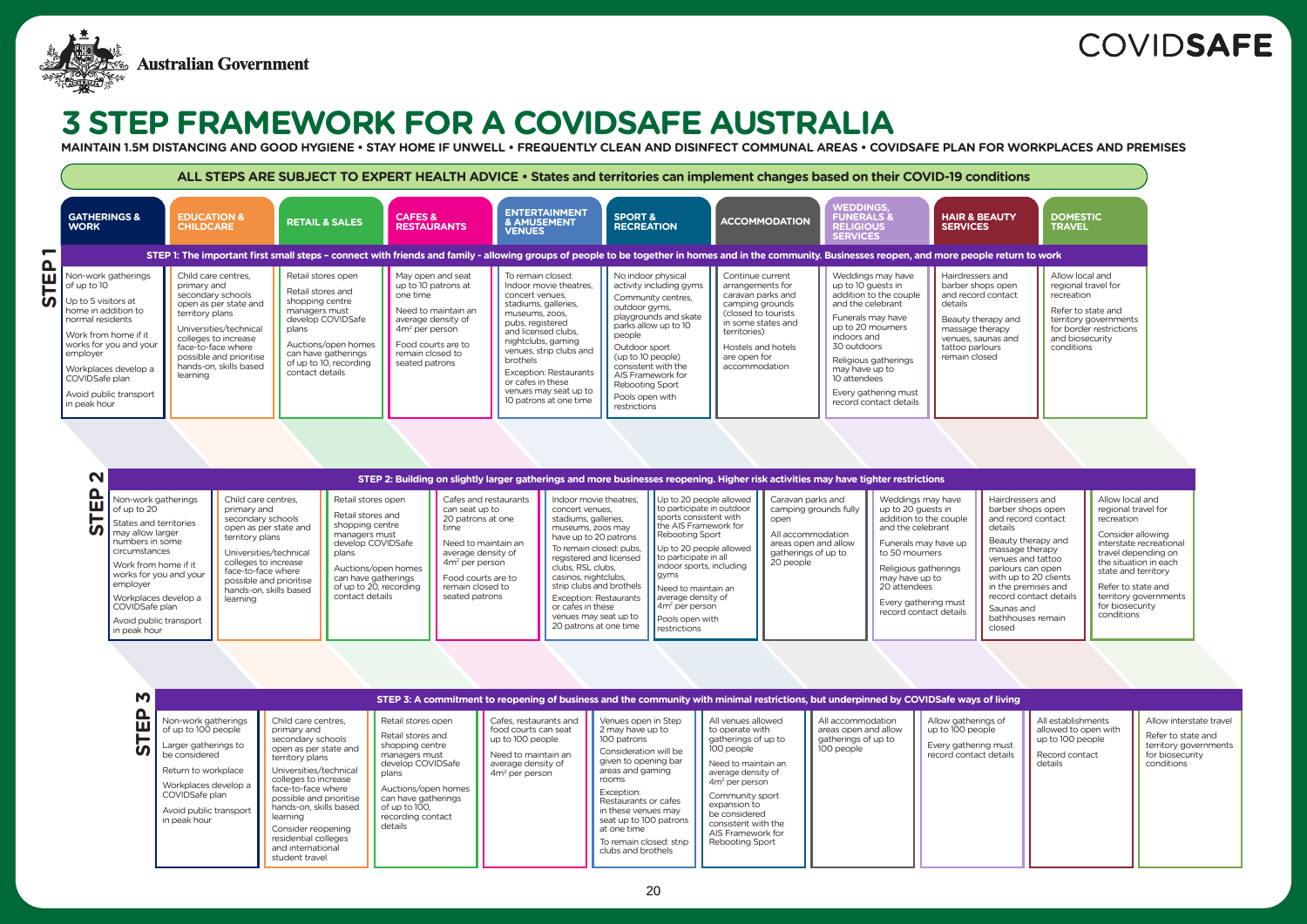#### **INDICATIVE GUIDE ONLY**

#### **Approximate summary of timelines for shutdown then easing of restrictions for Hotels**

(Please see state and territory government websites for more extensive and updated information)

|                                                                           | 16th March                                                                                              | 23rd March - 10th<br>May                                | 11th May - 30th May                                                                                            | Early June - Mid June                                                                                                           | Mid June - Mid July                                                                      | <b>Mid July Onwards</b>                 |
|---------------------------------------------------------------------------|---------------------------------------------------------------------------------------------------------|---------------------------------------------------------|----------------------------------------------------------------------------------------------------------------|---------------------------------------------------------------------------------------------------------------------------------|------------------------------------------------------------------------------------------|-----------------------------------------|
| <b>Three Step National</b><br>Framework<br>Appoximate<br><b>Timelines</b> | <b>Initial Restriction</b>                                                                              | <b>Shut Down</b>                                        | Step 1 (Approx)                                                                                                | Step 2 (Approx)                                                                                                                 | Step 3 (Approx)                                                                          | Step 4 (Approx)                         |
| Commonwealth                                                              | Limit of 100 persons<br>indoor, 500 persons<br>outdoor, incl staff +<br>density of 1 person<br>per 4sqm | Pubs restricted from<br>opening. Takeaway<br>food only. | Restaurants within<br>pubs can open (10<br>pax) however pubs to<br>remain closed.                              | Restaurants within<br>pubs can open (20<br>pax) however pubs to<br>remain closed.                                               | <b>Restaurants within</b><br>pubs can open (20<br>pax) however pubs to<br>remain closed. | Some restrictions still<br>in place TBC |
| <b>New South Wales</b>                                                    | Limit of 100 persons<br>indoor, 500 persons<br>outdoor, incl staff +<br>density of 1 person<br>per 4sqm | Pubs restricted from<br>opening. Takeaway<br>food only. | Restaurants within<br>pubs can open (10<br>pax) however pubs to<br>remain closed.                              | Anticipate further<br>easing of restictions                                                                                     | Anticipate further<br>easing of restictions                                              | Some restrictions still<br>in place TBC |
| Victoria                                                                  | Limit of 100 persons<br>indoor, 500 persons<br>outdoor, incl staff +<br>density of 1 person<br>per 4sqm | Pubs restricted from<br>opening. Takeaway<br>food only. | Pubs, restaurants and<br>cafes restricted from<br>opening. Takeaway<br>food only.                              | Restaurants within<br>pubs can open (20<br>pax) however pubs to<br>remain closed.                                               | Restaurants within<br>pubs can open (50<br>pax) however pubs to<br>remain closed.        | Some restrictions still<br>in place TBC |
| Queensland                                                                | Limit of 100 persons<br>indoor, 500 persons<br>outdoor, incl staff +<br>density of 1 person<br>per 4sqm | Pubs restricted from<br>opening. Takeaway<br>food only. | Restaurants within<br>pubs can open (10<br>pax indoor, 20 pax<br>outdoor) however<br>pubs to remain<br>closed. | Restaurants within<br>pubs can open (10<br>pax indoor, 20 pax<br>outdoor) however<br>pubs to remain<br>closed.                  | Pubs allowed to open<br>for dining. 20pax<br>inside. 50pax<br>outdoors.                  | Some restrictions still<br>in place TBC |
| Western Australia                                                         | Limit of 100 persons<br>indoor, 500 persons<br>outdoor, incl staff +<br>density of 1 person<br>per 4sqm | Pubs restricted from<br>opening. Takeaway<br>food only. | Restaurants within<br>pubs permitted to re-<br>open with meal<br>service, up to 20<br>patrons.                 | Anticipate further<br>easing of restrictions                                                                                    | Anticipate further<br>easing of restrictions                                             | Some restrictions still<br>in place TBC |
| South Australia                                                           | Limit of 100 persons<br>indoor, 500 persons<br>outdoor, incl staff +<br>density of 1 person<br>per 4sqm | Pubs restricted from<br>opening. Takeaway<br>food only. | 20 people allowed<br>café/restaurants only.<br>Hotels deliberately<br>excluded & cannot<br>trade until 5 June  | Outdoor dining for<br>pubs. 1 person per<br>4sqm. 10 pax                                                                        | Restaurants within<br>pubs can open (20<br>pax) however pubs to<br>remain closed.        | Some restrictions still<br>in place TBC |
| Tasmania                                                                  | Limit of 100 persons<br>indoor, 500 persons<br>outdoor, incl staff +<br>density of 1 person<br>per 4sqm | Pubs restricted from<br>opening. Takeaway<br>food only. | Restaurants within<br>pubs can open (10<br>remain closed.                                                      | Restaurants within<br>pubs can open (20<br>pax) however pubs to   pax) however pubs to   pax) however pubs to<br>remain closed. | Restaurants within<br>pubs can open (20<br>remain closed.                                | Some restrictions still<br>in place TBC |
| <b>Northern Territory</b>                                                 | Limit of 100 persons<br>indoor, 500 persons<br>outdoor, incl staff +<br>density of 1 person<br>per 4sqm | Pubs restricted from<br>opening. Takeaway<br>food only. | Restaurants within<br>pubs can open (10<br>pax), must have meal,<br>only stay 2 hrs. Pubs<br>to remain closed. | Anticipate further<br>easing of restictions                                                                                     | Anticipate further<br>easing of restictions                                              | Some restrictions still<br>in place TBC |
| <b>Australian Capital</b><br><b>Territory</b>                             | Limit of 100 persons<br>indoor, 500 persons<br>outdoor, incl staff +<br>density of 1 person<br>per 4sqm | Pubs restricted from<br>opening. Takeaway<br>food only. | Restaurants within<br>pubs can open (10<br>pax) however pubs to<br>remain closed.                              | Anticipate further<br>easing of restictions.<br>Date TBC                                                                        | Anticipate further<br>easing of restictions.<br>Date TBC                                 | Some restrictions still<br>in place TBC |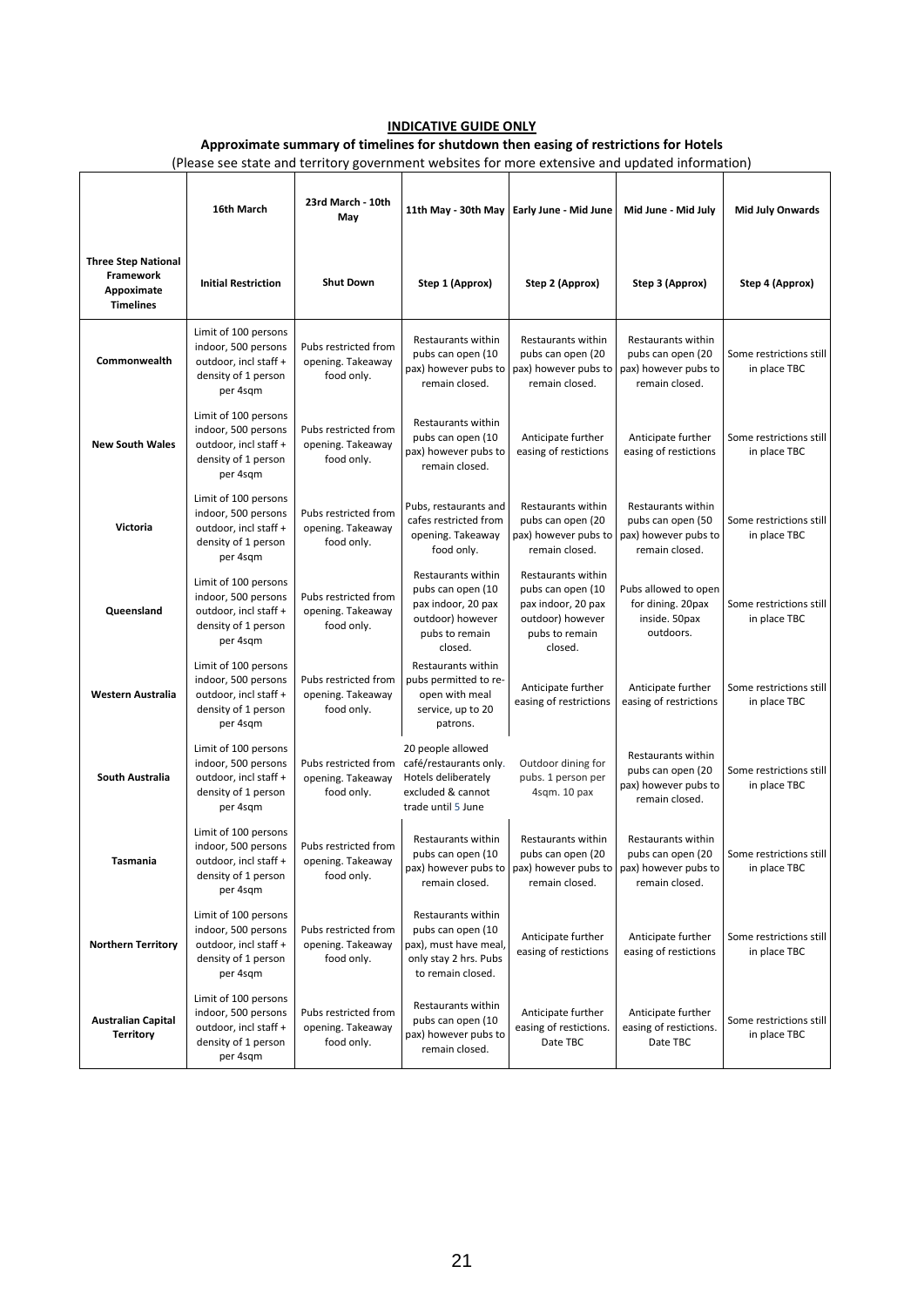

#### COVID**SAFE** Plan

#### **About this plan**

- This is our plan and commitment in a COVID-19 environment to ensure the health and safety of staff, patrons and the Community.
- This plan reinforces and implements achievable public safety measures to reduce the risk of a COVID-19 outbreak in a hospitality setting
- This plan will be adopted by each of our member venues
- This plan will be implemented and managed by the licensee of each venue

#### **Key elements**

- Maintain 1.5m social distancing and good hygiene
- Stay home if unwell
- Frequently clean and disinfect communal areas

|                                                                        | <b>Check list</b>                                                                                                                                                                                                                                                                                                                                                                                                                                                      | Y/N |
|------------------------------------------------------------------------|------------------------------------------------------------------------------------------------------------------------------------------------------------------------------------------------------------------------------------------------------------------------------------------------------------------------------------------------------------------------------------------------------------------------------------------------------------------------|-----|
| <b>Environmental</b><br><b>Cleaning</b><br><b>Schedule</b><br>template | Create an Environment Cleaning Schedule for venues that breaks<br>$\bullet$<br>down high and low touch points and frequencies of cleaning.<br>Records must be kept and will include cleaning schedules, staffing<br>$\bullet$<br>allocations and work areas<br>Please see the attached<br>$\bullet$                                                                                                                                                                    |     |
| <b>Venue Pre-Open</b><br>clean                                         | Prior to re-opening, conduct a deep clean of All contact surfaces<br>$\bullet$<br>and objects, e.g. counters, tables, doors, handles, keyboards, taps,<br>chairs, tables, handrails, tills, phones, vending machines, terminals<br>(e.g. Point of Sale, EFTPOS, EGM, ATM, EBT)<br>https://www.safeworkaustralia.gov.au/doc/cleaning-prevent-<br>$\bullet$<br>spread-covid-19-fact-sheet                                                                                |     |
| <b>Venue Pre-Open</b><br><b>Assessment</b>                             | Assess whether any infrastructure or layout can be changed to<br>$\bullet$<br>optimiseCOVID-19 strategies such as entry/exit points, flow of<br>staff and patrons, placement of hand sanitiser stations                                                                                                                                                                                                                                                                |     |
| "Covid-19<br><b>Contact Tracing</b><br>App"                            | Encourage all staff and patrons to download the "Covid-19<br>$\bullet$<br><b>Contact Tracing App"</b><br>AHA to assist public support of the App via, e.g.:<br>$\bullet$<br>venue social media networks<br>$\Omega$<br>posters and coasters in venue<br>$\circ$<br>via our partners, e.g. Sky racing, Foxtel, Nightlife<br>$\circ$<br>editorial comment in TV, newspapers and radio<br>$\circ$<br>https://apps.apple.com/au/app/coronavirus-<br>australia/id1503846231 |     |
| <b>Management</b><br><b>Training (initial)</b>                         | All management to undergo training and induction in Safe Work<br>$\bullet$<br>Australia policies<br>https://www.safeworkaustralia.gov.au/doc/5-things-do-your-<br>$\bullet$<br>workplace-covid-19-infographic<br>https://www.safeworkaustralia.gov.au/doc/workplace-checklist-<br>covid-19                                                                                                                                                                             |     |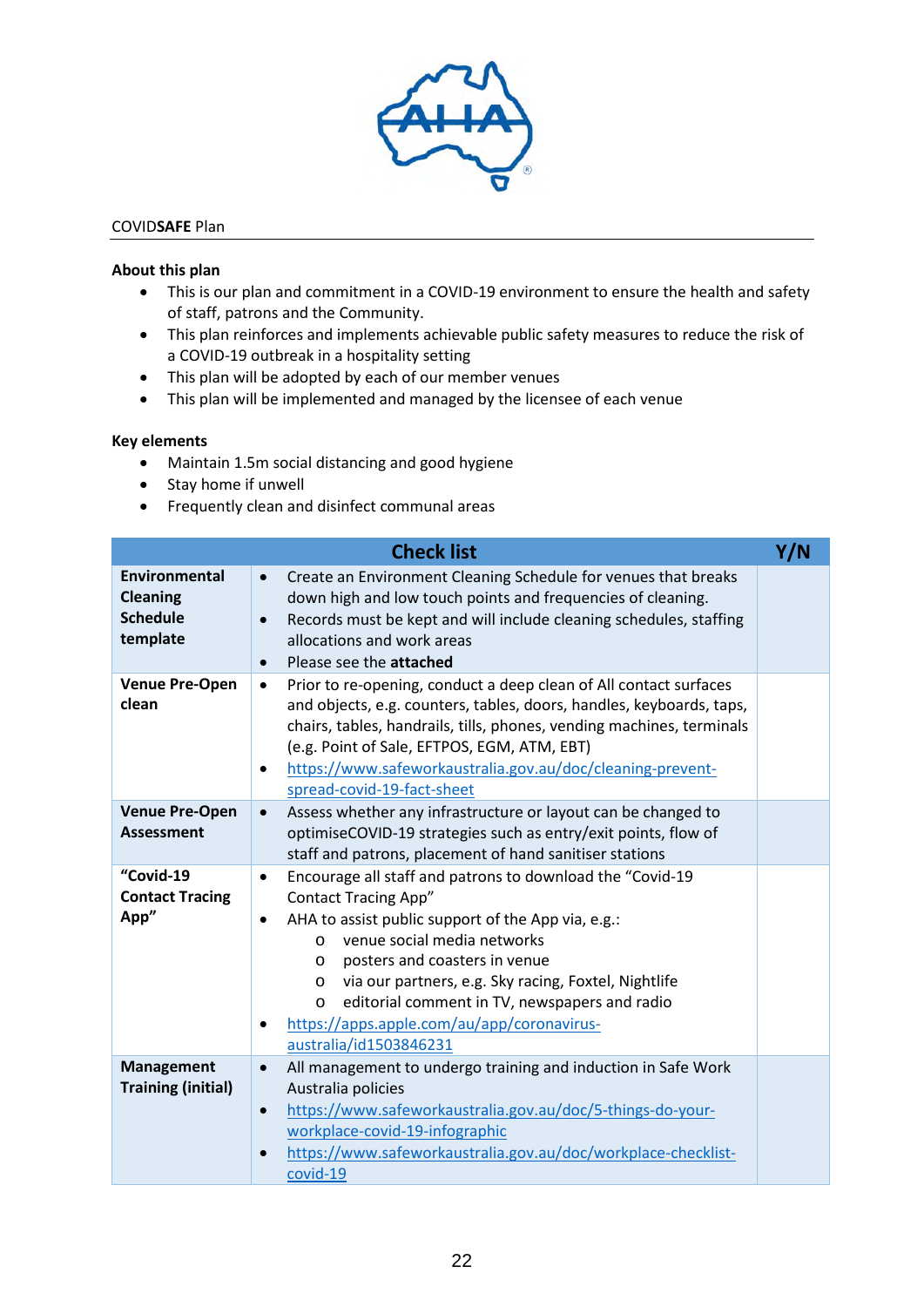| <b>Staff Training</b><br>(initial)<br><b>Management &amp;</b><br><b>Staff Training</b><br>(refresher) | All staff to undergo infection control training (ongoing for all new<br>staff), e.g.<br>https://www.health.gov.au/resources/apps-and-tools/covid-19-<br>infection-control-training<br>https://www.typsy.com/covid<br>$\bullet$<br>https://hospitalityhygiene.com/<br>٠<br>Refresher training conducted in house each three months<br>$\bullet$                                                                                                                                                                                                                                                                                                                                                                                                                                                                                                                                                                                                                                                                                                                                                                                                                                                                                                                                                                                                                                                           |  |
|-------------------------------------------------------------------------------------------------------|----------------------------------------------------------------------------------------------------------------------------------------------------------------------------------------------------------------------------------------------------------------------------------------------------------------------------------------------------------------------------------------------------------------------------------------------------------------------------------------------------------------------------------------------------------------------------------------------------------------------------------------------------------------------------------------------------------------------------------------------------------------------------------------------------------------------------------------------------------------------------------------------------------------------------------------------------------------------------------------------------------------------------------------------------------------------------------------------------------------------------------------------------------------------------------------------------------------------------------------------------------------------------------------------------------------------------------------------------------------------------------------------------------|--|
| <b>Staff Hand</b><br><b>Washing &amp;</b>                                                             | Staff to wash hands with soap and water for at least 20 seconds:<br>At the start and finish of each shift<br>$\bullet$<br>At commencement and conclusion of breaks<br>$\bullet$<br>After visiting the toilet<br>Staff to use hand sanitiser:<br>After handling money<br>$\bullet$<br>After touching items that patrons have handled<br>٠<br>https://www.who.int/gpsc/5may/How To HandWash Poster.pdf<br>٠<br>$?ua=1$                                                                                                                                                                                                                                                                                                                                                                                                                                                                                                                                                                                                                                                                                                                                                                                                                                                                                                                                                                                     |  |
| <b>Hand Sanitiser</b>                                                                                 | To be strategically located to increase visibility and ease of staff<br>$\bullet$<br>use, and<br>Be at least 70% ethanol or isopropyl alcohol<br>$\bullet$                                                                                                                                                                                                                                                                                                                                                                                                                                                                                                                                                                                                                                                                                                                                                                                                                                                                                                                                                                                                                                                                                                                                                                                                                                               |  |
| <b>Staff</b><br><b>Consultation</b>                                                                   | Venues must consult with staff on health and safety matters, e.g.<br>Ensure staff understand they have a duty to take reasonable care<br>for their own health and safety and to not adversely affect the<br>health and safety of others<br>Ensure staff understand their point of contact with any questions<br>٠<br>or observations<br>Assessing the risk COVID-19 presents to the health and safety of<br>٠<br>staff and patrons<br>Deciding on the control measures to put in place to eliminate or<br>٠<br>minimise the risk of exposure to COVID-19<br>Deciding on the adequacy of facilities for the welfare of workers<br>٠<br>(e.g. hand washing facilities)<br>Considering other changes to the workplace as a result of COVID-<br>٠<br>19 which may affect health and safety<br>Allow staff to express their views and raise work health and safety<br>٠<br>issues that may arise directly or indirectly because of COVID-19<br>Consult with workers and ensure there is a means for them to<br>٠<br>raise any concerns about the steps you are taking to manage the<br>risks.<br>Take the views of workers into account when making decisions<br>and advise workers of the venues decision<br>Bearing in mind that working from home is generally impractical<br>٠<br>in hospitality, where possible facilitate working from home<br>arrangements for staff where possible (e.g. book keeper) |  |
| <b>Staff Wellness</b><br><b>Check</b>                                                                 | Direct all workers (whether they are at the workplace or not) to<br>$\bullet$<br>report to you if they have any of the following:<br>are experiencing any symptoms<br>$\circ$<br>have been, or have potentially been, exposed to a person<br>$\circ$<br>who has been diagnosed with COVID-19 or is suspected to                                                                                                                                                                                                                                                                                                                                                                                                                                                                                                                                                                                                                                                                                                                                                                                                                                                                                                                                                                                                                                                                                          |  |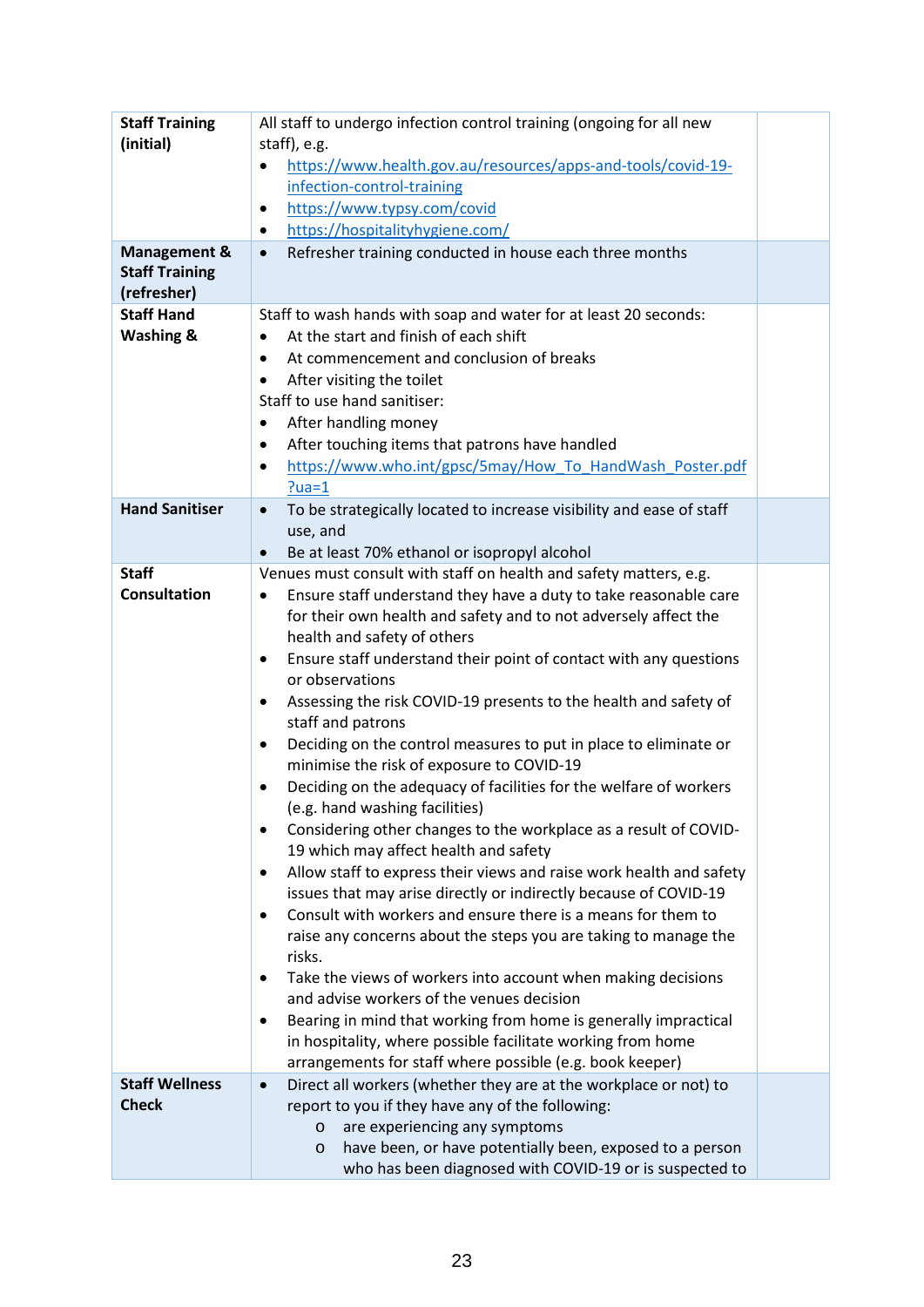|                          | have COVID-19 (even if the person who is suspected to                                                               |  |  |  |  |
|--------------------------|---------------------------------------------------------------------------------------------------------------------|--|--|--|--|
|                          | have COVID-19 has not yet been tested)                                                                              |  |  |  |  |
|                          | have undertaken, or are planning to undertake, any travel<br>$\circ$                                                |  |  |  |  |
|                          | Stop workers working if they are displaying symptoms and advise                                                     |  |  |  |  |
|                          | them to seek medical advice.                                                                                        |  |  |  |  |
|                          | Stop workers who have contracted COVID-19 from returning to<br>$\bullet$                                            |  |  |  |  |
|                          | the workplace until they provide evidence they are clear of the                                                     |  |  |  |  |
|                          | virus.                                                                                                              |  |  |  |  |
|                          | https://www.safeworkaustralia.gov.au/doc/what-do-if-worker-<br>$\bullet$<br>has-covid-19-infographic                |  |  |  |  |
| <b>Contact Tracing</b>   | Adhere to any public health unit advice if contact tracing is                                                       |  |  |  |  |
|                          | required                                                                                                            |  |  |  |  |
| <b>Staff resources</b>   | Ensure staff are advised and aware of the various resources and                                                     |  |  |  |  |
|                          | support services available to them, e.g.                                                                            |  |  |  |  |
|                          | <b>COVID-19 Information for workplaces</b>                                                                          |  |  |  |  |
|                          | Australia.gov.au<br>$\bullet$                                                                                       |  |  |  |  |
|                          | Fair Work Ombudsman - Coronavirus and Australian workplace<br>$\bullet$                                             |  |  |  |  |
|                          | laws                                                                                                                |  |  |  |  |
|                          | Beyond Blue Coronavirus Mental Wellbeing Support Service<br>$\bullet$                                               |  |  |  |  |
|                          | Heads Up - Healthy workplaces support<br>$\bullet$                                                                  |  |  |  |  |
|                          | Lifeline<br>$\bullet$                                                                                               |  |  |  |  |
| <b>Social Distancing</b> | 1.5m social distancing<br>$\bullet$                                                                                 |  |  |  |  |
| (stage one)              | 1 person per 4sqm<br>٠                                                                                              |  |  |  |  |
|                          | Groups, functions or tables limited as per state/territory<br>٠                                                     |  |  |  |  |
|                          | regulations                                                                                                         |  |  |  |  |
|                          | Limit the time people spend on premises (4 hours)<br>٠                                                              |  |  |  |  |
| Patron                   | Single entry point with a different exit point where possible<br>$\bullet$                                          |  |  |  |  |
| movement                 | Floor markings and/or bollards to assist in orderly bar service<br>$\bullet$                                        |  |  |  |  |
|                          | Where practical, encourage patrons to be seated<br>$\bullet$                                                        |  |  |  |  |
|                          | Limiting waiter food service to tables<br>$\bullet$                                                                 |  |  |  |  |
|                          | Place distance markers or bollards at all queuing points<br>$\bullet$                                               |  |  |  |  |
|                          | Ensure table spacing is in accordance with social distancing<br>$\bullet$                                           |  |  |  |  |
|                          | requirements                                                                                                        |  |  |  |  |
| <b>Staff Work Space</b>  | Arrange staff work space allocations to minimise the number of<br>$\bullet$                                         |  |  |  |  |
|                          | staff members that come into contact with patrons                                                                   |  |  |  |  |
|                          | Only one staff member to come into contact with each table<br>٠                                                     |  |  |  |  |
| <b>Nominated</b>         | Suggest patrons order drinks from their table, not the bar<br>Nominated staff member with responsibility to ensure: |  |  |  |  |
| Hygiene,                 | regular cleaning and disinfection of all staff and patron touch                                                     |  |  |  |  |
| <b>Capacity and</b>      | points each 30 minutes                                                                                              |  |  |  |  |
| <b>Distancing</b>        | capacity limits are enforced                                                                                        |  |  |  |  |
| <b>Supervisor</b>        | social distancing requirements are enforced                                                                         |  |  |  |  |
| <b>Patron health</b>     | Hand sanitiser available for patrons<br>$\bullet$                                                                   |  |  |  |  |
|                          | Consider patron temperature checks on entry<br>٠                                                                    |  |  |  |  |
|                          | Consider ID recording on entry<br>$\bullet$                                                                         |  |  |  |  |
|                          | Implement extensive approved signage throughout the venue<br>٠                                                      |  |  |  |  |
|                          | https://www.health.gov.au/resources/publications?f%5B0%5D=fi<br>٠                                                   |  |  |  |  |
|                          | eld_publication_type%3A2181                                                                                         |  |  |  |  |
| <b>Review touch</b>      | Review all staff and patron touch points and aim to reduce<br>$\bullet$                                             |  |  |  |  |
| points                   | frequently touched surfaces (touch points) where possible                                                           |  |  |  |  |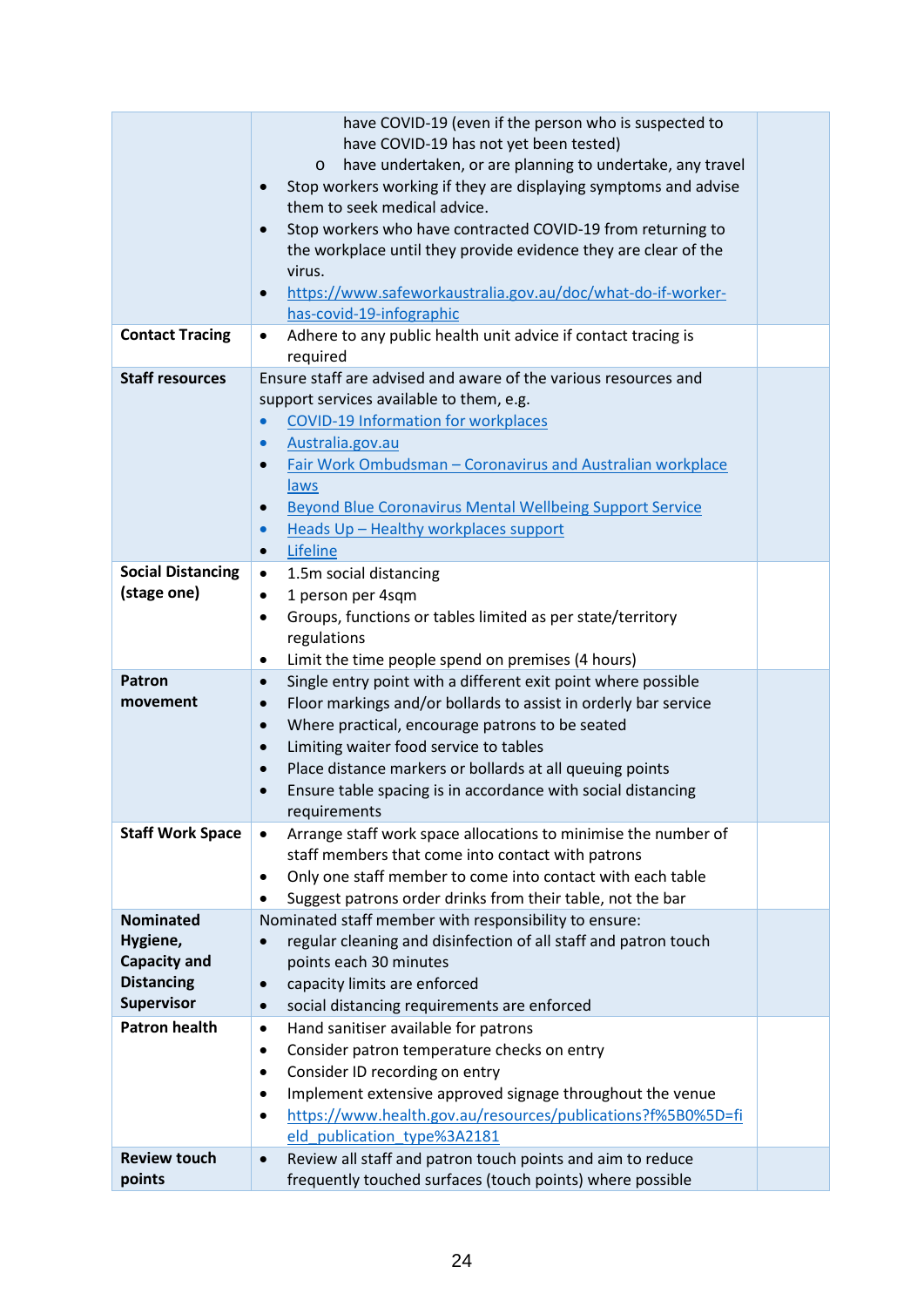|                                                                     | Encourage the use of electronic payments wherever possible<br>$\bullet$<br>Where possible, provide stylus-type devices at terminals, point of<br>$\bullet$<br>sale<br>Single use menus, or plastic covered and cleaned after each use<br>$\bullet$<br>Venues to promote menus and ordering on mobile devices if<br>$\bullet$<br>feasible                                                                                                                                                                                                                                                                                                                                                                                                           |  |
|---------------------------------------------------------------------|----------------------------------------------------------------------------------------------------------------------------------------------------------------------------------------------------------------------------------------------------------------------------------------------------------------------------------------------------------------------------------------------------------------------------------------------------------------------------------------------------------------------------------------------------------------------------------------------------------------------------------------------------------------------------------------------------------------------------------------------------|--|
| <b>Cleaning</b><br>frequently<br>touched surfaces<br>(touch points) | Quality of cleaning products need to be adequate. A bleach<br>$\bullet$<br>cleaning product should be used<br>Usual cleaning schedules will need to be increased<br>$\bullet$<br>To minimise the risk of exposure, staff cleaning and disinfecting<br>$\bullet$<br>should wear disposable gloves and wash their hands with soap<br>and water, or use alcohol-based hand sanitiser<br>Touch points to be cleaned and disinfected each 30 minutes<br>٠<br>include, e.g. e.g. doors, handles, keyboards, taps, chairs, tables,<br>handrails, tills, phones, vending machines, terminals (e.g. Point of<br>Sale, EFTPOS, EGM, ATM, EBT)<br>Touch points such as tables and counters to be cleaned and<br>disinfected before and after use by customers |  |
| <b>Communal items</b><br>(stage one)                                | No food buffets<br>$\bullet$<br>No communal free food or snacks<br>$\bullet$<br>No communal cutlery trays<br>$\bullet$<br>No communal water stations<br>$\bullet$                                                                                                                                                                                                                                                                                                                                                                                                                                                                                                                                                                                  |  |
| Not permitted<br>(stage one)                                        | Until further advice by Health Departments, the following are not<br>permitted:<br>Children's playgrounds<br>$\bullet$<br>Nightclubs<br>٠                                                                                                                                                                                                                                                                                                                                                                                                                                                                                                                                                                                                          |  |
| <b>Deliveries and</b><br>contractors                                | Non-essential visits should be cancelled or postponed<br>$\bullet$<br>Deliveries and other contractors should be given clear instructions<br>$\bullet$<br>of your requirements while they are on site<br>Minimise the number of workers attending to deliveries and<br>$\bullet$<br>contractors as much as possible<br>Make hand washing facilities or alcohol-based hand sanitiser<br>$\bullet$<br>available for workers after physically handling deliveries<br>Direct visiting truck drivers to remain in vehicles and use<br>$\bullet$<br>contactless methods such as mobile phones to communicate with<br>your workers wherever possible                                                                                                      |  |
| <b>Monitor and</b><br><b>Review</b>                                 | Venues should regularly monitor and review measures to ensure<br>$\bullet$<br>they remain current and effective<br>Licensees should keep their knowledge of the COVID-19 situation<br>$\bullet$<br>up-to-date and follow advice from authoritative sources such as<br>the Australian Government Department of Health and check<br>frequently for any updates to safety advice<br>This plan will be amended in accordance with variations issued by<br>health authorities                                                                                                                                                                                                                                                                           |  |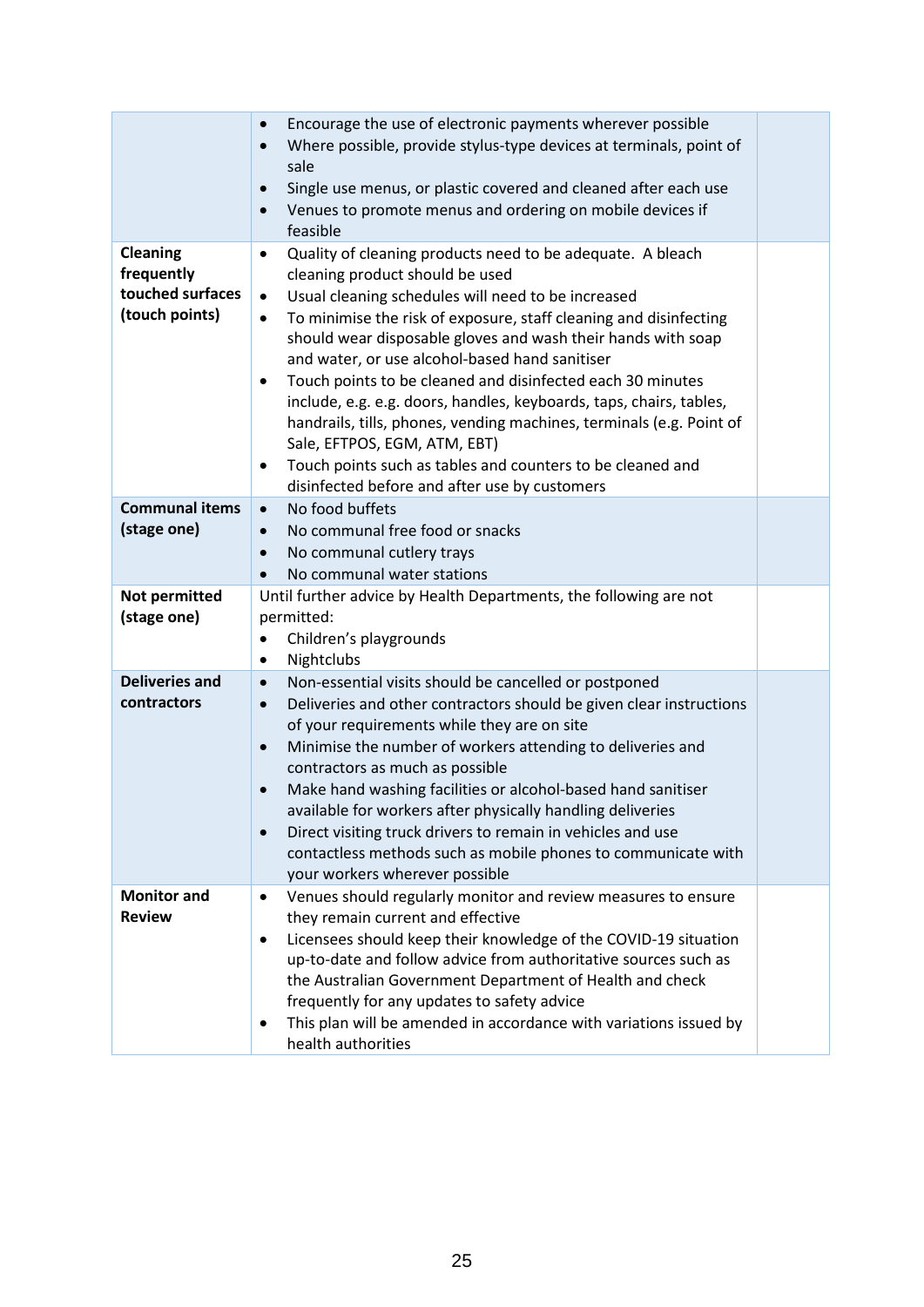| <b>Electorate</b> | <b>State</b>            | <b>Hospitality</b> | <b>Tourism</b>    | <b>Tourism &amp; Hospitality</b> |
|-------------------|-------------------------|--------------------|-------------------|----------------------------------|
|                   |                         | <b>Employment</b>  | <b>Employment</b> | combined                         |
|                   |                         |                    |                   |                                  |
| Adelaide          | <b>SA</b>               | 3,801              | 4,304             | 8,105                            |
| Aston             | Vic                     | 2,492              | 2,930             | 5,422                            |
| <b>Ballarat</b>   | Vic                     | 2,980              | 3,555             | 6,535                            |
| <b>Banks</b>      | <b>NSW</b>              | 3,358              | 4,404             | 7,762                            |
| <b>Barker</b>     | <b>SA</b>               | 2,139              | 3,123             | 5,262                            |
| <b>Barton</b>     | <b>NSW</b>              | 4,748              | 5,940             | 10,688                           |
| <b>Bass</b>       | Tasmania                | 1,906              | 2,571             | 4,477                            |
| <b>Batman</b>     | Vic                     | 3,648              | 4,228             | 7,876                            |
| Bendigo           | Vic                     | 2,587              | 3,189             | 5,776                            |
| Bennelong         | <b>NSW</b>              | 3,273              | 4,193             | 7,466                            |
| <b>Berowra</b>    | <b>NSW</b>              | 2,222              | 3,122             | 5,344                            |
| <b>Blair</b>      | Qld                     | 2,277              | 2,789             | 5,066                            |
| Blaxland          | <b>NSW</b>              | 2,987              | 3,668             | 6,655                            |
| <b>Bonner</b>     | Qld                     | 2,946              | 3,782             | 6,728                            |
| <b>Boothby</b>    | <b>SA</b>               | 2,773              | 3,486             | 6,259                            |
| Bowman            | Qld                     | 2,563              | 3,252             | 5,815                            |
| <b>Braddon</b>    | Tasmania                | 1,547              | 2,250             | 3,797                            |
| <b>Bradfield</b>  | <b>NSW</b>              | 2,501              | 3,434             | 5,935                            |
| <b>Brand</b>      | <b>WA</b>               | 2,778              | 3,146             | 5,924                            |
| <b>Brisbane</b>   | Qld                     | 4,948              | 5,990             | 10,938                           |
| <b>Bruce</b>      | Vic                     | 2,825              | 3,186             | 6,011                            |
| <b>Burt</b>       | <b>WA</b>               | 3,017              | 3,685             | 6,702                            |
| Calare            | <b>NSW</b>              | 2,710              | 3,406             | 6,116                            |
| Calwell           | Vic                     | 2,821              | 3,896             | 6,717                            |
| Canberra          | <b>ACT</b>              | 3,635              | 4,304             | 7,939                            |
| Canning           | <b>WA</b>               | 2,202              | 2,755             | 4,957                            |
| Capricornia       | Qld                     | 2,427              | 3,327             | 5,754                            |
| Casey             | Vic                     | 2,195              | 2,972             | 5,167                            |
| Chifley           | <b>NSW</b>              | 2,589              | 3,288             | 5,877                            |
| Chisholm          | Vic                     | 3,513              | 3,892             | 7,405                            |
| Cook              | <b>NSW</b>              | 2,560              | 4,261             | 6,821                            |
| Corangamite       | $\overline{\text{Vic}}$ | 2,987              | 3,929             | 6,916                            |
| Corio             | Vic                     | 2,923              | 3,299             | 6,222                            |
| Cowan             | WA                      | 2,650              | 3,300             | 5,950                            |
| Cowper            | <b>NSW</b>              | 3,088              | 3,904             | 6,992                            |
| Cunningham        | <b>NSW</b>              | 3,292              | 3,766             | 7,058                            |
| Curtin            | <b>WA</b>               | 2,717              | 3,361             | 6,078                            |
| Dawson            | Qld                     | 2,962              | 4,824             | 7,786                            |
| Deakin            | Vic                     | 2,572              | 3,187             | 5,759                            |
| Denison           | Tasmania                | 2,469              | 3,105             | 5,574                            |
| Dickson           | Qld                     | 2,666              | 3,505             | 6,171                            |
| Dobell            | <b>NSW</b>              | 3,217              | 3,388             | 6,605                            |
| <b>Dunkley</b>    | Vic                     | 2,448              | 3,052             | 5,500                            |
| <b>Durack</b>     | WA                      | 2,287              | 4,583             | 6,870                            |
| Eden-Monaro       | <b>NSW</b>              | 2,772              | 3,892             | 6,664                            |
| Fadden            | Qld                     | 3,458              | 5,148             | 8,606                            |
| Fairfax           | Qld                     | 3,238              | 4,235             | 7,473                            |
| Farrer            | <b>NSW</b>              | 2,914              | 3,501             | 6,415                            |
| Fenner            | <b>ACT</b>              | 4,518              | 5,034             | 9,552                            |
| Fisher            | Qld                     | 2,891              | 3,690             | 6,581                            |
| <b>Flinders</b>   | Vic                     | 2,583              | 3,444             | 6,027                            |
| Flynn             | Qld                     | 2,069              | 3,179             | 5,248                            |
| Forde             | Qld                     | 2,722              | 3,528             | 6,250                            |
|                   |                         |                    |                   |                                  |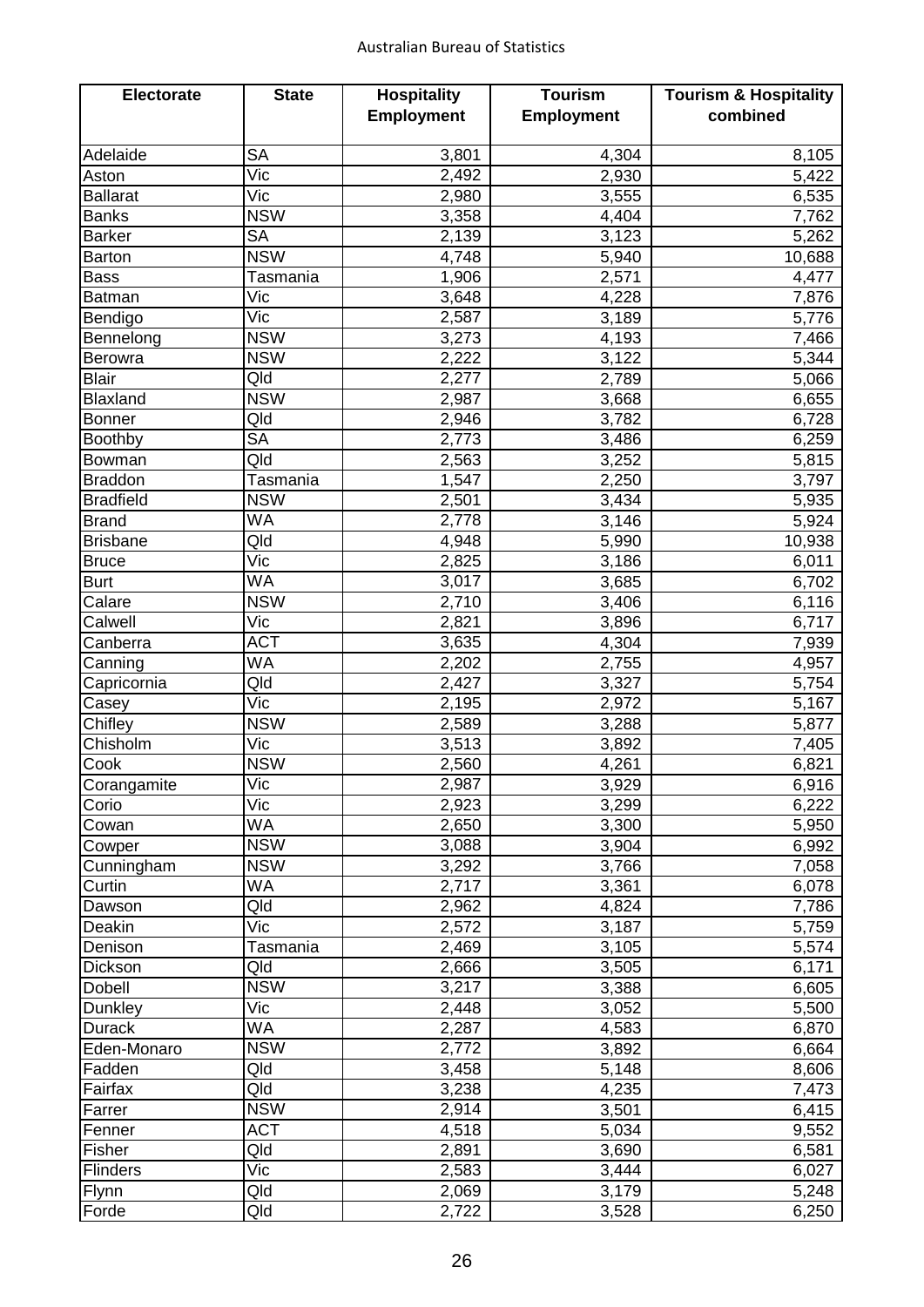| <b>Employment</b><br>combined<br><b>Employment</b><br><b>WA</b><br>2,460<br>3,727<br>Forrest<br>6,187<br><b>NSW</b><br>2,585<br>2,841<br>5,426<br>Fowler<br>Tasmania<br>2,587<br>4,156<br>Franklin<br>1,569<br><b>WA</b><br>3,522<br>Fremantle<br>2,771<br>6,293<br>Vic<br>Gellibrand<br>3,352<br>4,301<br>7,653<br><b>NSW</b><br>6,611<br>Gilmore<br>2,962<br>3,649<br>Vic<br>2,301<br>2,941<br>5,242<br>Gippsland<br>Vic<br>Goldstein<br>2,430<br>5,833<br>3,403<br>Vic<br>3,350<br>4,369<br>7,719<br>Gorton<br><b>NSW</b><br>3,323<br>7,769<br>Grayndler<br>4,446<br><b>NSW</b><br>6,499<br>2,800<br>3,699<br>Greenway<br><b>SA</b><br>2,023<br>5,051<br>3,028<br>Grey<br>Qld<br>Griffith<br>4,905<br>9,047<br>4,142<br>Qld<br>2,993<br>5,550<br>2,557<br>Groom<br><b>WA</b><br>5,419<br><b>Hasluck</b><br>2,350<br>3,069<br>Qld<br>Herbert<br>3,409<br>3,924<br>7,333<br>Vic<br>3,340<br>7,500<br>Higgins<br>4,160<br><b>SA</b><br>7,522<br>Hindmarsh<br>3,315<br>4,207<br>Qld<br>2,251<br>Hinkler<br>5,238<br>2,987<br>Vic<br>Holt<br>3,076<br>3,797<br>6,873<br>Hotham<br>Vic<br>6,323<br>2,916<br>3,407<br><b>NSW</b><br>Hughes<br>2,610<br>6,670<br>4,060<br><b>NSW</b><br>2,630<br>3,222<br>5,852<br>Hume<br><b>NSW</b><br>6,194<br>2,857<br>3,337<br>Hunter<br>Vic<br>3,621<br>6,071<br>Indi<br>2,450<br>Vic<br>5,974<br>2,680<br>3,294<br>Isaacs<br>Vic<br>2,134<br>3,076<br>5,210<br>Jagajaga<br>Qld<br>1,863<br>3,289<br>5,152<br>Kennedy<br><b>NSW</b><br>Kingsford Smith<br>3,759<br>5,519<br>9,278<br><b>SA</b><br>2,541<br>Kingston<br>3,166<br>5,707<br>$\overline{\text{Vic}}$<br>3,525<br>6,505<br>2,980<br>Kooyong<br>$\overline{\text{Vic}}$<br>2,767<br>6,089<br>La Trobe<br>3,322<br>Vic<br>Lalor<br>5,368<br>9,277<br>3,909<br>Leichhardt<br>Qld<br>11,541<br>3,691<br>7,850<br>Qld<br>3,291<br>4,649<br>7,940<br>Lilley<br><b>NSW</b><br>3,166<br>3,462<br>6,628<br>Lindsay<br><b>NT</b><br>930<br>2,719<br>3,649<br>Lingiari<br>Qld<br>2,729<br>5,929<br>3,200<br>Longman<br><b>NSW</b><br>2,354<br>2,946<br>5,300<br>Lyne<br>1,404<br>2,475<br>3,879<br>Tasmania<br>Lyons<br><b>NSW</b><br>6,515<br>2,918<br>3,597<br>Macarthur<br><b>NSW</b><br>6,540<br>Mackellar<br>2,873<br>3,667<br><b>NSW</b><br>2,435<br>3,472<br>5,907<br>Macquarie<br>Makin<br><b>SA</b><br>2,526<br>3,143<br>5,669<br>Vic<br>Mallee<br>2,766<br>4,841<br>2,075<br>Qld<br>1,865<br>2,973<br>4,838<br>Maranoa<br>Vic<br>3,296<br>4,364<br>7,660<br>Maribyrnong<br><b>SA</b><br>Mayo<br>2,332<br>3,226<br>5,558<br>Vic<br>McEwen<br>3,440<br>4,954<br>8,394<br><b>NSW</b><br>McMahon<br>2,546<br>5,609<br>3,063<br>Vic<br>McMillan<br>2,556<br>3,132<br>5,688<br>Qld<br>3,558<br>5,207<br>8,765<br><b>McPherson</b><br>Vic<br>Melbourne<br>7,130<br>7,132<br>14,262 | <b>Electorate</b> | <b>State</b> | <b>Hospitality</b> | <b>Tourism</b> | <b>Tourism &amp; Hospitality</b> |
|------------------------------------------------------------------------------------------------------------------------------------------------------------------------------------------------------------------------------------------------------------------------------------------------------------------------------------------------------------------------------------------------------------------------------------------------------------------------------------------------------------------------------------------------------------------------------------------------------------------------------------------------------------------------------------------------------------------------------------------------------------------------------------------------------------------------------------------------------------------------------------------------------------------------------------------------------------------------------------------------------------------------------------------------------------------------------------------------------------------------------------------------------------------------------------------------------------------------------------------------------------------------------------------------------------------------------------------------------------------------------------------------------------------------------------------------------------------------------------------------------------------------------------------------------------------------------------------------------------------------------------------------------------------------------------------------------------------------------------------------------------------------------------------------------------------------------------------------------------------------------------------------------------------------------------------------------------------------------------------------------------------------------------------------------------------------------------------------------------------------------------------------------------------------------------------------------------------------------------------------------------------------------------------------------------------------------------------------------------------------------------------------------------------------------------------------------------------------------------------------------------------------------------------------------------------------------------------------------------------------------------------------------------------------------------------------------------------------------------------------------------------------|-------------------|--------------|--------------------|----------------|----------------------------------|
|                                                                                                                                                                                                                                                                                                                                                                                                                                                                                                                                                                                                                                                                                                                                                                                                                                                                                                                                                                                                                                                                                                                                                                                                                                                                                                                                                                                                                                                                                                                                                                                                                                                                                                                                                                                                                                                                                                                                                                                                                                                                                                                                                                                                                                                                                                                                                                                                                                                                                                                                                                                                                                                                                                                                                                        |                   |              |                    |                |                                  |
|                                                                                                                                                                                                                                                                                                                                                                                                                                                                                                                                                                                                                                                                                                                                                                                                                                                                                                                                                                                                                                                                                                                                                                                                                                                                                                                                                                                                                                                                                                                                                                                                                                                                                                                                                                                                                                                                                                                                                                                                                                                                                                                                                                                                                                                                                                                                                                                                                                                                                                                                                                                                                                                                                                                                                                        |                   |              |                    |                |                                  |
|                                                                                                                                                                                                                                                                                                                                                                                                                                                                                                                                                                                                                                                                                                                                                                                                                                                                                                                                                                                                                                                                                                                                                                                                                                                                                                                                                                                                                                                                                                                                                                                                                                                                                                                                                                                                                                                                                                                                                                                                                                                                                                                                                                                                                                                                                                                                                                                                                                                                                                                                                                                                                                                                                                                                                                        |                   |              |                    |                |                                  |
|                                                                                                                                                                                                                                                                                                                                                                                                                                                                                                                                                                                                                                                                                                                                                                                                                                                                                                                                                                                                                                                                                                                                                                                                                                                                                                                                                                                                                                                                                                                                                                                                                                                                                                                                                                                                                                                                                                                                                                                                                                                                                                                                                                                                                                                                                                                                                                                                                                                                                                                                                                                                                                                                                                                                                                        |                   |              |                    |                |                                  |
|                                                                                                                                                                                                                                                                                                                                                                                                                                                                                                                                                                                                                                                                                                                                                                                                                                                                                                                                                                                                                                                                                                                                                                                                                                                                                                                                                                                                                                                                                                                                                                                                                                                                                                                                                                                                                                                                                                                                                                                                                                                                                                                                                                                                                                                                                                                                                                                                                                                                                                                                                                                                                                                                                                                                                                        |                   |              |                    |                |                                  |
|                                                                                                                                                                                                                                                                                                                                                                                                                                                                                                                                                                                                                                                                                                                                                                                                                                                                                                                                                                                                                                                                                                                                                                                                                                                                                                                                                                                                                                                                                                                                                                                                                                                                                                                                                                                                                                                                                                                                                                                                                                                                                                                                                                                                                                                                                                                                                                                                                                                                                                                                                                                                                                                                                                                                                                        |                   |              |                    |                |                                  |
|                                                                                                                                                                                                                                                                                                                                                                                                                                                                                                                                                                                                                                                                                                                                                                                                                                                                                                                                                                                                                                                                                                                                                                                                                                                                                                                                                                                                                                                                                                                                                                                                                                                                                                                                                                                                                                                                                                                                                                                                                                                                                                                                                                                                                                                                                                                                                                                                                                                                                                                                                                                                                                                                                                                                                                        |                   |              |                    |                |                                  |
|                                                                                                                                                                                                                                                                                                                                                                                                                                                                                                                                                                                                                                                                                                                                                                                                                                                                                                                                                                                                                                                                                                                                                                                                                                                                                                                                                                                                                                                                                                                                                                                                                                                                                                                                                                                                                                                                                                                                                                                                                                                                                                                                                                                                                                                                                                                                                                                                                                                                                                                                                                                                                                                                                                                                                                        |                   |              |                    |                |                                  |
|                                                                                                                                                                                                                                                                                                                                                                                                                                                                                                                                                                                                                                                                                                                                                                                                                                                                                                                                                                                                                                                                                                                                                                                                                                                                                                                                                                                                                                                                                                                                                                                                                                                                                                                                                                                                                                                                                                                                                                                                                                                                                                                                                                                                                                                                                                                                                                                                                                                                                                                                                                                                                                                                                                                                                                        |                   |              |                    |                |                                  |
|                                                                                                                                                                                                                                                                                                                                                                                                                                                                                                                                                                                                                                                                                                                                                                                                                                                                                                                                                                                                                                                                                                                                                                                                                                                                                                                                                                                                                                                                                                                                                                                                                                                                                                                                                                                                                                                                                                                                                                                                                                                                                                                                                                                                                                                                                                                                                                                                                                                                                                                                                                                                                                                                                                                                                                        |                   |              |                    |                |                                  |
|                                                                                                                                                                                                                                                                                                                                                                                                                                                                                                                                                                                                                                                                                                                                                                                                                                                                                                                                                                                                                                                                                                                                                                                                                                                                                                                                                                                                                                                                                                                                                                                                                                                                                                                                                                                                                                                                                                                                                                                                                                                                                                                                                                                                                                                                                                                                                                                                                                                                                                                                                                                                                                                                                                                                                                        |                   |              |                    |                |                                  |
|                                                                                                                                                                                                                                                                                                                                                                                                                                                                                                                                                                                                                                                                                                                                                                                                                                                                                                                                                                                                                                                                                                                                                                                                                                                                                                                                                                                                                                                                                                                                                                                                                                                                                                                                                                                                                                                                                                                                                                                                                                                                                                                                                                                                                                                                                                                                                                                                                                                                                                                                                                                                                                                                                                                                                                        |                   |              |                    |                |                                  |
|                                                                                                                                                                                                                                                                                                                                                                                                                                                                                                                                                                                                                                                                                                                                                                                                                                                                                                                                                                                                                                                                                                                                                                                                                                                                                                                                                                                                                                                                                                                                                                                                                                                                                                                                                                                                                                                                                                                                                                                                                                                                                                                                                                                                                                                                                                                                                                                                                                                                                                                                                                                                                                                                                                                                                                        |                   |              |                    |                |                                  |
|                                                                                                                                                                                                                                                                                                                                                                                                                                                                                                                                                                                                                                                                                                                                                                                                                                                                                                                                                                                                                                                                                                                                                                                                                                                                                                                                                                                                                                                                                                                                                                                                                                                                                                                                                                                                                                                                                                                                                                                                                                                                                                                                                                                                                                                                                                                                                                                                                                                                                                                                                                                                                                                                                                                                                                        |                   |              |                    |                |                                  |
|                                                                                                                                                                                                                                                                                                                                                                                                                                                                                                                                                                                                                                                                                                                                                                                                                                                                                                                                                                                                                                                                                                                                                                                                                                                                                                                                                                                                                                                                                                                                                                                                                                                                                                                                                                                                                                                                                                                                                                                                                                                                                                                                                                                                                                                                                                                                                                                                                                                                                                                                                                                                                                                                                                                                                                        |                   |              |                    |                |                                  |
|                                                                                                                                                                                                                                                                                                                                                                                                                                                                                                                                                                                                                                                                                                                                                                                                                                                                                                                                                                                                                                                                                                                                                                                                                                                                                                                                                                                                                                                                                                                                                                                                                                                                                                                                                                                                                                                                                                                                                                                                                                                                                                                                                                                                                                                                                                                                                                                                                                                                                                                                                                                                                                                                                                                                                                        |                   |              |                    |                |                                  |
|                                                                                                                                                                                                                                                                                                                                                                                                                                                                                                                                                                                                                                                                                                                                                                                                                                                                                                                                                                                                                                                                                                                                                                                                                                                                                                                                                                                                                                                                                                                                                                                                                                                                                                                                                                                                                                                                                                                                                                                                                                                                                                                                                                                                                                                                                                                                                                                                                                                                                                                                                                                                                                                                                                                                                                        |                   |              |                    |                |                                  |
|                                                                                                                                                                                                                                                                                                                                                                                                                                                                                                                                                                                                                                                                                                                                                                                                                                                                                                                                                                                                                                                                                                                                                                                                                                                                                                                                                                                                                                                                                                                                                                                                                                                                                                                                                                                                                                                                                                                                                                                                                                                                                                                                                                                                                                                                                                                                                                                                                                                                                                                                                                                                                                                                                                                                                                        |                   |              |                    |                |                                  |
|                                                                                                                                                                                                                                                                                                                                                                                                                                                                                                                                                                                                                                                                                                                                                                                                                                                                                                                                                                                                                                                                                                                                                                                                                                                                                                                                                                                                                                                                                                                                                                                                                                                                                                                                                                                                                                                                                                                                                                                                                                                                                                                                                                                                                                                                                                                                                                                                                                                                                                                                                                                                                                                                                                                                                                        |                   |              |                    |                |                                  |
|                                                                                                                                                                                                                                                                                                                                                                                                                                                                                                                                                                                                                                                                                                                                                                                                                                                                                                                                                                                                                                                                                                                                                                                                                                                                                                                                                                                                                                                                                                                                                                                                                                                                                                                                                                                                                                                                                                                                                                                                                                                                                                                                                                                                                                                                                                                                                                                                                                                                                                                                                                                                                                                                                                                                                                        |                   |              |                    |                |                                  |
|                                                                                                                                                                                                                                                                                                                                                                                                                                                                                                                                                                                                                                                                                                                                                                                                                                                                                                                                                                                                                                                                                                                                                                                                                                                                                                                                                                                                                                                                                                                                                                                                                                                                                                                                                                                                                                                                                                                                                                                                                                                                                                                                                                                                                                                                                                                                                                                                                                                                                                                                                                                                                                                                                                                                                                        |                   |              |                    |                |                                  |
|                                                                                                                                                                                                                                                                                                                                                                                                                                                                                                                                                                                                                                                                                                                                                                                                                                                                                                                                                                                                                                                                                                                                                                                                                                                                                                                                                                                                                                                                                                                                                                                                                                                                                                                                                                                                                                                                                                                                                                                                                                                                                                                                                                                                                                                                                                                                                                                                                                                                                                                                                                                                                                                                                                                                                                        |                   |              |                    |                |                                  |
|                                                                                                                                                                                                                                                                                                                                                                                                                                                                                                                                                                                                                                                                                                                                                                                                                                                                                                                                                                                                                                                                                                                                                                                                                                                                                                                                                                                                                                                                                                                                                                                                                                                                                                                                                                                                                                                                                                                                                                                                                                                                                                                                                                                                                                                                                                                                                                                                                                                                                                                                                                                                                                                                                                                                                                        |                   |              |                    |                |                                  |
|                                                                                                                                                                                                                                                                                                                                                                                                                                                                                                                                                                                                                                                                                                                                                                                                                                                                                                                                                                                                                                                                                                                                                                                                                                                                                                                                                                                                                                                                                                                                                                                                                                                                                                                                                                                                                                                                                                                                                                                                                                                                                                                                                                                                                                                                                                                                                                                                                                                                                                                                                                                                                                                                                                                                                                        |                   |              |                    |                |                                  |
|                                                                                                                                                                                                                                                                                                                                                                                                                                                                                                                                                                                                                                                                                                                                                                                                                                                                                                                                                                                                                                                                                                                                                                                                                                                                                                                                                                                                                                                                                                                                                                                                                                                                                                                                                                                                                                                                                                                                                                                                                                                                                                                                                                                                                                                                                                                                                                                                                                                                                                                                                                                                                                                                                                                                                                        |                   |              |                    |                |                                  |
|                                                                                                                                                                                                                                                                                                                                                                                                                                                                                                                                                                                                                                                                                                                                                                                                                                                                                                                                                                                                                                                                                                                                                                                                                                                                                                                                                                                                                                                                                                                                                                                                                                                                                                                                                                                                                                                                                                                                                                                                                                                                                                                                                                                                                                                                                                                                                                                                                                                                                                                                                                                                                                                                                                                                                                        |                   |              |                    |                |                                  |
|                                                                                                                                                                                                                                                                                                                                                                                                                                                                                                                                                                                                                                                                                                                                                                                                                                                                                                                                                                                                                                                                                                                                                                                                                                                                                                                                                                                                                                                                                                                                                                                                                                                                                                                                                                                                                                                                                                                                                                                                                                                                                                                                                                                                                                                                                                                                                                                                                                                                                                                                                                                                                                                                                                                                                                        |                   |              |                    |                |                                  |
|                                                                                                                                                                                                                                                                                                                                                                                                                                                                                                                                                                                                                                                                                                                                                                                                                                                                                                                                                                                                                                                                                                                                                                                                                                                                                                                                                                                                                                                                                                                                                                                                                                                                                                                                                                                                                                                                                                                                                                                                                                                                                                                                                                                                                                                                                                                                                                                                                                                                                                                                                                                                                                                                                                                                                                        |                   |              |                    |                |                                  |
|                                                                                                                                                                                                                                                                                                                                                                                                                                                                                                                                                                                                                                                                                                                                                                                                                                                                                                                                                                                                                                                                                                                                                                                                                                                                                                                                                                                                                                                                                                                                                                                                                                                                                                                                                                                                                                                                                                                                                                                                                                                                                                                                                                                                                                                                                                                                                                                                                                                                                                                                                                                                                                                                                                                                                                        |                   |              |                    |                |                                  |
|                                                                                                                                                                                                                                                                                                                                                                                                                                                                                                                                                                                                                                                                                                                                                                                                                                                                                                                                                                                                                                                                                                                                                                                                                                                                                                                                                                                                                                                                                                                                                                                                                                                                                                                                                                                                                                                                                                                                                                                                                                                                                                                                                                                                                                                                                                                                                                                                                                                                                                                                                                                                                                                                                                                                                                        |                   |              |                    |                |                                  |
|                                                                                                                                                                                                                                                                                                                                                                                                                                                                                                                                                                                                                                                                                                                                                                                                                                                                                                                                                                                                                                                                                                                                                                                                                                                                                                                                                                                                                                                                                                                                                                                                                                                                                                                                                                                                                                                                                                                                                                                                                                                                                                                                                                                                                                                                                                                                                                                                                                                                                                                                                                                                                                                                                                                                                                        |                   |              |                    |                |                                  |
|                                                                                                                                                                                                                                                                                                                                                                                                                                                                                                                                                                                                                                                                                                                                                                                                                                                                                                                                                                                                                                                                                                                                                                                                                                                                                                                                                                                                                                                                                                                                                                                                                                                                                                                                                                                                                                                                                                                                                                                                                                                                                                                                                                                                                                                                                                                                                                                                                                                                                                                                                                                                                                                                                                                                                                        |                   |              |                    |                |                                  |
|                                                                                                                                                                                                                                                                                                                                                                                                                                                                                                                                                                                                                                                                                                                                                                                                                                                                                                                                                                                                                                                                                                                                                                                                                                                                                                                                                                                                                                                                                                                                                                                                                                                                                                                                                                                                                                                                                                                                                                                                                                                                                                                                                                                                                                                                                                                                                                                                                                                                                                                                                                                                                                                                                                                                                                        |                   |              |                    |                |                                  |
|                                                                                                                                                                                                                                                                                                                                                                                                                                                                                                                                                                                                                                                                                                                                                                                                                                                                                                                                                                                                                                                                                                                                                                                                                                                                                                                                                                                                                                                                                                                                                                                                                                                                                                                                                                                                                                                                                                                                                                                                                                                                                                                                                                                                                                                                                                                                                                                                                                                                                                                                                                                                                                                                                                                                                                        |                   |              |                    |                |                                  |
|                                                                                                                                                                                                                                                                                                                                                                                                                                                                                                                                                                                                                                                                                                                                                                                                                                                                                                                                                                                                                                                                                                                                                                                                                                                                                                                                                                                                                                                                                                                                                                                                                                                                                                                                                                                                                                                                                                                                                                                                                                                                                                                                                                                                                                                                                                                                                                                                                                                                                                                                                                                                                                                                                                                                                                        |                   |              |                    |                |                                  |
|                                                                                                                                                                                                                                                                                                                                                                                                                                                                                                                                                                                                                                                                                                                                                                                                                                                                                                                                                                                                                                                                                                                                                                                                                                                                                                                                                                                                                                                                                                                                                                                                                                                                                                                                                                                                                                                                                                                                                                                                                                                                                                                                                                                                                                                                                                                                                                                                                                                                                                                                                                                                                                                                                                                                                                        |                   |              |                    |                |                                  |
|                                                                                                                                                                                                                                                                                                                                                                                                                                                                                                                                                                                                                                                                                                                                                                                                                                                                                                                                                                                                                                                                                                                                                                                                                                                                                                                                                                                                                                                                                                                                                                                                                                                                                                                                                                                                                                                                                                                                                                                                                                                                                                                                                                                                                                                                                                                                                                                                                                                                                                                                                                                                                                                                                                                                                                        |                   |              |                    |                |                                  |
|                                                                                                                                                                                                                                                                                                                                                                                                                                                                                                                                                                                                                                                                                                                                                                                                                                                                                                                                                                                                                                                                                                                                                                                                                                                                                                                                                                                                                                                                                                                                                                                                                                                                                                                                                                                                                                                                                                                                                                                                                                                                                                                                                                                                                                                                                                                                                                                                                                                                                                                                                                                                                                                                                                                                                                        |                   |              |                    |                |                                  |
|                                                                                                                                                                                                                                                                                                                                                                                                                                                                                                                                                                                                                                                                                                                                                                                                                                                                                                                                                                                                                                                                                                                                                                                                                                                                                                                                                                                                                                                                                                                                                                                                                                                                                                                                                                                                                                                                                                                                                                                                                                                                                                                                                                                                                                                                                                                                                                                                                                                                                                                                                                                                                                                                                                                                                                        |                   |              |                    |                |                                  |
|                                                                                                                                                                                                                                                                                                                                                                                                                                                                                                                                                                                                                                                                                                                                                                                                                                                                                                                                                                                                                                                                                                                                                                                                                                                                                                                                                                                                                                                                                                                                                                                                                                                                                                                                                                                                                                                                                                                                                                                                                                                                                                                                                                                                                                                                                                                                                                                                                                                                                                                                                                                                                                                                                                                                                                        |                   |              |                    |                |                                  |
|                                                                                                                                                                                                                                                                                                                                                                                                                                                                                                                                                                                                                                                                                                                                                                                                                                                                                                                                                                                                                                                                                                                                                                                                                                                                                                                                                                                                                                                                                                                                                                                                                                                                                                                                                                                                                                                                                                                                                                                                                                                                                                                                                                                                                                                                                                                                                                                                                                                                                                                                                                                                                                                                                                                                                                        |                   |              |                    |                |                                  |
|                                                                                                                                                                                                                                                                                                                                                                                                                                                                                                                                                                                                                                                                                                                                                                                                                                                                                                                                                                                                                                                                                                                                                                                                                                                                                                                                                                                                                                                                                                                                                                                                                                                                                                                                                                                                                                                                                                                                                                                                                                                                                                                                                                                                                                                                                                                                                                                                                                                                                                                                                                                                                                                                                                                                                                        |                   |              |                    |                |                                  |
|                                                                                                                                                                                                                                                                                                                                                                                                                                                                                                                                                                                                                                                                                                                                                                                                                                                                                                                                                                                                                                                                                                                                                                                                                                                                                                                                                                                                                                                                                                                                                                                                                                                                                                                                                                                                                                                                                                                                                                                                                                                                                                                                                                                                                                                                                                                                                                                                                                                                                                                                                                                                                                                                                                                                                                        |                   |              |                    |                |                                  |
|                                                                                                                                                                                                                                                                                                                                                                                                                                                                                                                                                                                                                                                                                                                                                                                                                                                                                                                                                                                                                                                                                                                                                                                                                                                                                                                                                                                                                                                                                                                                                                                                                                                                                                                                                                                                                                                                                                                                                                                                                                                                                                                                                                                                                                                                                                                                                                                                                                                                                                                                                                                                                                                                                                                                                                        |                   |              |                    |                |                                  |
|                                                                                                                                                                                                                                                                                                                                                                                                                                                                                                                                                                                                                                                                                                                                                                                                                                                                                                                                                                                                                                                                                                                                                                                                                                                                                                                                                                                                                                                                                                                                                                                                                                                                                                                                                                                                                                                                                                                                                                                                                                                                                                                                                                                                                                                                                                                                                                                                                                                                                                                                                                                                                                                                                                                                                                        |                   |              |                    |                |                                  |
|                                                                                                                                                                                                                                                                                                                                                                                                                                                                                                                                                                                                                                                                                                                                                                                                                                                                                                                                                                                                                                                                                                                                                                                                                                                                                                                                                                                                                                                                                                                                                                                                                                                                                                                                                                                                                                                                                                                                                                                                                                                                                                                                                                                                                                                                                                                                                                                                                                                                                                                                                                                                                                                                                                                                                                        |                   |              |                    |                |                                  |
|                                                                                                                                                                                                                                                                                                                                                                                                                                                                                                                                                                                                                                                                                                                                                                                                                                                                                                                                                                                                                                                                                                                                                                                                                                                                                                                                                                                                                                                                                                                                                                                                                                                                                                                                                                                                                                                                                                                                                                                                                                                                                                                                                                                                                                                                                                                                                                                                                                                                                                                                                                                                                                                                                                                                                                        |                   |              |                    |                |                                  |
|                                                                                                                                                                                                                                                                                                                                                                                                                                                                                                                                                                                                                                                                                                                                                                                                                                                                                                                                                                                                                                                                                                                                                                                                                                                                                                                                                                                                                                                                                                                                                                                                                                                                                                                                                                                                                                                                                                                                                                                                                                                                                                                                                                                                                                                                                                                                                                                                                                                                                                                                                                                                                                                                                                                                                                        |                   |              |                    |                |                                  |
|                                                                                                                                                                                                                                                                                                                                                                                                                                                                                                                                                                                                                                                                                                                                                                                                                                                                                                                                                                                                                                                                                                                                                                                                                                                                                                                                                                                                                                                                                                                                                                                                                                                                                                                                                                                                                                                                                                                                                                                                                                                                                                                                                                                                                                                                                                                                                                                                                                                                                                                                                                                                                                                                                                                                                                        |                   |              |                    |                |                                  |
|                                                                                                                                                                                                                                                                                                                                                                                                                                                                                                                                                                                                                                                                                                                                                                                                                                                                                                                                                                                                                                                                                                                                                                                                                                                                                                                                                                                                                                                                                                                                                                                                                                                                                                                                                                                                                                                                                                                                                                                                                                                                                                                                                                                                                                                                                                                                                                                                                                                                                                                                                                                                                                                                                                                                                                        |                   |              |                    |                |                                  |
|                                                                                                                                                                                                                                                                                                                                                                                                                                                                                                                                                                                                                                                                                                                                                                                                                                                                                                                                                                                                                                                                                                                                                                                                                                                                                                                                                                                                                                                                                                                                                                                                                                                                                                                                                                                                                                                                                                                                                                                                                                                                                                                                                                                                                                                                                                                                                                                                                                                                                                                                                                                                                                                                                                                                                                        |                   |              |                    |                |                                  |
|                                                                                                                                                                                                                                                                                                                                                                                                                                                                                                                                                                                                                                                                                                                                                                                                                                                                                                                                                                                                                                                                                                                                                                                                                                                                                                                                                                                                                                                                                                                                                                                                                                                                                                                                                                                                                                                                                                                                                                                                                                                                                                                                                                                                                                                                                                                                                                                                                                                                                                                                                                                                                                                                                                                                                                        |                   |              |                    |                |                                  |
|                                                                                                                                                                                                                                                                                                                                                                                                                                                                                                                                                                                                                                                                                                                                                                                                                                                                                                                                                                                                                                                                                                                                                                                                                                                                                                                                                                                                                                                                                                                                                                                                                                                                                                                                                                                                                                                                                                                                                                                                                                                                                                                                                                                                                                                                                                                                                                                                                                                                                                                                                                                                                                                                                                                                                                        |                   |              |                    |                |                                  |
|                                                                                                                                                                                                                                                                                                                                                                                                                                                                                                                                                                                                                                                                                                                                                                                                                                                                                                                                                                                                                                                                                                                                                                                                                                                                                                                                                                                                                                                                                                                                                                                                                                                                                                                                                                                                                                                                                                                                                                                                                                                                                                                                                                                                                                                                                                                                                                                                                                                                                                                                                                                                                                                                                                                                                                        |                   |              |                    |                |                                  |
|                                                                                                                                                                                                                                                                                                                                                                                                                                                                                                                                                                                                                                                                                                                                                                                                                                                                                                                                                                                                                                                                                                                                                                                                                                                                                                                                                                                                                                                                                                                                                                                                                                                                                                                                                                                                                                                                                                                                                                                                                                                                                                                                                                                                                                                                                                                                                                                                                                                                                                                                                                                                                                                                                                                                                                        |                   |              |                    |                |                                  |